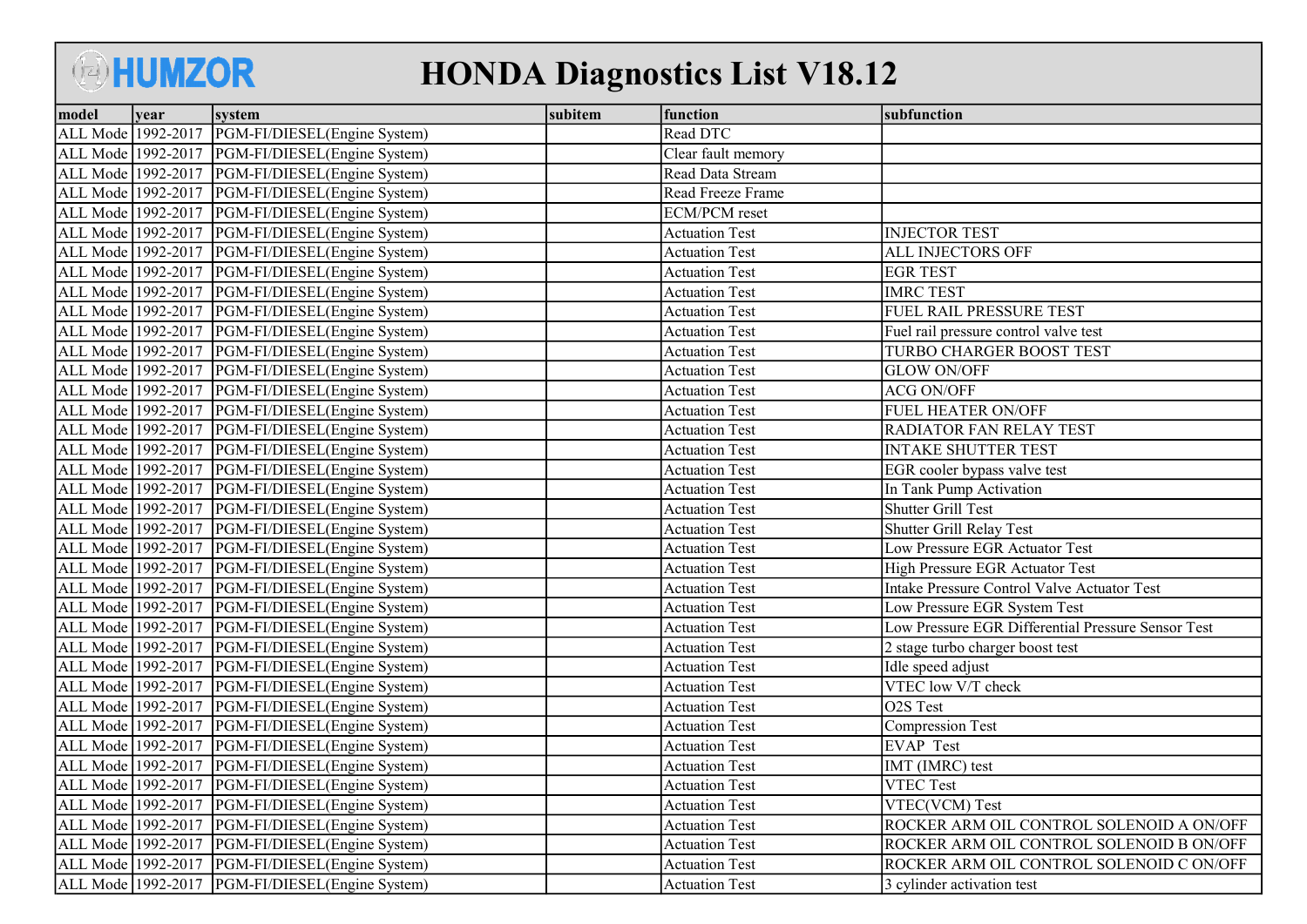|                    | ALL Mode 1992-2017   PGM-FI/DIESEL (Engine System) | <b>Actuation Test</b>   | 4 cylinder activation test                             |
|--------------------|----------------------------------------------------|-------------------------|--------------------------------------------------------|
|                    | ALL Mode 1992-2017   PGM-FI/DIESEL (Engine System) | <b>Actuation Test</b>   | 6 cylinder activation test                             |
|                    | ALL Mode 1992-2017   PGM-FI/DIESEL (Engine System) | <b>Actuation Test</b>   | <b>IACV</b> Test                                       |
|                    | ALL Mode 1992-2017   PGM-FI/DIESEL (Engine System) | <b>Actuation Test</b>   | ETCS(TAC) Test                                         |
|                    | ALL Mode 1992-2017   PGM-FI/DIESEL (Engine System) | <b>Actuation Test</b>   | A/C clutch                                             |
|                    | ALL Mode 1992-2017   PGM-FI/DIESEL (Engine System) | <b>Actuation Test</b>   | Fuel pump on                                           |
|                    | ALL Mode 1992-2017   PGM-FI/DIESEL (Engine System) | <b>Actuation Test</b>   | Fuel pump off                                          |
|                    | ALL Mode 1992-2017   PGM-FI/DIESEL (Engine System) | <b>Actuation Test</b>   | All injectors                                          |
|                    | ALL Mode 1992-2017   PGM-FI/DIESEL (Engine System) | <b>Actuation Test</b>   | One injector                                           |
|                    | ALL Mode 1992-2017   PGM-FI/DIESEL (Engine System) | <b>Actuation Test</b>   | <b>ACM</b> (Active Control Engine Mount System)        |
|                    | ALL Mode 1992-2017   PGM-FI/DIESEL (Engine System) | <b>Actuation Test</b>   | Cruise control cancel history                          |
|                    | ALL Mode 1992-2017   PGM-FI/DIESEL (Engine System) | <b>Actuation Test</b>   | TC wastegate control sol.v.test                        |
| ALL Mode 1992-2017 | PGM-FI/DIESEL(Engine System)                       | <b>Actuation Test</b>   | TC bypass control sol.v.test                           |
|                    | ALL Mode 1992-2017   PGM-FI/DIESEL (Engine System) | <b>Actuation Test</b>   | TC boost control sol.v.test                            |
|                    | ALL Mode 1992-2017  PGM-FI/DIESEL(Engine System)   | <b>Actuation Test</b>   | Subfuel solenoid valve test                            |
|                    | ALL Mode 1992-2017   PGM-FI/DIESEL (Engine System) | <b>Actuation Test</b>   | VTC Test                                               |
|                    | ALL Mode 1992-2017   PGM-FI/DIESEL (Engine System) | <b>Actuation Test</b>   | Starter test                                           |
|                    | ALL Mode 1992-2017   PGM-FI/DIESEL (Engine System) | <b>Actuation Test</b>   | Radiator fan                                           |
|                    | ALL Mode 1992-2017   PGM-FI/DIESEL (Engine System) | <b>Actuation Test</b>   | <b>WGS</b> Test                                        |
|                    | ALL Mode 1992-2017   PGM-FI/DIESEL (Engine System) | <b>Actuation Test</b>   | <b>ABV Test</b>                                        |
|                    | ALL Mode 1992-2017   PGM-FI/DIESEL (Engine System) | <b>Actuation Test</b>   | <b>Cylinder AF Test</b>                                |
|                    | ALL Mode 1992-2017   PGM-FI/DIESEL (Engine System) | <b>Actuation Test</b>   | <b>Cylinder Cranking Speed Variation Test</b>          |
|                    | ALL Mode 1992-2017  PGM-FI/DIESEL(Engine System)   | <b>Actuation Test</b>   | <b>Idle Start Stop Couter Check</b>                    |
|                    | ALL Mode 1992-2017   PGM-FI/DIESEL (Engine System) | <b>Actuation Test</b>   | 2nd ECU (CNG) Compulsion Drive Test                    |
|                    | ALL Mode 1992-2017   PGM-FI/DIESEL (Engine System) | <b>Actuation Test</b>   | TMU Electric Oil Pump Test                             |
|                    | ALL Mode 1992-2017   PGM-FI/DIESEL (Engine System) | <b>Actuation Test</b>   | Electric Water Pump Test                               |
|                    | ALL Mode 1992-2017   PGM-FI/DIESEL (Engine System) | <b>Actuation Test</b>   | Flexible Fuel Vehicle Heater Control Unit TEST(FFVHCU) |
|                    | ALL Mode 1992-2017   PGM-FI/DIESEL (Engine System) | <b>Actuation Test</b>   | Fuel pressure test                                     |
| ALL Mode 1992-2017 | PGM-FI/DIESEL(Engine System)                       | <b>Actuation Test</b>   | DI Fuel pressure test                                  |
|                    | ALL Mode 1992-2017   PGM-FI/DIESEL (Engine System) | <b>Actuation Test</b>   | Variable Capacity Engine Oil Pump Solenoid Test        |
|                    | ALL Mode 1992-2017   PGM-FI/DIESEL (Engine System) | <b>Special Function</b> | Replace ECM/PCM                                        |
|                    | ALL Mode 1992-2017   PGM-FI/DIESEL (Engine System) | <b>Special Function</b> | Write VIN                                              |
|                    | ALL Mode 1992-2017   PGM-FI/DIESEL (Engine System) | <b>Special Function</b> | Write data                                             |
|                    | ALL Mode 1992-2017   PGM-FI/DIESEL (Engine System) | <b>Special Function</b> | <b>IAQ DATA STATUS</b>                                 |
|                    | ALL Mode 1992-2017  PGM-FI/DIESEL(Engine System)   | <b>Special Function</b> | IQA WRITE DATA                                         |
|                    | ALL Mode 1992-2017 PGM-FI/DIESEL(Engine System)    | Special Function        | <b>DPF REGENERATION</b>                                |
|                    | ALL Mode 1992-2017   PGM-FI/DIESEL (Engine System) | <b>Special Function</b> | DPF DIFFERENTIAL PRESSURE SENSOR INITIAL               |
| ALL Mode 1992-2017 | PGM-FI/DIESEL(Engine System)                       | <b>Special Function</b> | RESET CALCULATED PM VALUE                              |
| ALL Mode 1992-2017 | PGM-FI/DIESEL(Engine System)                       | <b>Special Function</b> | MAF Sensor Learning Clear                              |
| ALL Mode 1992-2017 | PGM-FI/DIESEL(Engine System)                       | <b>Special Function</b> | A/F Sensor 1 Learning Clear                            |
| ALL Mode 1992-2017 | PGM-FI/DIESEL(Engine System)                       | <b>Special Function</b> | <b>ISV Forced Learning</b>                             |
| ALL Mode 1992-2017 | PGM-FI/DIESEL(Engine System)                       | <b>Special Function</b> | Idle Stop Starter Counter Clear                        |
| ALL Mode 1992-2017 | PGM-FI/DIESEL(Engine System)                       | Special Function        | Idle Stop Starter Counter Forced Write                 |
| ALL Mode 1992-2017 | PGM-FI/DIESEL(Engine System)                       | <b>Special Function</b> | Oil Dilution Estimate Integrated Value Clear           |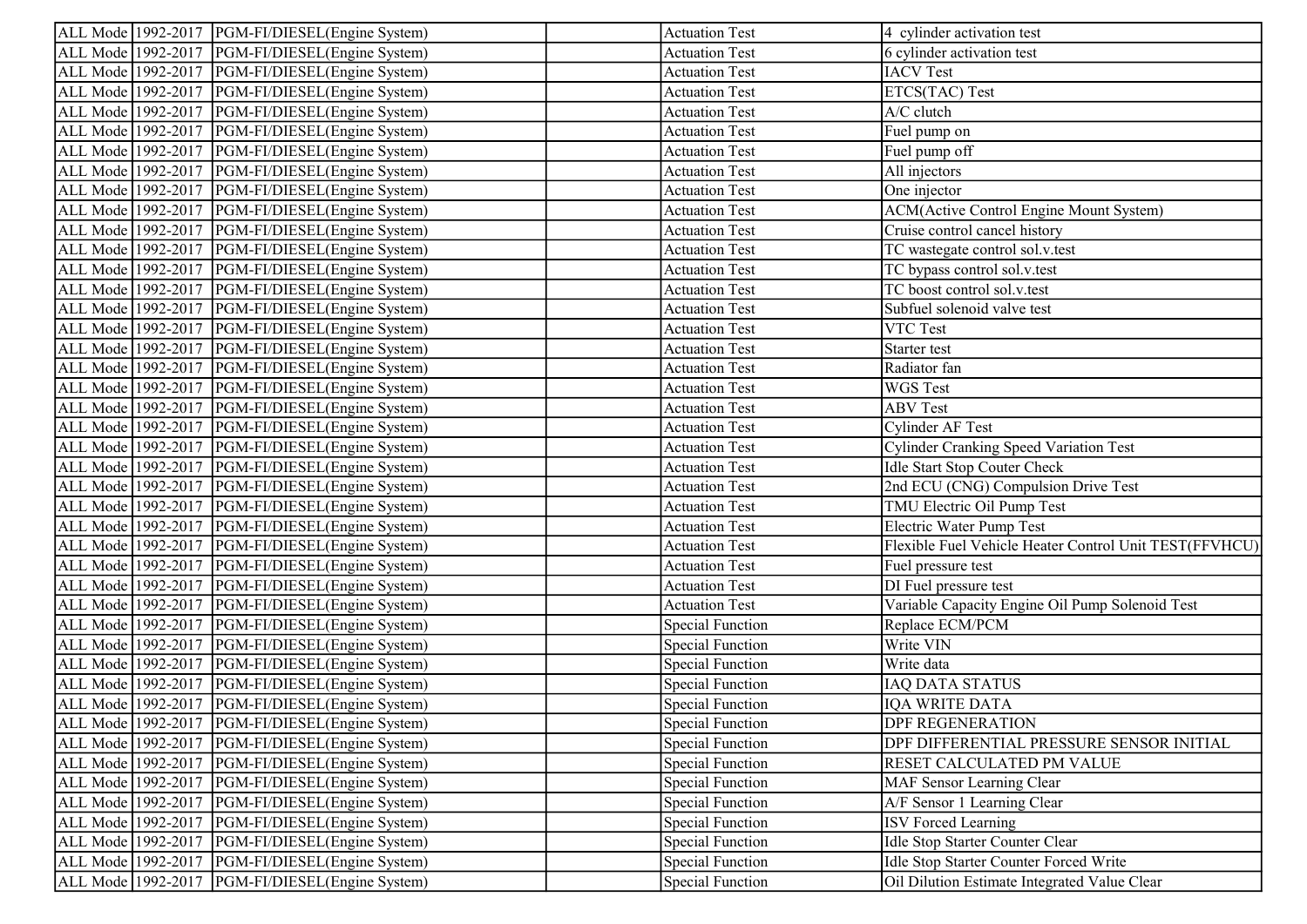| ALL Mode 1992-2017   PGM-FI/DIESEL (Engine System)   | <b>Special Function</b> | Intake Pressure Control Valve Learning Clear           |
|------------------------------------------------------|-------------------------|--------------------------------------------------------|
| ALL Mode 1992-2017  PGM-FI/DIESEL(Engine System)     | <b>Special Function</b> | Low Pressure EGR Differential Pressure Sensor Learning |
| ALL Mode 1992-2017   PGM-FI/DIESEL (Engine System)   | <b>Special Function</b> | CRANK(CKP) Pattern Clear                               |
| ALL Mode 1992-2017  PGM-FI/DIESEL(Engine System)     | <b>Special Function</b> | CRANK(CKP) Pattern Learning                            |
| ALL Mode 1992-2017   PGM-FI/DIESEL (Engine System)   | <b>Special Function</b> | Main Fuel Tank Alcohol Content Write Data              |
| ALL Mode 1992-2017   PGM-FI/DIESEL (Engine System)   | <b>Special Function</b> | Throttle Learning                                      |
| ALL Mode 1992-2017   PGM-FI/DIESEL (Engine System)   | <b>Special Function</b> | Motor Rotor Position Calibration                       |
| ALL Mode 1992-2017   PGM-FI/DIESEL (Engine System)   | <b>Special Function</b> | TMU Activation                                         |
| ALL Mode 1992-2017   PGM-FI/DIESEL (Engine System)   | <b>Special Function</b> | <b>E-VTC</b> Learning                                  |
| ALL Mode 1992-2017   PGM-FI/DIESEL (Engine System)   | <b>Special Function</b> | <b>ECO</b> Score Writing                               |
| ALL Mode   1992-2017   PGM-FI/DIESEL (Engine System) | <b>Special Function</b> | Readiness Codes                                        |
| ALL Mode 1992-2017<br>AT(Automatic Transmission)     | Read DTC                |                                                        |
| ALL Mode 1992-2017<br>AT(Automatic Transmission)     | Clear fault memory      |                                                        |
| ALL Mode 1992-2017<br>AT(Automatic Transmission)     | Read Data Stream        |                                                        |
| ALL Mode 1992-2017<br>AT(Automatic Transmission)     | Read Freeze Frame       |                                                        |
| ALL Mode 1992-2017<br>AT(Automatic Transmission)     | PCM/TCM Reset           |                                                        |
| ALL Mode 1992-2017<br>AT(Automatic Transmission)     | <b>Actuation Test</b>   | Inhibitor solenoid test                                |
| ALL Mode 1992-2017<br>AT(Automatic Transmission)     | <b>Actuation Test</b>   | Shift lock solenoid test                               |
| ALL Mode 1992-2017<br>AT(Automatic Transmission)     | <b>Actuation Test</b>   | Start clutch status data clear                         |
| ALL Mode 1992-2017<br>AT(Automatic Transmission)     | <b>Actuation Test</b>   | SHIFT SOLENOID VALVE O/P                               |
| ALL Mode 1992-2017<br>AT(Automatic Transmission)     | <b>Actuation Test</b>   | <b>Start Clutch Feedback Learn</b>                     |
| ALL Mode 1992-2017<br>AT(Automatic Transmission)     | <b>Actuation Test</b>   | <b>Inclination Sensor Learn</b>                        |
| ALL Mode 1992-2017<br>AT(Automatic Transmission)     | <b>Actuation Test</b>   | Oil Pump Activation                                    |
| ALL Mode 1992-2017<br>AT(Automatic Transmission)     | <b>Actuation Test</b>   | Shift lock solenoid test                               |
| ALL Mode 1992-2017<br>AT(Automatic Transmission)     | <b>Actuation Test</b>   | Line Pressure Solenoid Test                            |
| ALL Mode 1992-2017<br>AT(Automatic Transmission)     | <b>Actuation Test</b>   | Clutch pressure control solenoid valve A               |
| ALL Mode 1992-2017<br>AT(Automatic Transmission)     | <b>Actuation Test</b>   | Clutch pressure control solenoid valve B               |
| ALL Mode 1992-2017<br>AT(Automatic Transmission)     | <b>Actuation Test</b>   | Clutch pressure control solenoid valve C               |
| ALL Mode 1992-2017<br>AT(Automatic Transmission)     | <b>Actuation Test</b>   | Clutch pressure control solenoid valve D               |
| ALL Mode 1992-2017<br>AT(Automatic Transmission)     | <b>Actuation Test</b>   | Pressure test assistance mode                          |
| ALL Mode 1992-2017<br>AT(Automatic Transmission)     | <b>Actuation Test</b>   | Clutch Pressure Control (Linear) Solenoid Valve A      |
| ALL Mode 1992-2017<br>AT(Automatic Transmission)     | <b>Actuation Test</b>   | Clutch Pressure Control (Linear) Solenoid Valve B      |
| AT(Automatic Transmission)<br>ALL Mode 1992-2017     | <b>Actuation Test</b>   | Clutch Pressure Control (Linear) Solenoid Valve C      |
| ALL Mode 1992-2017<br>AT(Automatic Transmission)     | <b>Actuation Test</b>   | Clutch Pressure Control (Linear) Solenoid Valve D      |
| AT(Automatic Transmission)<br>ALL Mode 1992-2017     | <b>Actuation Test</b>   | Forcedly change shift function                         |
| ALL Mode 1992-2017 AT(Automatic Transmission)        | <b>Actuation Test</b>   | CAS SOLENOID A (LF)                                    |
| ALL Mode 1992-2017<br>AT(Automatic Transmission)     | <b>Actuation Test</b>   | CAS SOLENOID A (RF)                                    |
| ALL Mode 1992-2017<br>AT(Automatic Transmission)     | <b>Actuation Test</b>   | Shift solenoid test                                    |
| ALL Mode 1992-2017<br>AT(Automatic Transmission)     | <b>Actuation Test</b>   | Indicator test                                         |
| ALL Mode 1992-2017<br>AT(Automatic Transmission)     | <b>Actuation Test</b>   | ATFP motor test                                        |
| ALL Mode 1992-2017<br>AT(Automatic Transmission)     | <b>Special Function</b> | <b>Stroke Sensor Learning</b>                          |
| ALL Mode 1992-2017<br>AT(Automatic Transmission)     | <b>Special Function</b> | Valve Body Characteristic Learning                     |
| ALL Mode 1992-2017<br>AT(Automatic Transmission)     | <b>Special Function</b> | Oil Pump Activation                                    |
| ALL Mode 1992-2017<br>AT(Automatic Transmission)     | <b>Special Function</b> | Clutch Assembly By Pressure                            |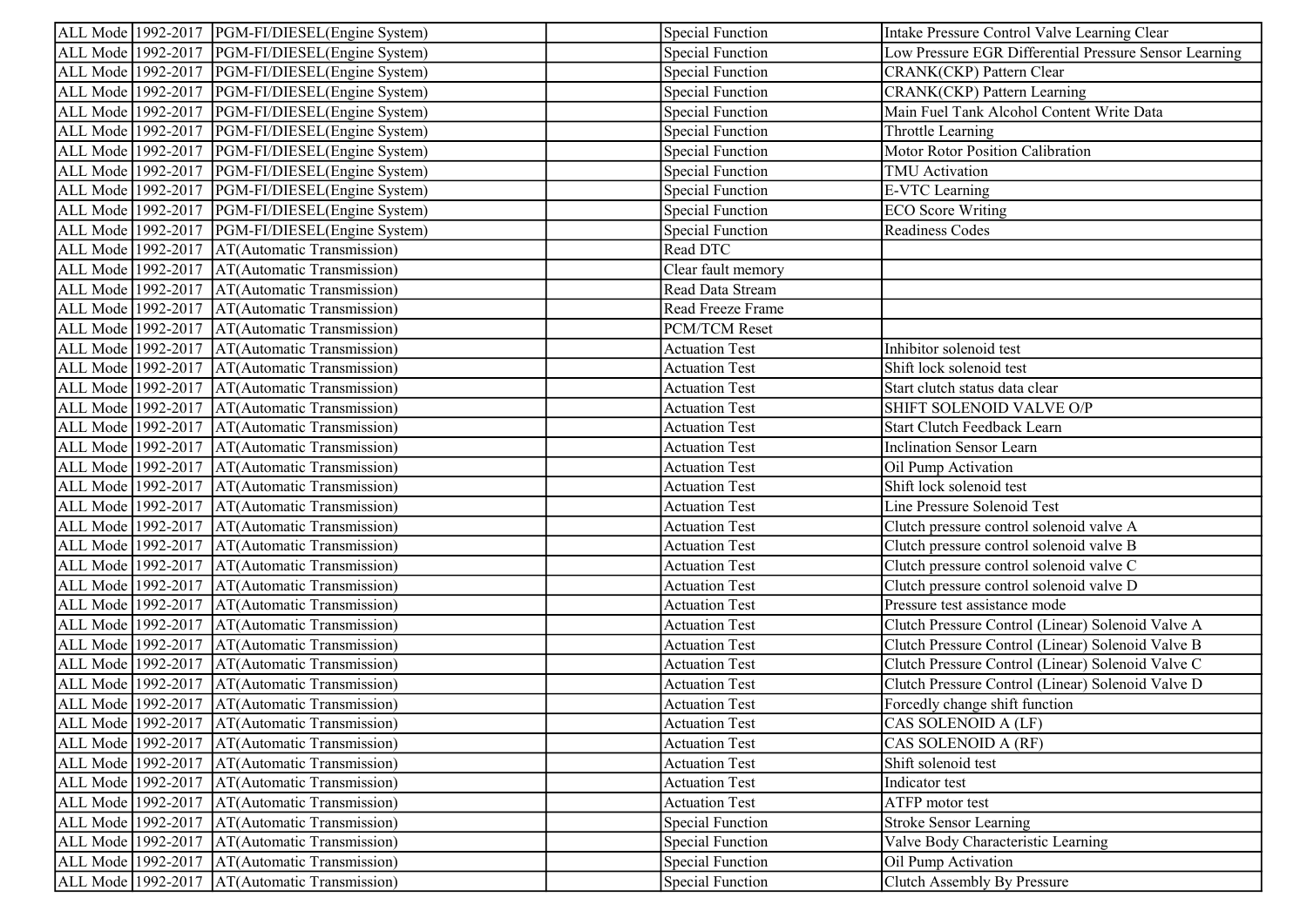| ALL Mode 1992-2017   AT(Automatic Transmission)                   |                                               | <b>Special Function</b> | Clutch Filling Check                             |
|-------------------------------------------------------------------|-----------------------------------------------|-------------------------|--------------------------------------------------|
| ALL Mode 1992-2017   AT(Automatic Transmission)                   |                                               | <b>Special Function</b> | <b>EOL Reference Search(NTL-Ref)</b>             |
| ALL Mode 1992-2017   AT(Automatic Transmission)                   |                                               | <b>Special Function</b> | <b>EOL</b> Learn Gear                            |
| ALL Mode 1992-2017   AT(Automatic Transmission)                   |                                               | <b>Special Function</b> | Clutch Clamp Force Characteristic                |
| ALL Mode 1992-2017 AT(Automatic Transmission)                     |                                               | <b>Special Function</b> | <b>EOL Learn Synchronizing In Sequence</b>       |
| ALL Mode 1992-2017   AT(Automatic Transmission)                   |                                               | <b>Special Function</b> | Shift Clutch Quality Test                        |
| AT(Automatic Transmission)<br>ALL Mode 1992-2017                  |                                               | <b>Special Function</b> | Open The Refill Orifice                          |
| AT(Automatic Transmission)<br>ALL Mode 1992-2017                  |                                               | <b>Special Function</b> | <b>TCM</b> Reset                                 |
| AT(Automatic Transmission)<br>ALL Mode 1992-2017                  |                                               | <b>Special Function</b> | Clutch Filling Check/Clutch Assembly By Pressure |
| ALL Mode 1992-2017<br>AT(Automatic Transmission)                  |                                               | <b>Special Function</b> | Learn Synchronizing                              |
| ALL Mode 1992-2017<br>AT(Automatic Transmission)                  |                                               | <b>Special Function</b> | Clutch Clamp Force Characteristic                |
| ALL Mode 1992-2017   AT(Automatic Transmission)                   |                                               | <b>Special Function</b> | Abnormal Start Check                             |
| ALL Mode 1992-2017   AT(Automatic Transmission)                   |                                               | <b>Special Function</b> | Teach In                                         |
| ALL Mode 1992-2017 SRS (Supplemental Inflatable Restraint System) |                                               | Read DTC                |                                                  |
| ALL Mode 1992-2017                                                | SRS(Supplemental Inflatable Restraint System) | Clear fault memory      |                                                  |
| ALL Mode 1992-2017 SRS (Supplemental Inflatable Restraint System) |                                               | Read Data Stream        |                                                  |
| ALL Mode 1992-2017 SRS(Supplemental Inflatable Restraint System)  |                                               | System information      |                                                  |
| ALL Mode 1992-2017 SRS(Supplemental Inflatable Restraint System)  |                                               | <b>Special Function</b> | <b>OPDS</b> Initialization                       |
| ALL Mode 1992-2017                                                | SRS(Supplemental Inflatable Restraint System) | <b>Special Function</b> | <b>SWS</b> initialization                        |
| ALL Mode 1992-2017 SRS (Supplemental Inflatable Restraint System) |                                               | <b>Special Function</b> | <b>E-Tensioner For CMBS</b>                      |
| ALL Mode 1992-2017 SRS(Supplemental Inflatable Restraint System)  |                                               | <b>Special Function</b> | Blinking Side Airbag Indicator Light             |
| ALL Mode 1992-2017 SRS (Supplemental Inflatable Restraint System) |                                               | <b>Special Function</b> | Vehicle Level Position Calibration               |
| ALL Mode 1992-2017                                                | SRS(Supplemental Inflatable Restraint System) | <b>Special Function</b> | ODS Unit initialization                          |
| ALL Mode 1992-2017                                                | SRS(Supplemental Inflatable Restraint System) | <b>Special Function</b> | Passenger's Airbag Setting                       |
| ALL Mode   1992-2017   ABS(Anti-lock Braking System)              |                                               | Read DTC                |                                                  |
| ALL Mode 1992-2017<br>ABS(Anti-lock Braking System)               |                                               | Clear fault memory      |                                                  |
| ALL Mode 1992-2017<br>ABS(Anti-lock Braking System)               |                                               | Read Data Stream        |                                                  |
| ALL Mode 1992-2017<br>ABS(Anti-lock Braking System)               |                                               | <b>Actuation Test</b>   | Left front solenoid                              |
| ALL Mode 1992-2017   ABS (Anti-lock Braking System)               |                                               | <b>Actuation Test</b>   | Right front solenoid                             |
| ALL Mode 1992-2017<br>ABS(Anti-lock Braking System)               |                                               | <b>Actuation Test</b>   | Left rear solenoid                               |
| ALL Mode 1992-2017<br>ABS(Anti-lock Braking System)               |                                               | <b>Actuation Test</b>   | Right rear solenoid                              |
| ALL Mode 1992-2017<br>ABS(Anti-lock Braking System)               |                                               | <b>Actuation Test</b>   | Left front VSA                                   |
| ALL Mode 1992-2017   ABS (Anti-lock Braking System)               |                                               | <b>Actuation Test</b>   | Right front VSA                                  |
| ALL Mode 1992-2017<br>ABS(Anti-lock Braking System)               |                                               | <b>Actuation Test</b>   | Left rear VSA                                    |
| ALL Mode 1992-2017   ABS(Anti-lock Braking System)                |                                               | <b>Actuation Test</b>   | Right rear VSA                                   |
| ALL Mode 1992-2017   ABS (Anti-lock Braking System)               |                                               | <b>Actuation Test</b>   | LF TCS solenoid                                  |
| ALL Mode 1992-2017<br>ABS(Anti-lock Braking System)               |                                               | <b>Actuation Test</b>   | RF TCS solenoid                                  |
| ALL Mode 1992-2017   ABS(Anti-lock Braking System)                |                                               | <b>Actuation Test</b>   | LF apply/dump solenoid                           |
| ALL Mode 1992-2017<br>ABS(Anti-lock Braking System)               |                                               | <b>Actuation Test</b>   | RF apply/dump solenoid                           |
| ALL Mode 1992-2017<br>ABS(Anti-lock Braking System)               |                                               | <b>Actuation Test</b>   | VSA-TCS control valve                            |
| ALL Mode 1992-2017<br>ABS(Anti-lock Braking System)               |                                               | <b>Actuation Test</b>   | TSA relay switch test                            |
| ALL Mode 1992-2017<br>ABS(Anti-lock Braking System)               |                                               | <b>Actuation Test</b>   | LF PULSER                                        |
| ALL Mode 1992-2017<br>ABS(Anti-lock Braking System)               |                                               | <b>Actuation Test</b>   | <b>RF PULSER</b>                                 |
| ALL Mode 1992-2017   ABS (Anti-lock Braking System)               |                                               | <b>Actuation Test</b>   | <b>LR PULSER</b>                                 |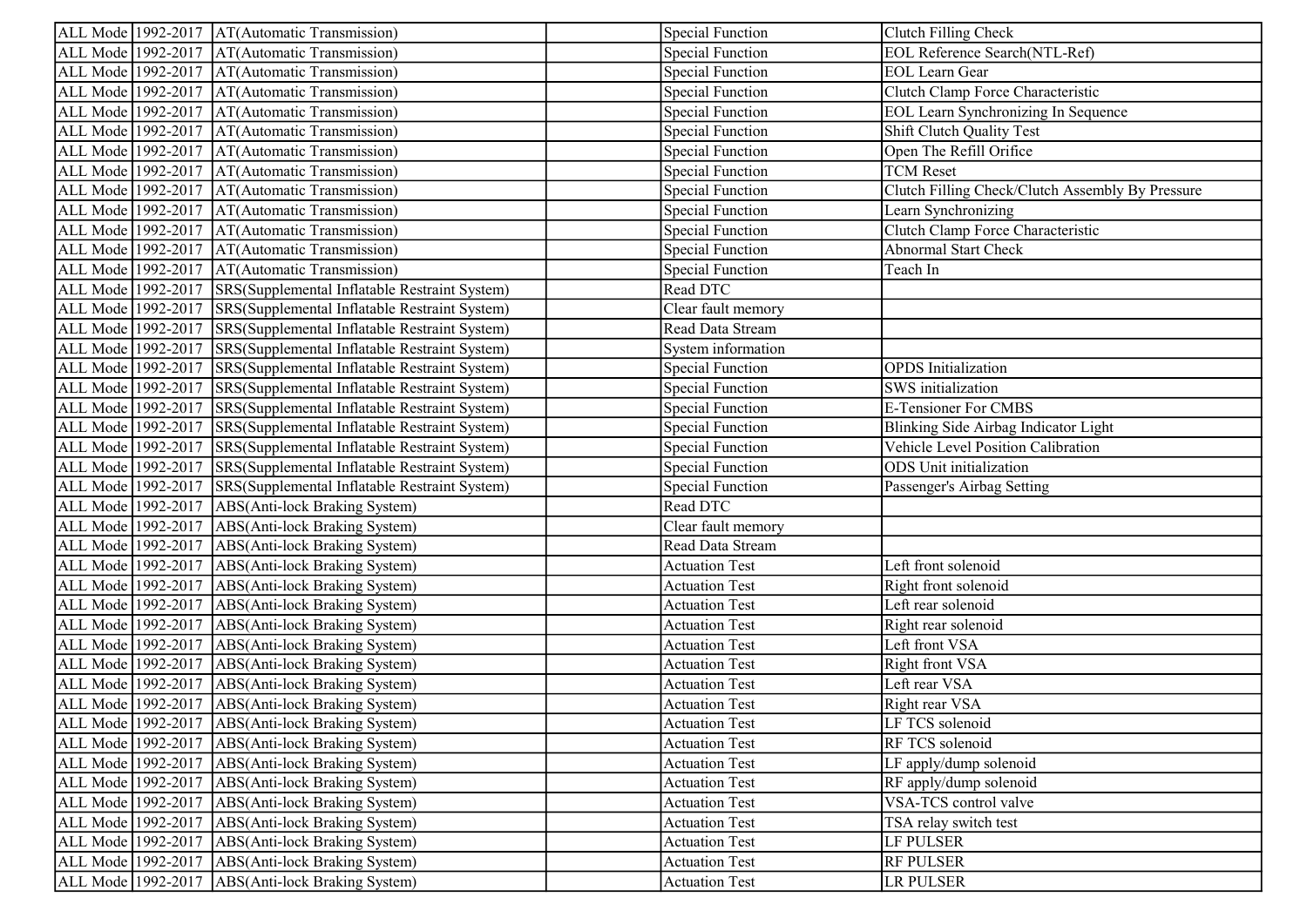| ALL Mode 1992-2017   ABS (Anti-lock Braking System)            |            | <b>Actuation Test</b>      | <b>RR PULSER</b>                                     |
|----------------------------------------------------------------|------------|----------------------------|------------------------------------------------------|
| ALL Mode 1992-2017   ABS (Anti-lock Braking System)            |            | <b>Actuation Test</b>      | Modulator Bleed                                      |
| ALL Mode 1992-2017   ABS(Anti-lock Braking System)             |            | <b>Actuation Test</b>      | LF CAS SOL                                           |
| ALL Mode 1992-2017   ABS (Anti-lock Braking System)            |            | <b>Actuation Test</b>      | <b>RF CAS SOL</b>                                    |
| ALL Mode 1992-2017   ABS(Anti-lock Braking System)             |            | <b>Actuation Test</b>      | LR CAS SOL                                           |
| ALL Mode 1992-2017   ABS (Anti-lock Braking System)            |            | <b>Actuation Test</b>      | <b>RR CAS SOL</b>                                    |
| ALL Mode 1992-2017   ABS(Anti-lock Braking System)             |            | <b>Actuation Test</b>      | <b>ESS</b> Activation                                |
| ALL Mode 1992-2017   ABS (Anti-lock Braking System)            |            | <b>Special Function</b>    | <b>ALL SENSOR</b>                                    |
| ALL Mode   1992-2017   ABS(Anti-lock Braking System)           |            | <b>Special Function</b>    | VSA Sensor Neutral Position Memorisation             |
| ALL Mode 1992-2017<br>ABS(Anti-lock Braking System)            |            | <b>Special Function</b>    | <b>Brake Pad Maintenance Mode</b>                    |
| ALL Mode 1992-2017<br>ABS(Anti-lock Braking System)            |            | <b>Special Function</b>    | Deflation Warning System                             |
| ALL Mode 1992-2017   ABS (Anti-lock Braking System)            |            | <b>Special Function</b>    | Steering Angle Sensor Center Point Writing           |
| ALL Mode 1992-2017   ABS (Anti-lock Braking System)            |            | <b>Special Function</b>    | Brake pressure sensor cluster                        |
| ALL Mode 1992-2017   ABS (Anti-lock Braking System)            |            | <b>Special Function</b>    | TPMS(VSA) threshold                                  |
| ALL Mode 1992-2017   ABS (Anti-lock Braking System)            |            | <b>Special Function</b>    | Sensor cluster                                       |
| ALL Mode 1992-2017   OPDS (Occupant Position Detection System) |            | <b>OPDS</b> Initialization |                                                      |
| ALL Mode 1992-2017 SWS(Seat Weight Sensor)                     |            | Read DTC                   |                                                      |
| ALL Mode 1992-2017 SWS(Seat Weight Sensor)                     |            | Clear fault memory         |                                                      |
| ALL Mode 1992-2017 SWS(Seat Weight Sensor)                     |            | Read Data Stream           |                                                      |
| ALL Mode 1992-2017 SWS(Seat Weight Sensor)                     |            | <b>Special Function</b>    | SWS initialization                                   |
| ALL Mode 1992-2017 SWS(Seat Weight Sensor)                     |            | <b>Special Function</b>    | Check                                                |
| ALL Mode 1992-2017 E-TENSIONER                                 |            | <b>Special Function</b>    | <b>E-Tensioner For CMBS</b>                          |
| ALL Mode 1992-2017 EPS(Electric Power Steering)                |            | Read DTC                   |                                                      |
| ALL Mode 1992-2017 EPS (Electric Power Steering)               |            | Clear fault memory         |                                                      |
| ALL Mode 1992-2017 EPS (Electric Power Steering)               |            | Read Data Stream           |                                                      |
| ALL Mode 1992-2017 EPS(Electric Power Steering)                |            | Read Freeze Frame          |                                                      |
| ALL Mode 1992-2017 EPS (Electric Power Steering)               |            | <b>Actuation Test</b>      | Frequency change                                     |
| ALL Mode 1992-2017<br><b>EPS</b> (Electric Power Steering)     |            | <b>Actuation Test</b>      | A/C fan minimum                                      |
| ALL Mode 1992-2017 EPS(Electric Power Steering)                |            | <b>Actuation Test</b>      | PS Signal                                            |
| ALL Mode 1992-2017 EPS (Electric Power Steering)               |            | <b>Special Function</b>    | Gear ratio sensor                                    |
| ALL Mode 1992-2017 EPS (Electric Power Steering)               |            | <b>Special Function</b>    | EPS Steering Angle Sensor Value Clear                |
| ALL Mode 1992-2017 EPS (Electric Power Steering)               |            | <b>Special Function</b>    | Torque sensor learn                                  |
| ALL Mode 1992-2017 EPS(Electric Power Steering)                |            | <b>Special Function</b>    | STEERING END POSITION LEARNING                       |
| ALL Mode 1992-2017 EPS (Electric Power Steering)               |            | <b>Special Function</b>    | EPS Steering Angle Sensor Value Clear                |
| ALL Mode   1992-2017   EPS(Electric Power Steering)            |            | <b>Special Function</b>    | MA-EPS Control ON/OFF                                |
| ALL Mode 1992-2017 BCM(Body Electrical System)                 | Instrument | Read DTC                   |                                                      |
| ALL Mode 1992-2017  BCM(Body Electrical System)                | Instrument | Clear fault memory         |                                                      |
| ALL Mode 1992-2017 BCM(Body Electrical System)                 | Instrument | Read Data Stream           |                                                      |
| ALL Mode 1992-2017<br>BCM(Body Electrical System)              | Instrument | <b>Actuation Test</b>      | Speedometer                                          |
| ALL Mode 1992-2017<br>BCM(Body Electrical System)              | Instrument | <b>Actuation Test</b>      | Tachometer                                           |
| ALL Mode 1992-2017 BCM(Body Electrical System)                 | Instrument | <b>Actuation Test</b>      | <b>VSA/TCS Active Indicator</b>                      |
| ALL Mode 1992-2017  BCM(Body Electrical System)                | Instrument | <b>Actuation Test</b>      | <b>VSA/TCS</b> Indicator                             |
| ALL Mode 1992-2017   BCM(Body Electrical System)               | Instrument | <b>Actuation Test</b>      | ABS Indicator                                        |
| ALL Mode 1992-2017  BCM(Body Electrical System)                | Instrument | <b>Actuation Test</b>      | <b>EBD</b> Indicator (Electronic Brake Distribution) |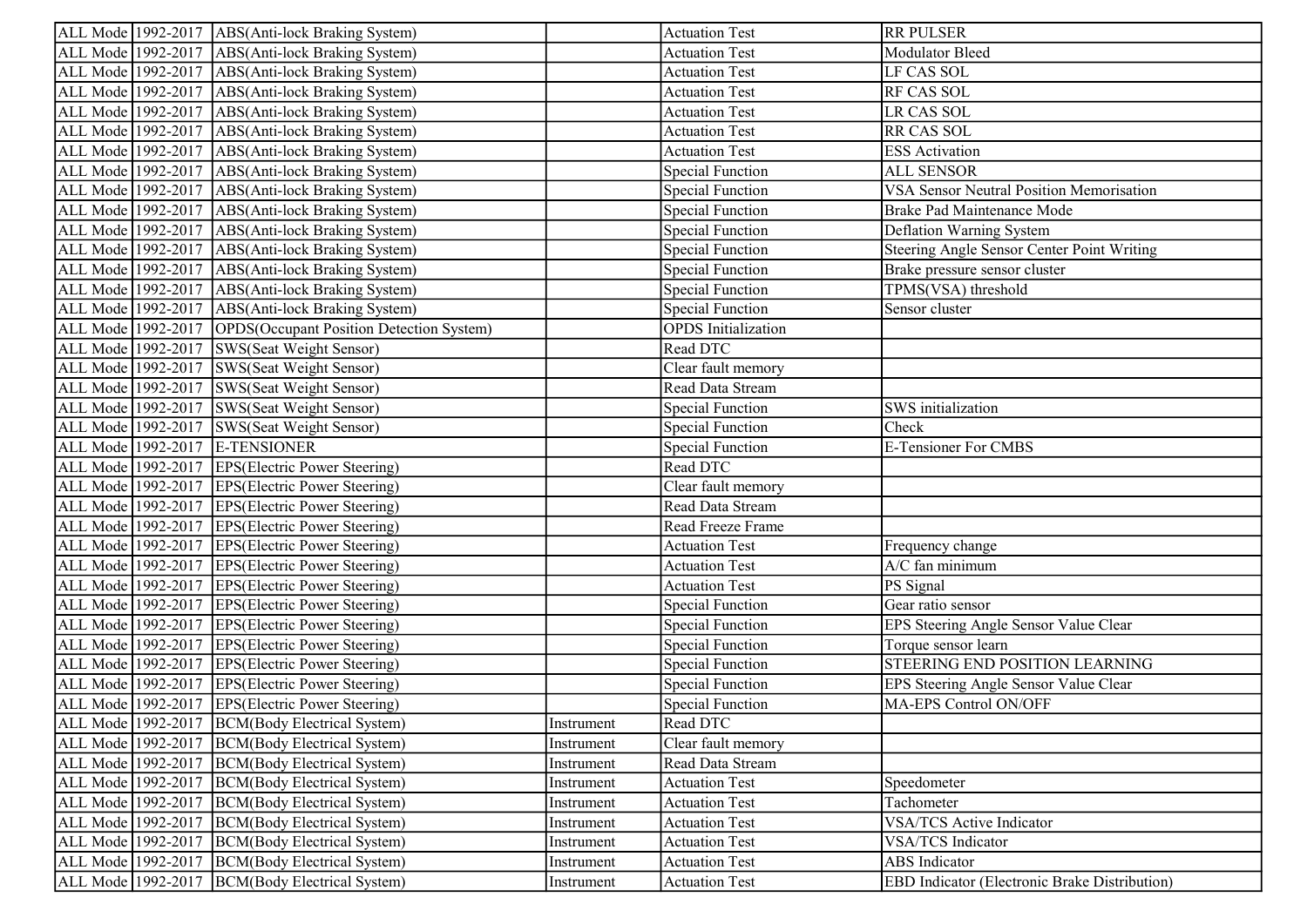| ALL Mode 1992-2017 BCM(Body Electrical System)     | Instrument   | <b>Actuation Test</b>   | Cruise Control Indicator                 |
|----------------------------------------------------|--------------|-------------------------|------------------------------------------|
| ALL Mode   1992-2017   BCM(Body Electrical System) | Instrument   | <b>Actuation Test</b>   | <b>MIL Status</b>                        |
| ALL Mode 1992-2017  BCM(Body Electrical System)    | Instrument   | <b>Actuation Test</b>   | Windshield Washer Fluid Level Indicator  |
| ALL Mode 1992-2017 BCM(Body Electrical System)     | Instrument   | <b>Actuation Test</b>   | Daytime Running Lights Indicator(Canada) |
| ALL Mode 1992-2017 BCM(Body Electrical System)     | Instrument   | <b>Actuation Test</b>   | LKAS Off Indicator                       |
| ALL Mode 1992-2017  BCM(Body Electrical System)    | Instrument   | <b>Actuation Test</b>   | CMBS(CMS) Indicator                      |
| ALL Mode 1992-2017  BCM(Body Electrical System)    | Instrument   | <b>Actuation Test</b>   | HIDS Warning Lamp                        |
| ALL Mode 1992-2017  BCM(Body Electrical System)    | Instrument   | <b>Actuation Test</b>   | Keyless Access Indicator                 |
| ALL Mode 1992-2017 BCM(Body Electrical System)     | Instrument   | <b>Actuation Test</b>   | Engine Oil Pressure Indicator            |
| ALL Mode 1992-2017<br>BCM(Body Electrical System)  | Instrument   | <b>Actuation Test</b>   | Charging System Indicator                |
| ALL Mode 1992-2017<br>BCM(Body Electrical System)  | Instrument   | <b>Actuation Test</b>   | Cruise Control Main SW. Indicator        |
| ALL Mode 1992-2017  BCM(Body Electrical System)    | Instrument   | <b>Actuation Test</b>   | Maintenance Required Indicator           |
| ALL Mode 1992-2017<br>BCM(Body Electrical System)  | Instrument   | <b>Actuation Test</b>   | High Beam Indicator                      |
| ALL Mode 1992-2017<br>BCM(Body Electrical System)  | Instrument   | <b>Actuation Test</b>   | Light On Indicator                       |
| ALL Mode 1992-2017<br>BCM(Body Electrical System)  | Instrument   | <b>Actuation Test</b>   | Low fuel level indicator                 |
| ALL Mode 1992-2017 BCM(Body Electrical System)     | Instrument   | <b>Actuation Test</b>   | Security Indicator                       |
| ALL Mode 1992-2017 BCM(Body Electrical System)     | Instrument   | <b>Actuation Test</b>   | Trip Meter                               |
| ALL Mode 1992-2017<br>BCM(Body Electrical System)  | Instrument   | <b>Actuation Test</b>   | A/T Gear Position Indicator (P)          |
| ALL Mode 1992-2017<br>BCM(Body Electrical System)  | Instrument   | <b>Actuation Test</b>   | A/T Gear Position Indicator (R)          |
| ALL Mode 1992-2017  BCM(Body Electrical System)    | Instrument   | <b>Actuation Test</b>   | A/T Gear Position Indicator (N)          |
| ALL Mode 1992-2017 BCM(Body Electrical System)     | Instrument   | <b>Actuation Test</b>   | A/T Gear Position Indicator (D)          |
| ALL Mode 1992-2017  BCM(Body Electrical System)    | Instrument   | <b>Actuation Test</b>   | A/T Gear Position Indicator (D3)         |
| ALL Mode 1992-2017  BCM(Body Electrical System)    | Instrument   | <b>Actuation Test</b>   | A/T Gear Position Indicator              |
| ALL Mode   1992-2017   BCM(Body Electrical System) | Instrument   | <b>Actuation Test</b>   | A/T Gear Position Indicator (M)          |
| ALL Mode 1992-2017 BCM(Body Electrical System)     | Instrument   | <b>Actuation Test</b>   | Sequential Sport Shift Mode Indicator(1) |
| ALL Mode 1992-2017 BCM(Body Electrical System)     | Instrument   | <b>Actuation Test</b>   | Sequential Sport Shift Mode Indicator(2) |
| ALL Mode 1992-2017<br>BCM(Body Electrical System)  | Instrument   | <b>Actuation Test</b>   | Sequential Sport Shift Mode Indicator(3) |
| ALL Mode 1992-2017<br>BCM(Body Electrical System)  | Instrument   | <b>Actuation Test</b>   | Sequential Sport Shift Mode Indicator(4) |
| ALL Mode 1992-2017  BCM(Body Electrical System)    | Instrument   | <b>Actuation Test</b>   | Sequential Sport Shift Mode Indicator(5) |
| ALL Mode 1992-2017<br>BCM(Body Electrical System)  | Instrument   | <b>Actuation Test</b>   | <b>Illumination Brightness Control</b>   |
| ALL Mode 1992-2017<br>BCM(Body Electrical System)  | Instrument   | <b>Actuation Test</b>   | Key Alarm Chime                          |
| ALL Mode 1992-2017<br>BCM(Body Electrical System)  | Instrument   | <b>Actuation Test</b>   | Headlight Alarm Chime                    |
| ALL Mode 1992-2017 BCM(Body Electrical System)     | Instrument   | <b>Actuation Test</b>   | Seatbelt Reminder Chime                  |
| ALL Mode 1992-2017  BCM(Body Electrical System)    | Instrument   | <b>Actuation Test</b>   | Speed Alarm Chime                        |
| ALL Mode 1992-2017 BCM(Body Electrical System)     | Instrument   | <b>Actuation Test</b>   | Reverse Chime                            |
| ALL Mode 1992-2017 BCM(Body Electrical System)     | Instrument   | <b>Actuation Test</b>   | Front Fog Lamp                           |
| ALL Mode 1992-2017<br>BCM(Body Electrical System)  | Instrument   | <b>Special Function</b> | Instrument control module replacement    |
| ALL Mode 1992-2017<br>BCM(Body Electrical System)  | Instrument   | <b>Special Function</b> | Maintenance Minder(USA)                  |
| ALL Mode 1992-2017<br>BCM(Body Electrical System)  | Instrument   | <b>Special Function</b> | Maintenance Minder(Europe)               |
| ALL Mode 1992-2017<br>BCM(Body Electrical System)  | Instrument   | <b>Special Function</b> | CVT Fluid Replacement (General)          |
| ALL Mode 1992-2017<br>BCM(Body Electrical System)  | Instrument   | <b>Special Function</b> | Customize Reset                          |
| ALL Mode 1992-2017<br>BCM(Body Electrical System)  | Illumination | Read DTC                |                                          |
| ALL Mode 1992-2017<br>BCM(Body Electrical System)  | Illumination | Clear fault memory      |                                          |
| ALL Mode 1992-2017<br>BCM(Body Electrical System)  | Illumination | Read Data Stream        |                                          |
|                                                    |              |                         |                                          |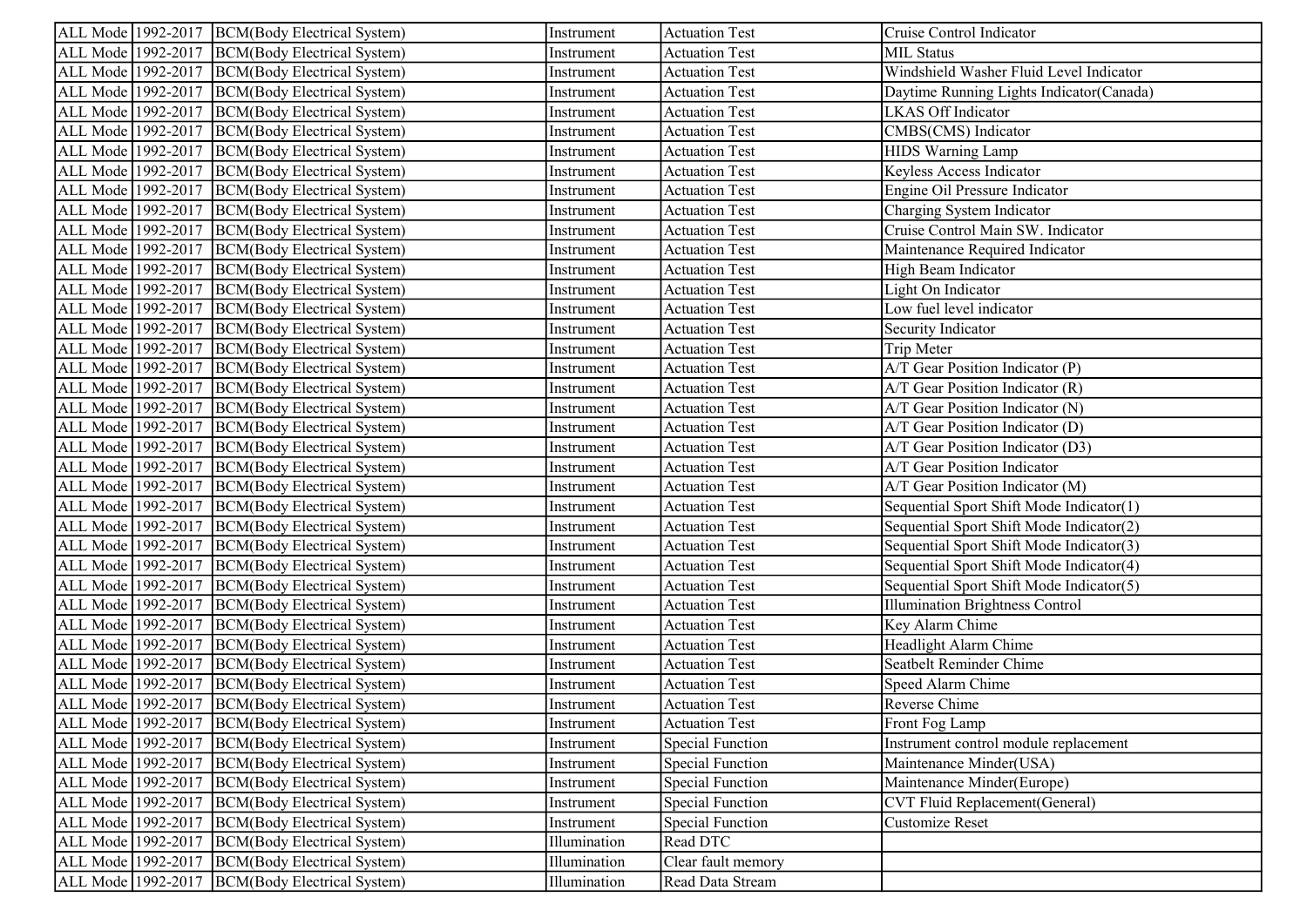| ALL Mode 1992-2017 BCM(Body Electrical System)    | Illumination | <b>Actuation Test</b> | Front Fog Lights                                  |
|---------------------------------------------------|--------------|-----------------------|---------------------------------------------------|
| ALL Mode 1992-2017<br>BCM(Body Electrical System) | Illumination | <b>Actuation Test</b> | Daytime Running Light Signal                      |
| ALL Mode 1992-2017 BCM(Body Electrical System)    | Illumination | <b>Actuation Test</b> | Head Light Backup                                 |
| ALL Mode 1992-2017 BCM(Body Electrical System)    | Illumination | <b>Actuation Test</b> | Map Light Off                                     |
| ALL Mode 1992-2017<br>BCM(Body Electrical System) | Illumination | <b>Actuation Test</b> | Ignition Key Cylinder Light Command               |
| ALL Mode 1992-2017<br>BCM(Body Electrical System) | Illumination | <b>Actuation Test</b> | Interior Light Command                            |
| ALL Mode 1992-2017  BCM(Body Electrical System)   | Illumination | <b>Actuation Test</b> | Foot Light Command                                |
| ALL Mode 1992-2017 BCM(Body Electrical System)    | Illumination | <b>Actuation Test</b> | Left Turn Signal Command                          |
| ALL Mode 1992-2017<br>BCM(Body Electrical System) | Illumination | <b>Actuation Test</b> | Right Turn Signal Command                         |
| ALL Mode 1992-2017<br>BCM(Body Electrical System) | Illumination | <b>Actuation Test</b> | Hazard Flasher                                    |
| ALL Mode 1992-2017 BCM(Body Electrical System)    | Illumination | <b>Actuation Test</b> | Rear Fog Light                                    |
| ALL Mode 1992-2017 BCM(Body Electrical System)    | Illumination | <b>Actuation Test</b> | Headlight Command                                 |
| ALL Mode 1992-2017<br>BCM(Body Electrical System) | Illumination | <b>Actuation Test</b> | Headlight High Beam Command                       |
| ALL Mode 1992-2017<br>BCM(Body Electrical System) | Illumination | <b>Actuation Test</b> | Parking Lights Command                            |
| ALL Mode 1992-2017<br>BCM(Body Electrical System) | Illumination | <b>Actuation Test</b> | Auto Light headlights                             |
| ALL Mode 1992-2017 BCM(Body Electrical System)    | Illumination | <b>Actuation Test</b> | Cargo Light                                       |
| ALL Mode 1992-2017   BCM(Body Electrical System)  | Illumination | <b>Actuation Test</b> | Floor Light(Rear door ashtray light)              |
| ALL Mode 1992-2017<br>BCM(Body Electrical System) | Illumination | <b>Actuation Test</b> | Daytime Running Light Relay Command(Canada)       |
| ALL Mode 1992-2017<br>BCM(Body Electrical System) | Illumination | <b>Actuation Test</b> | Headlight ON Command (Backup line)                |
| ALL Mode 1992-2017 BCM(Body Electrical System)    | Illumination | <b>Actuation Test</b> | Headlight OFF Command (Backup line)               |
| ALL Mode 1992-2017<br>BCM(Body Electrical System) | Illumination | <b>Actuation Test</b> | Head Light Cleaner                                |
| ALL Mode 1992-2017<br>BCM(Body Electrical System) | Illumination | <b>Actuation Test</b> | Memory Switch Illumination Light                  |
| ALL Mode 1992-2017<br>BCM(Body Electrical System) | Illumination | <b>Actuation Test</b> | Trunk & Fuel Opener Switch Illumination Light     |
| ALL Mode 1992-2017 BCM(Body Electrical System)    | Illumination | <b>Actuation Test</b> | Driver's LOCK/UNLOCK Switch Illumination Light    |
| ALL Mode 1992-2017<br>BCM(Body Electrical System) | Illumination | <b>Actuation Test</b> | Driver's Outer Handle Illumination Light          |
| ALL Mode 1992-2017<br>BCM(Body Electrical System) | Illumination | <b>Actuation Test</b> | Driver's Inner Handle Illumination Light          |
| ALL Mode 1992-2017<br>BCM(Body Electrical System) | Illumination | <b>Actuation Test</b> | Driver's Door Pocket Illumination Light           |
| ALL Mode 1992-2017<br>BCM(Body Electrical System) | Illumination | <b>Actuation Test</b> | Driver's Door Courtesy Light                      |
| ALL Mode 1992-2017<br>BCM(Body Electrical System) | Illumination | <b>Actuation Test</b> | Passenger's LOCK/UNLOCK Switch Illumination Light |
| ALL Mode 1992-2017<br>BCM(Body Electrical System) | Illumination | <b>Actuation Test</b> | Passenger's Outer Handle Illumination Light       |
| ALL Mode 1992-2017<br>BCM(Body Electrical System) | Illumination | <b>Actuation Test</b> | Passenger's Inner Handle Illumination Light       |
| ALL Mode 1992-2017<br>BCM(Body Electrical System) | Illumination | <b>Actuation Test</b> | Passenger's Door Pocket Illumination Light        |
| ALL Mode 1992-2017<br>BCM(Body Electrical System) | Illumination | <b>Actuation Test</b> | Passenger's Door Courtesy Light                   |
| ALL Mode 1992-2017<br>BCM(Body Electrical System) | Illumination | <b>Actuation Test</b> | Rear Left Inner Handle Illumination Light         |
| ALL Mode 1992-2017<br>BCM(Body Electrical System) | Illumination | <b>Actuation Test</b> | Rear Driver Door Courtesy Light                   |
| ALL Mode 1992-2017 BCM(Body Electrical System)    | Illumination | <b>Actuation Test</b> | Rear Left Door Courtesy Light                     |
| ALL Mode 1992-2017<br>BCM(Body Electrical System) | Illumination | <b>Actuation Test</b> | Rear Right Inner Handle Illumination Light        |
| ALL Mode 1992-2017<br>BCM(Body Electrical System) | Illumination | <b>Actuation Test</b> | Rear Assistant Door Courtesy Light                |
| ALL Mode 1992-2017<br>BCM(Body Electrical System) | Illumination | <b>Actuation Test</b> | Rear Right Door Courtesy Light                    |
| ALL Mode 1992-2017<br>BCM(Body Electrical System) | Door lock    | Read DTC              |                                                   |
| ALL Mode 1992-2017<br>BCM(Body Electrical System) | Door lock    | Clear fault memory    |                                                   |
| ALL Mode 1992-2017<br>BCM(Body Electrical System) | Door lock    | Read Data Stream      |                                                   |
| ALL Mode 1992-2017<br>BCM(Body Electrical System) | Door lock    | <b>Actuation Test</b> | Lock all doors                                    |
| ALL Mode 1992-2017<br>BCM(Body Electrical System) | Door lock    | <b>Actuation Test</b> | Unlock driver's side door                         |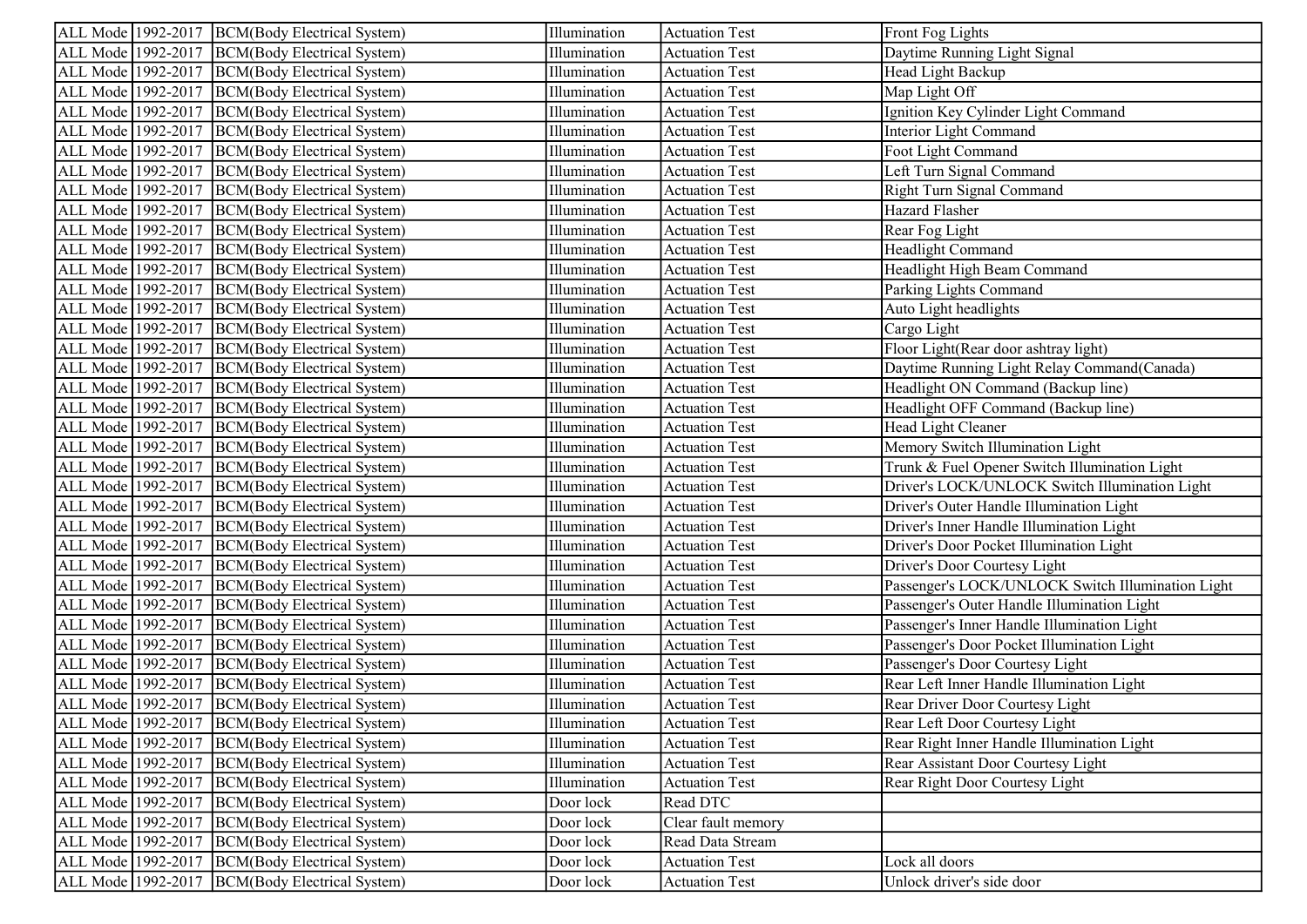| ALL Mode 1992-2017 BCM(Body Electrical System)     | Door lock     | <b>Actuation Test</b>   | Unlock all doors                      |
|----------------------------------------------------|---------------|-------------------------|---------------------------------------|
| ALL Mode 1992-2017 BCM(Body Electrical System)     | Door lock     | <b>Actuation Test</b>   | Left Sliding Door Lock                |
| ALL Mode 1992-2017 BCM(Body Electrical System)     | Door lock     | <b>Actuation Test</b>   | Left Sliding Door Unlock              |
| ALL Mode 1992-2017 BCM(Body Electrical System)     | Door lock     | <b>Actuation Test</b>   | Fuel fill door open                   |
| ALL Mode 1992-2017 BCM(Body Electrical System)     | Door lock     | <b>Actuation Test</b>   | Super Locking (with super locking)    |
| ALL Mode 1992-2017 BCM(Body Electrical System)     | Keyless       | Read DTC                |                                       |
| ALL Mode 1992-2017 BCM(Body Electrical System)     | Keyless       | Clear fault memory      |                                       |
| ALL Mode 1992-2017 BCM(Body Electrical System)     | Keyless       | Read Data Stream        |                                       |
| ALL Mode 1992-2017 BCM(Body Electrical System)     | Keyless       | <b>Actuation Test</b>   | Trunk Lid/Tailgate Release Command    |
| ALL Mode 1992-2017  BCM(Body Electrical System)    | Keyless       | <b>Actuation Test</b>   | Keyless Buzzer                        |
| ALL Mode 1992-2017 BCM(Body Electrical System)     | Keyless       | <b>Special Function</b> | Keyless Check                         |
| ALL Mode 1992-2017 BCM(Body Electrical System)     | Keyless       | <b>Special Function</b> | Add Remote                            |
| ALL Mode 1992-2017  BCM(Body Electrical System)    | Keyless       | <b>Special Function</b> | Erase Remote                          |
| ALL Mode 1992-2017 BCM(Body Electrical System)     | Power windows | Read DTC                |                                       |
| ALL Mode 1992-2017 BCM(Body Electrical System)     | Power windows | Clear fault memory      |                                       |
| ALL Mode 1992-2017 BCM(Body Electrical System)     | Power windows | Read Data Stream        |                                       |
| ALL Mode 1992-2017 BCM(Body Electrical System)     | Power windows | <b>Actuation Test</b>   | Driver's Window Up                    |
| ALL Mode 1992-2017 BCM(Body Electrical System)     | Power windows | <b>Actuation Test</b>   | Driver's Window Down                  |
| ALL Mode 1992-2017  BCM(Body Electrical System)    | Power windows | <b>Actuation Test</b>   | Front Passenger's Window Up           |
| ALL Mode 1992-2017 BCM(Body Electrical System)     | Power windows | <b>Actuation Test</b>   | Front Passenger's Window Down         |
| ALL Mode 1992-2017 BCM(Body Electrical System)     | Power windows | <b>Actuation Test</b>   | Left Rear Window Up                   |
| ALL Mode 1992-2017 BCM(Body Electrical System)     | Power windows | <b>Actuation Test</b>   | Left Rear Window Down                 |
| ALL Mode 1992-2017 BCM(Body Electrical System)     | Power windows | <b>Actuation Test</b>   | Right Rear Window Up                  |
| ALL Mode 1992-2017 BCM(Body Electrical System)     | Power windows | <b>Actuation Test</b>   | Right Rear Window Down                |
| ALL Mode 1992-2017 BCM(Body Electrical System)     | Power windows | <b>Actuation Test</b>   | Rear Driver's P/W Relay Command       |
| ALL Mode 1992-2017 BCM(Body Electrical System)     | Power windows | <b>Actuation Test</b>   | Rear Pass's P/W Relay Command         |
| ALL Mode   1992-2017   BCM(Body Electrical System) | Power windows | <b>Actuation Test</b>   | P/W Relay Command                     |
| ALL Mode 1992-2017 BCM(Body Electrical System)     | Power windows | <b>Actuation Test</b>   | Sunroof                               |
| ALL Mode 1992-2017 BCM(Body Electrical System)     | Power windows | <b>Actuation Test</b>   | Glass Hatch Open                      |
| ALL Mode 1992-2017 BCM(Body Electrical System)     | Power windows | Special Function        | Power Window Reset for Driver side    |
| ALL Mode 1992-2017 BCM(Body Electrical System)     | Power windows | Special Function        | Power Window Reset for Passenger side |
| ALL Mode 1992-2017 BCM(Body Electrical System)     | Power windows | Special Function        | Power Window Reset for Left Rear      |
| ALL Mode 1992-2017 BCM(Body Electrical System)     | Power windows | Special Function        | Power Window Reset for Right Rear     |
| ALL Mode   1992-2017   BCM(Body Electrical System) | Wiper         | Read DTC                |                                       |
| ALL Mode 1992-2017 BCM(Body Electrical System)     | Wiper         | Clear fault memory      |                                       |
| ALL Mode 1992-2017 BCM(Body Electrical System)     | Wiper         | Read Data Stream        |                                       |
| ALL Mode 1992-2017  BCM(Body Electrical System)    | Wiper         | <b>Actuation Test</b>   | Windshield Wiper Motor LOW Command    |
| ALL Mode 1992-2017<br>BCM(Body Electrical System)  | Wiper         | <b>Actuation Test</b>   | Windshield Wiper Motor HIGH Command   |
| ALL Mode 1992-2017<br>BCM(Body Electrical System)  | Wiper         | <b>Actuation Test</b>   | Windshield Washer Command             |
| ALL Mode 1992-2017<br>BCM(Body Electrical System)  | Wiper         | <b>Actuation Test</b>   | Rear wiper motor                      |
| ALL Mode 1992-2017 BCM(Body Electrical System)     | Wiper         | <b>Actuation Test</b>   | Rear wiper washer                     |
| ALL Mode 1992-2017  BCM(Body Electrical System)    | Wiper         | <b>Actuation Test</b>   | Front Wiper - LOW                     |
| ALL Mode 1992-2017<br>BCM(Body Electrical System)  | Wiper         | <b>Actuation Test</b>   | Front Wiper - HIGH                    |
| ALL Mode 1992-2017<br>BCM(Body Electrical System)  | Wiper         | <b>Actuation Test</b>   | Front Wiper - INT                     |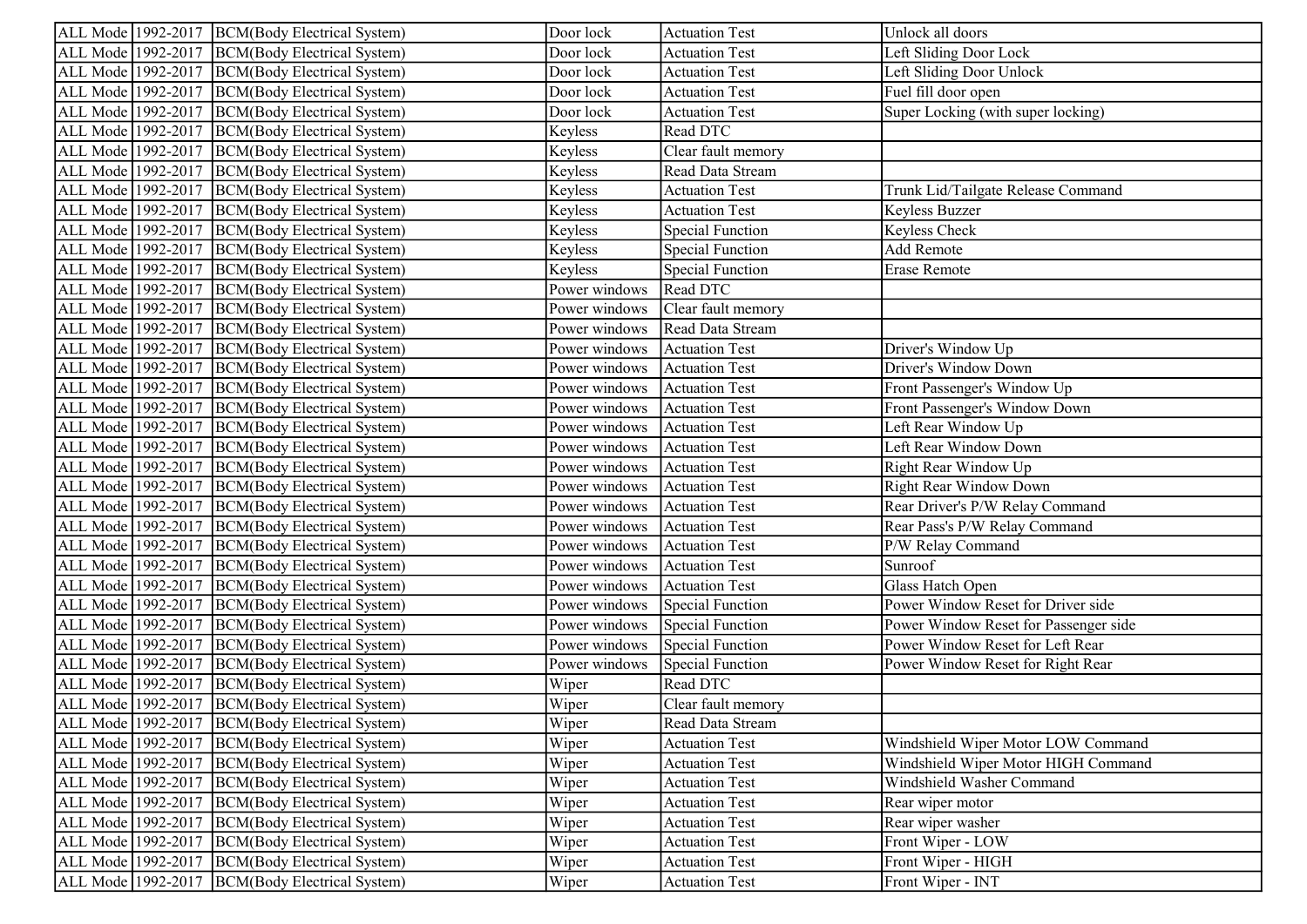|                    | ALL Mode 1992-2017 BCM(Body Electrical System)     | Wiper                          | <b>Actuation Test</b>              | Rear Wiper                                                  |
|--------------------|----------------------------------------------------|--------------------------------|------------------------------------|-------------------------------------------------------------|
|                    | ALL Mode 1992-2017   BCM(Body Electrical System)   | Wiper                          | <b>Actuation Test</b>              | Fail Wiper Signal                                           |
|                    | ALL Mode 1992-2017  BCM(Body Electrical System)    | Wiper                          | <b>Actuation Test</b>              | No Wiper Signal                                             |
|                    | ALL Mode 1992-2017 BCM(Body Electrical System)     | Wiper                          | <b>Actuation Test</b>              | Rain Condition Signal                                       |
| ALL Mode 1992-2017 | BCM(Body Electrical System)                        | Wiper                          | <b>Actuation Test</b>              | No Rain Condition Signal                                    |
|                    | ALL Mode 1992-2017   BCM(Body Electrical System)   | Safety system                  | Read DTC                           |                                                             |
|                    | ALL Mode 1992-2017 BCM(Body Electrical System)     | Safety system                  | Clear fault memory                 |                                                             |
|                    | ALL Mode 1992-2017   BCM(Body Electrical System)   | Safety system                  | Read Data Stream                   |                                                             |
| ALL Mode 1992-2017 | BCM(Body Electrical System)                        | Safety system                  | <b>Actuation Test</b>              | Horn Command                                                |
| ALL Mode 1992-2017 | BCM(Body Electrical System)                        | Safety system                  | <b>Actuation Test</b>              | Security Indicator                                          |
| ALL Mode 1992-2017 | BCM(Body Electrical System)                        | Safety system                  | <b>Actuation Test</b>              | Hazard Signal Command                                       |
|                    | ALL Mode 1992-2017 BCM(Body Electrical System)     | Safety system                  | <b>Special Function</b>            | <b>History Data</b>                                         |
|                    | ALL Mode 1992-2017  BCM(Body Electrical System)    | Safety system                  | <b>Special Function</b>            | Clear History Data                                          |
|                    | ALL Mode 1992-2017 BCM(Body Electrical System)     | HVAC/Climate                   | Read DTC                           |                                                             |
|                    |                                                    | Control                        |                                    |                                                             |
|                    | ALL Mode 1992-2017 BCM(Body Electrical System)     | HVAC/Climate                   |                                    |                                                             |
|                    |                                                    | Control                        | Clear fault memory                 |                                                             |
|                    | ALL Mode 1992-2017 BCM(Body Electrical System)     | HVAC/Climate                   |                                    |                                                             |
|                    |                                                    | Control                        | Read Data Stream                   |                                                             |
|                    | ALL Mode 1992-2017 BCM(Body Electrical System)     | HVAC/Climate                   |                                    |                                                             |
|                    |                                                    | Control                        | <b>Special Function</b>            | Climate Control Unit Self Test                              |
|                    | ALL Mode 1992-2017 BCM(Body Electrical System)     | <b>Front Panel</b>             | Read DTC                           |                                                             |
|                    | ALL Mode 1992-2017  BCM(Body Electrical System)    | <b>Front Panel</b>             | Clear fault memory                 |                                                             |
|                    | ALL Mode 1992-2017 BCM(Body Electrical System)     | Front Panel                    | Read Data Stream                   |                                                             |
|                    | ALL Mode 1992-2017 BCM(Body Electrical System)     | Front Panel                    | <b>Actuation Test</b>              | TFT-LCD backlight(with NAVI) - Turn on for 5 seconds        |
|                    | ALL Mode 1992-2017   BCM(Body Electrical System)   | Front Panel                    | <b>Actuation Test</b>              | Segment LCD(Without NAVI) - Turn on for 5 seconds           |
| ALL Mode 1992-2017 | BCM(Body Electrical System)                        | <b>Front Panel</b>             | <b>Actuation Test</b>              | SUB display segment LCD(with NAVI) - Turn on for 5          |
| ALL Mode 1992-2017 | BCM(Body Electrical System)                        | <b>Front Panel</b>             | <b>Special Function</b>            | Front Panel Check                                           |
|                    | ALL Mode 1992-2017 BCM(Body Electrical System)     | Power Tailgate                 | Read DTC                           |                                                             |
| ALL Mode 1992-2017 | BCM(Body Electrical System)                        | Power Tailgate                 | Clear fault memory                 |                                                             |
| ALL Mode 1992-2017 | BCM(Body Electrical System)                        | Power Tailgate                 | Read Data Stream                   |                                                             |
| ALL Mode 1992-2017 | BCM(Body Electrical System)                        | Power Tailgate                 | <b>Actuation Test</b>              | PTG Drive Motor                                             |
|                    | ALL Mode 1992-2017   BCM(Body Electrical System)   | Power Tailgate                 | <b>Actuation Test</b>              | PTG Clutch                                                  |
| ALL Mode 1992-2017 | BCM(Body Electrical System)                        | Power Tailgate                 | <b>Actuation Test</b>              | PTG release motor                                           |
|                    | ALL Mode 1992-2017  BCM(Body Electrical System)    | Power Trunk Lid Read DTC       |                                    |                                                             |
|                    | ALL Mode   1992-2017   BCM(Body Electrical System) |                                | Power Trunk Lid Clear fault memory |                                                             |
| ALL Mode 1992-2017 | BCM(Body Electrical System)                        |                                | Power Trunk Lid Read Data Stream   |                                                             |
| ALL Mode 1992-2017 | BCM(Body Electrical System)                        | Power Trunk Lid Actuation Test |                                    | Power Trunk Lid Drive Motor-Full Open                       |
| ALL Mode 1992-2017 | BCM(Body Electrical System)                        | Power Trunk Lid Actuation Test |                                    | Power Trunk Lid Drive Motor-Full Close                      |
| ALL Mode 1992-2017 | BCM(Body Electrical System)                        | Power Trunk Lid Actuation Test |                                    | Power Trunk Lid Magnetic Clutch                             |
|                    |                                                    |                                |                                    | Power Release Latch Motor-Drive for releasing to Open       |
|                    | ALL Mode 1992-2017 BCM(Body Electrical System)     | Power Trunk Lid Actuation Test |                                    | position and returning to Neutral position                  |
|                    |                                                    |                                |                                    | Power Release Latch Motor-Drive for releasing to Full latch |
| ALL Mode 1992-2017 | BCM(Body Electrical System)                        | Power Trunk Lid Actuation Test |                                    | position and returning to Neutral position                  |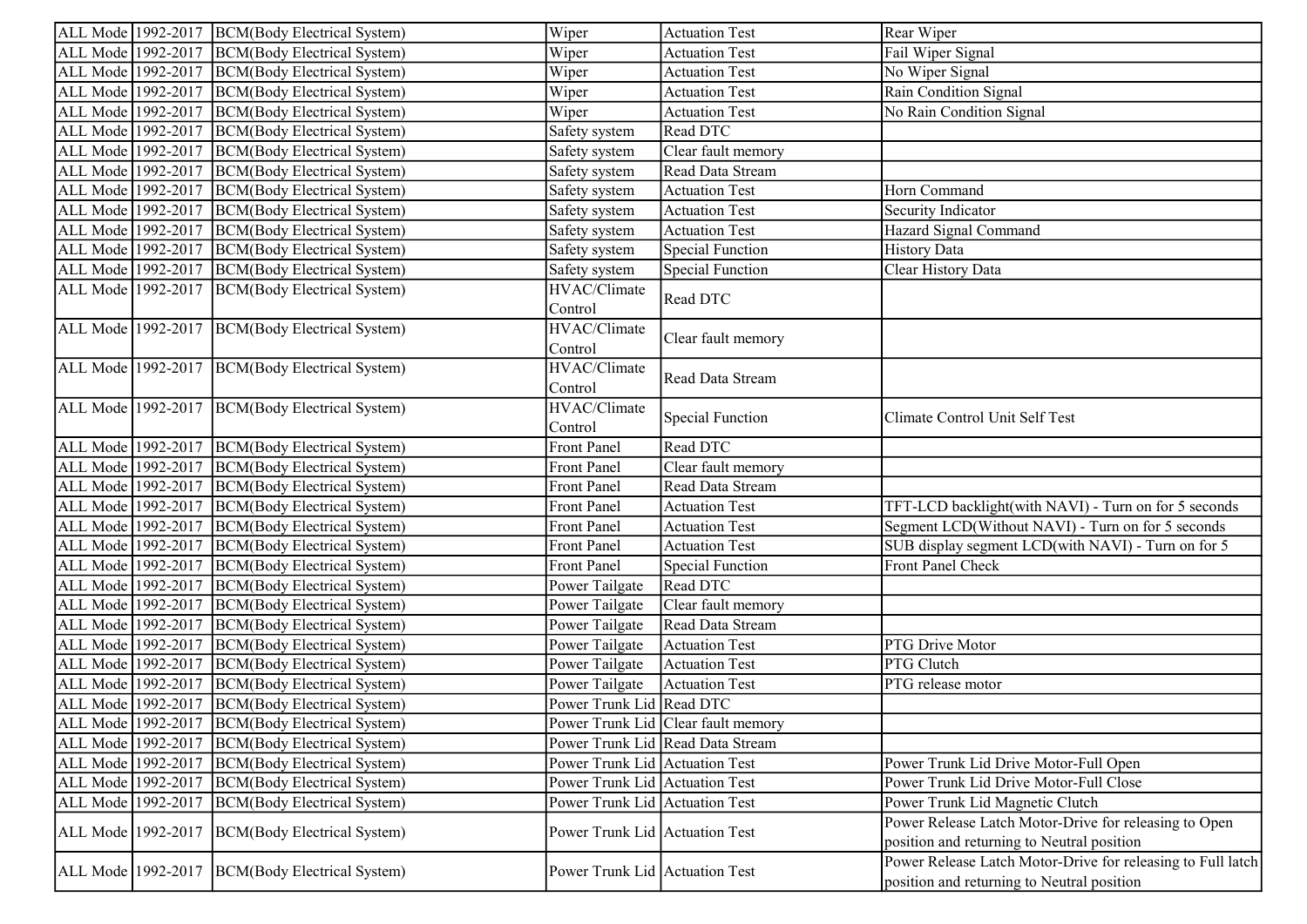| Seat/Power<br>Read DTC<br>Mirror<br>ALL Mode 1992-2017 BCM(Body Electrical System)<br>Power<br>Seat/Power<br>Clear fault memory<br>Mirror<br>ALL Mode 1992-2017 BCM(Body Electrical System)<br>Power<br>Seat/Power<br>Read Data Stream<br>Mirror<br>ALL Mode 1992-2017 BCM(Body Electrical System)<br>Power Seat Indicator-Memory Seat Indicator 1<br>Power<br>Seat/Power<br><b>Actuation Test</b><br>Mirror<br>ALL Mode 1992-2017 BCM(Body Electrical System)<br>Power Seat Indicator-Memory Seat Indicator 2<br>Power<br>Seat/Power<br><b>Actuation Test</b><br>Mirror<br>ALL Mode 1992-2017 BCM(Body Electrical System)<br>Slide Motor - Full Forward<br>Power<br>Seat/Power<br><b>Actuation Test</b><br>Mirror<br><b>BCM</b> (Body Electrical System)<br>ALL Mode 1992-2017<br>Slide Motor - Full Backward<br>Power<br>Seat/Power<br><b>Actuation Test</b><br>Mirror<br>ALL Mode 1992-2017  BCM(Body Electrical System)<br>Front UP-DOWN Motor - Full Up<br>Power<br>Seat/Power<br><b>Actuation Test</b><br>Mirror<br>ALL Mode 1992-2017 BCM(Body Electrical System)<br>Front UP-DOWN Motor - Full Down<br>Power<br>Seat/Power<br><b>Actuation Test</b><br>Mirror<br>ALL Mode 1992-2017 BCM(Body Electrical System)<br>Rear UP-DOWN Motor - Full Up<br>Power<br>Seat/Power<br><b>Actuation Test</b><br>Mirror<br>ALL Mode 1992-2017 BCM(Body Electrical System)<br>Rear UP-DOWN Motor - Full Down<br>Power<br>Seat/Power<br><b>Actuation Test</b><br>Mirror<br>ALL Mode 1992-2017 BCM(Body Electrical System)<br>Recline Motor - Full Forward<br>Power<br>Seat/Power<br><b>Actuation Test</b><br>Mirror<br>ALL Mode 1992-2017 BCM(Body Electrical System)<br>Recline Motor - Full Backward<br>Power<br>Seat/Power<br><b>Actuation Test</b><br>Mirror<br>ALL Mode 1992-2017 BCM(Body Electrical System)<br>Power<br>Memory Buzzer - 5 seconds<br>Seat/Power<br><b>Actuation Test</b> |  | ALL Mode 1992-2017 BCM(Body Electrical System) | Power  |  |
|-----------------------------------------------------------------------------------------------------------------------------------------------------------------------------------------------------------------------------------------------------------------------------------------------------------------------------------------------------------------------------------------------------------------------------------------------------------------------------------------------------------------------------------------------------------------------------------------------------------------------------------------------------------------------------------------------------------------------------------------------------------------------------------------------------------------------------------------------------------------------------------------------------------------------------------------------------------------------------------------------------------------------------------------------------------------------------------------------------------------------------------------------------------------------------------------------------------------------------------------------------------------------------------------------------------------------------------------------------------------------------------------------------------------------------------------------------------------------------------------------------------------------------------------------------------------------------------------------------------------------------------------------------------------------------------------------------------------------------------------------------------------------------------------------------------------------------------------------------------------------------------------|--|------------------------------------------------|--------|--|
|                                                                                                                                                                                                                                                                                                                                                                                                                                                                                                                                                                                                                                                                                                                                                                                                                                                                                                                                                                                                                                                                                                                                                                                                                                                                                                                                                                                                                                                                                                                                                                                                                                                                                                                                                                                                                                                                                         |  |                                                |        |  |
|                                                                                                                                                                                                                                                                                                                                                                                                                                                                                                                                                                                                                                                                                                                                                                                                                                                                                                                                                                                                                                                                                                                                                                                                                                                                                                                                                                                                                                                                                                                                                                                                                                                                                                                                                                                                                                                                                         |  |                                                |        |  |
|                                                                                                                                                                                                                                                                                                                                                                                                                                                                                                                                                                                                                                                                                                                                                                                                                                                                                                                                                                                                                                                                                                                                                                                                                                                                                                                                                                                                                                                                                                                                                                                                                                                                                                                                                                                                                                                                                         |  |                                                |        |  |
|                                                                                                                                                                                                                                                                                                                                                                                                                                                                                                                                                                                                                                                                                                                                                                                                                                                                                                                                                                                                                                                                                                                                                                                                                                                                                                                                                                                                                                                                                                                                                                                                                                                                                                                                                                                                                                                                                         |  |                                                |        |  |
|                                                                                                                                                                                                                                                                                                                                                                                                                                                                                                                                                                                                                                                                                                                                                                                                                                                                                                                                                                                                                                                                                                                                                                                                                                                                                                                                                                                                                                                                                                                                                                                                                                                                                                                                                                                                                                                                                         |  |                                                |        |  |
|                                                                                                                                                                                                                                                                                                                                                                                                                                                                                                                                                                                                                                                                                                                                                                                                                                                                                                                                                                                                                                                                                                                                                                                                                                                                                                                                                                                                                                                                                                                                                                                                                                                                                                                                                                                                                                                                                         |  |                                                |        |  |
|                                                                                                                                                                                                                                                                                                                                                                                                                                                                                                                                                                                                                                                                                                                                                                                                                                                                                                                                                                                                                                                                                                                                                                                                                                                                                                                                                                                                                                                                                                                                                                                                                                                                                                                                                                                                                                                                                         |  |                                                |        |  |
|                                                                                                                                                                                                                                                                                                                                                                                                                                                                                                                                                                                                                                                                                                                                                                                                                                                                                                                                                                                                                                                                                                                                                                                                                                                                                                                                                                                                                                                                                                                                                                                                                                                                                                                                                                                                                                                                                         |  |                                                |        |  |
|                                                                                                                                                                                                                                                                                                                                                                                                                                                                                                                                                                                                                                                                                                                                                                                                                                                                                                                                                                                                                                                                                                                                                                                                                                                                                                                                                                                                                                                                                                                                                                                                                                                                                                                                                                                                                                                                                         |  |                                                |        |  |
|                                                                                                                                                                                                                                                                                                                                                                                                                                                                                                                                                                                                                                                                                                                                                                                                                                                                                                                                                                                                                                                                                                                                                                                                                                                                                                                                                                                                                                                                                                                                                                                                                                                                                                                                                                                                                                                                                         |  |                                                |        |  |
|                                                                                                                                                                                                                                                                                                                                                                                                                                                                                                                                                                                                                                                                                                                                                                                                                                                                                                                                                                                                                                                                                                                                                                                                                                                                                                                                                                                                                                                                                                                                                                                                                                                                                                                                                                                                                                                                                         |  |                                                |        |  |
|                                                                                                                                                                                                                                                                                                                                                                                                                                                                                                                                                                                                                                                                                                                                                                                                                                                                                                                                                                                                                                                                                                                                                                                                                                                                                                                                                                                                                                                                                                                                                                                                                                                                                                                                                                                                                                                                                         |  |                                                |        |  |
|                                                                                                                                                                                                                                                                                                                                                                                                                                                                                                                                                                                                                                                                                                                                                                                                                                                                                                                                                                                                                                                                                                                                                                                                                                                                                                                                                                                                                                                                                                                                                                                                                                                                                                                                                                                                                                                                                         |  |                                                |        |  |
|                                                                                                                                                                                                                                                                                                                                                                                                                                                                                                                                                                                                                                                                                                                                                                                                                                                                                                                                                                                                                                                                                                                                                                                                                                                                                                                                                                                                                                                                                                                                                                                                                                                                                                                                                                                                                                                                                         |  |                                                |        |  |
|                                                                                                                                                                                                                                                                                                                                                                                                                                                                                                                                                                                                                                                                                                                                                                                                                                                                                                                                                                                                                                                                                                                                                                                                                                                                                                                                                                                                                                                                                                                                                                                                                                                                                                                                                                                                                                                                                         |  |                                                |        |  |
|                                                                                                                                                                                                                                                                                                                                                                                                                                                                                                                                                                                                                                                                                                                                                                                                                                                                                                                                                                                                                                                                                                                                                                                                                                                                                                                                                                                                                                                                                                                                                                                                                                                                                                                                                                                                                                                                                         |  |                                                |        |  |
|                                                                                                                                                                                                                                                                                                                                                                                                                                                                                                                                                                                                                                                                                                                                                                                                                                                                                                                                                                                                                                                                                                                                                                                                                                                                                                                                                                                                                                                                                                                                                                                                                                                                                                                                                                                                                                                                                         |  |                                                |        |  |
|                                                                                                                                                                                                                                                                                                                                                                                                                                                                                                                                                                                                                                                                                                                                                                                                                                                                                                                                                                                                                                                                                                                                                                                                                                                                                                                                                                                                                                                                                                                                                                                                                                                                                                                                                                                                                                                                                         |  |                                                |        |  |
|                                                                                                                                                                                                                                                                                                                                                                                                                                                                                                                                                                                                                                                                                                                                                                                                                                                                                                                                                                                                                                                                                                                                                                                                                                                                                                                                                                                                                                                                                                                                                                                                                                                                                                                                                                                                                                                                                         |  |                                                |        |  |
|                                                                                                                                                                                                                                                                                                                                                                                                                                                                                                                                                                                                                                                                                                                                                                                                                                                                                                                                                                                                                                                                                                                                                                                                                                                                                                                                                                                                                                                                                                                                                                                                                                                                                                                                                                                                                                                                                         |  |                                                |        |  |
|                                                                                                                                                                                                                                                                                                                                                                                                                                                                                                                                                                                                                                                                                                                                                                                                                                                                                                                                                                                                                                                                                                                                                                                                                                                                                                                                                                                                                                                                                                                                                                                                                                                                                                                                                                                                                                                                                         |  |                                                |        |  |
|                                                                                                                                                                                                                                                                                                                                                                                                                                                                                                                                                                                                                                                                                                                                                                                                                                                                                                                                                                                                                                                                                                                                                                                                                                                                                                                                                                                                                                                                                                                                                                                                                                                                                                                                                                                                                                                                                         |  |                                                |        |  |
|                                                                                                                                                                                                                                                                                                                                                                                                                                                                                                                                                                                                                                                                                                                                                                                                                                                                                                                                                                                                                                                                                                                                                                                                                                                                                                                                                                                                                                                                                                                                                                                                                                                                                                                                                                                                                                                                                         |  |                                                |        |  |
|                                                                                                                                                                                                                                                                                                                                                                                                                                                                                                                                                                                                                                                                                                                                                                                                                                                                                                                                                                                                                                                                                                                                                                                                                                                                                                                                                                                                                                                                                                                                                                                                                                                                                                                                                                                                                                                                                         |  |                                                |        |  |
|                                                                                                                                                                                                                                                                                                                                                                                                                                                                                                                                                                                                                                                                                                                                                                                                                                                                                                                                                                                                                                                                                                                                                                                                                                                                                                                                                                                                                                                                                                                                                                                                                                                                                                                                                                                                                                                                                         |  |                                                |        |  |
|                                                                                                                                                                                                                                                                                                                                                                                                                                                                                                                                                                                                                                                                                                                                                                                                                                                                                                                                                                                                                                                                                                                                                                                                                                                                                                                                                                                                                                                                                                                                                                                                                                                                                                                                                                                                                                                                                         |  |                                                |        |  |
|                                                                                                                                                                                                                                                                                                                                                                                                                                                                                                                                                                                                                                                                                                                                                                                                                                                                                                                                                                                                                                                                                                                                                                                                                                                                                                                                                                                                                                                                                                                                                                                                                                                                                                                                                                                                                                                                                         |  |                                                |        |  |
|                                                                                                                                                                                                                                                                                                                                                                                                                                                                                                                                                                                                                                                                                                                                                                                                                                                                                                                                                                                                                                                                                                                                                                                                                                                                                                                                                                                                                                                                                                                                                                                                                                                                                                                                                                                                                                                                                         |  |                                                |        |  |
|                                                                                                                                                                                                                                                                                                                                                                                                                                                                                                                                                                                                                                                                                                                                                                                                                                                                                                                                                                                                                                                                                                                                                                                                                                                                                                                                                                                                                                                                                                                                                                                                                                                                                                                                                                                                                                                                                         |  |                                                |        |  |
|                                                                                                                                                                                                                                                                                                                                                                                                                                                                                                                                                                                                                                                                                                                                                                                                                                                                                                                                                                                                                                                                                                                                                                                                                                                                                                                                                                                                                                                                                                                                                                                                                                                                                                                                                                                                                                                                                         |  |                                                |        |  |
|                                                                                                                                                                                                                                                                                                                                                                                                                                                                                                                                                                                                                                                                                                                                                                                                                                                                                                                                                                                                                                                                                                                                                                                                                                                                                                                                                                                                                                                                                                                                                                                                                                                                                                                                                                                                                                                                                         |  |                                                |        |  |
|                                                                                                                                                                                                                                                                                                                                                                                                                                                                                                                                                                                                                                                                                                                                                                                                                                                                                                                                                                                                                                                                                                                                                                                                                                                                                                                                                                                                                                                                                                                                                                                                                                                                                                                                                                                                                                                                                         |  |                                                |        |  |
|                                                                                                                                                                                                                                                                                                                                                                                                                                                                                                                                                                                                                                                                                                                                                                                                                                                                                                                                                                                                                                                                                                                                                                                                                                                                                                                                                                                                                                                                                                                                                                                                                                                                                                                                                                                                                                                                                         |  |                                                |        |  |
|                                                                                                                                                                                                                                                                                                                                                                                                                                                                                                                                                                                                                                                                                                                                                                                                                                                                                                                                                                                                                                                                                                                                                                                                                                                                                                                                                                                                                                                                                                                                                                                                                                                                                                                                                                                                                                                                                         |  |                                                |        |  |
|                                                                                                                                                                                                                                                                                                                                                                                                                                                                                                                                                                                                                                                                                                                                                                                                                                                                                                                                                                                                                                                                                                                                                                                                                                                                                                                                                                                                                                                                                                                                                                                                                                                                                                                                                                                                                                                                                         |  |                                                |        |  |
|                                                                                                                                                                                                                                                                                                                                                                                                                                                                                                                                                                                                                                                                                                                                                                                                                                                                                                                                                                                                                                                                                                                                                                                                                                                                                                                                                                                                                                                                                                                                                                                                                                                                                                                                                                                                                                                                                         |  |                                                |        |  |
|                                                                                                                                                                                                                                                                                                                                                                                                                                                                                                                                                                                                                                                                                                                                                                                                                                                                                                                                                                                                                                                                                                                                                                                                                                                                                                                                                                                                                                                                                                                                                                                                                                                                                                                                                                                                                                                                                         |  |                                                |        |  |
|                                                                                                                                                                                                                                                                                                                                                                                                                                                                                                                                                                                                                                                                                                                                                                                                                                                                                                                                                                                                                                                                                                                                                                                                                                                                                                                                                                                                                                                                                                                                                                                                                                                                                                                                                                                                                                                                                         |  |                                                |        |  |
|                                                                                                                                                                                                                                                                                                                                                                                                                                                                                                                                                                                                                                                                                                                                                                                                                                                                                                                                                                                                                                                                                                                                                                                                                                                                                                                                                                                                                                                                                                                                                                                                                                                                                                                                                                                                                                                                                         |  |                                                |        |  |
|                                                                                                                                                                                                                                                                                                                                                                                                                                                                                                                                                                                                                                                                                                                                                                                                                                                                                                                                                                                                                                                                                                                                                                                                                                                                                                                                                                                                                                                                                                                                                                                                                                                                                                                                                                                                                                                                                         |  |                                                |        |  |
|                                                                                                                                                                                                                                                                                                                                                                                                                                                                                                                                                                                                                                                                                                                                                                                                                                                                                                                                                                                                                                                                                                                                                                                                                                                                                                                                                                                                                                                                                                                                                                                                                                                                                                                                                                                                                                                                                         |  |                                                | Mirror |  |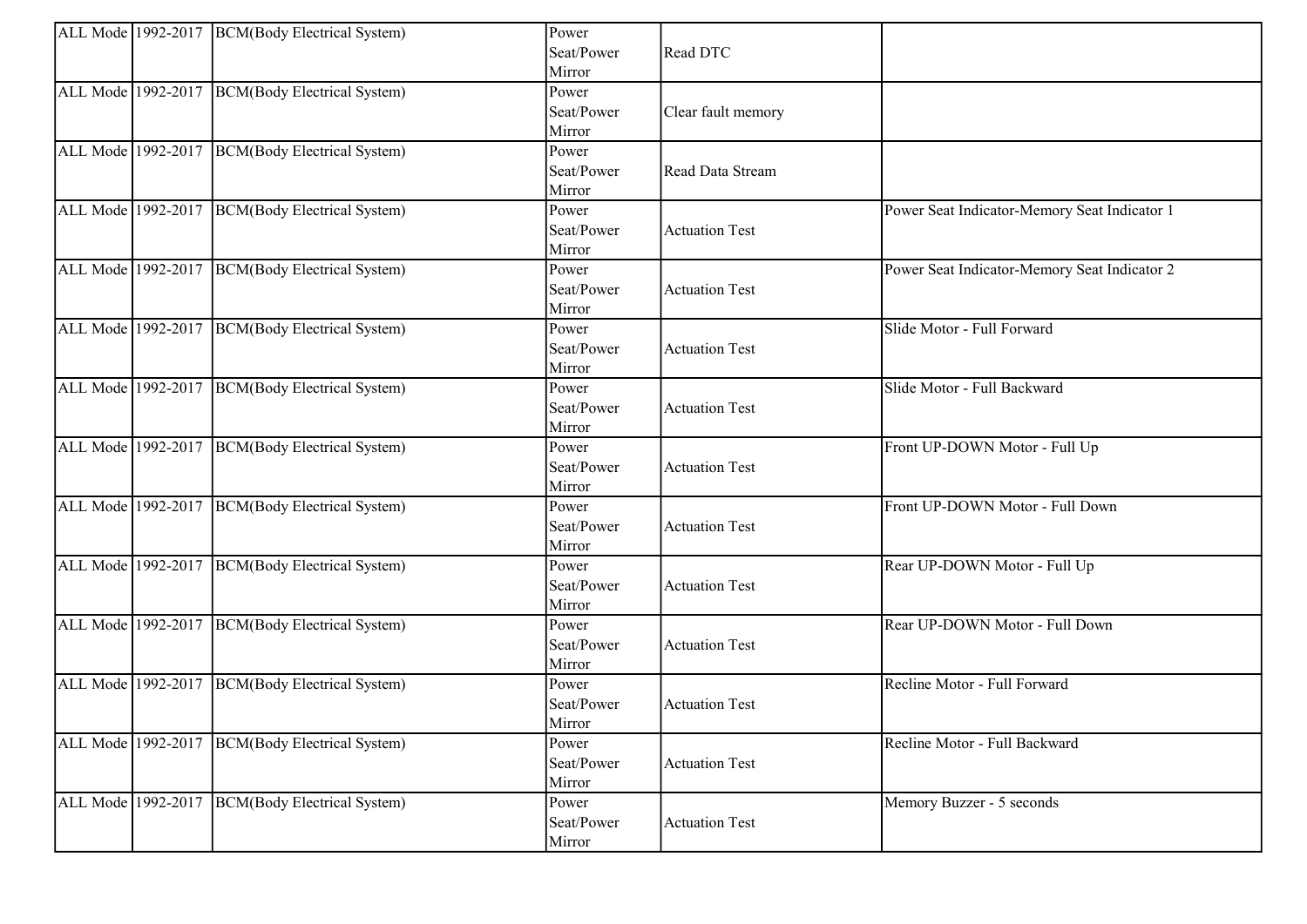|                    | ALL Mode 1992-2017 BCM(Body Electrical System) | Power      |                       | Headrest Motor                                    |
|--------------------|------------------------------------------------|------------|-----------------------|---------------------------------------------------|
|                    |                                                | Seat/Power | <b>Actuation Test</b> |                                                   |
|                    |                                                | Mirror     |                       |                                                   |
|                    | ALL Mode 1992-2017 BCM(Body Electrical System) | Power      |                       | Driver Door Mirror UP                             |
|                    |                                                | Seat/Power | <b>Actuation Test</b> |                                                   |
|                    |                                                | Mirror     |                       |                                                   |
|                    | ALL Mode 1992-2017 BCM(Body Electrical System) | Power      |                       | Driver Door Mirror DOWN                           |
|                    |                                                | Seat/Power | <b>Actuation Test</b> |                                                   |
|                    |                                                | Mirror     |                       |                                                   |
|                    | ALL Mode 1992-2017 BCM(Body Electrical System) | Power      |                       | Driver Door Mirror Left                           |
|                    |                                                | Seat/Power | <b>Actuation Test</b> |                                                   |
|                    |                                                | Mirror     |                       |                                                   |
|                    | ALL Mode 1992-2017 BCM(Body Electrical System) | Power      |                       | Driver Door Mirror Right                          |
|                    |                                                | Seat/Power | <b>Actuation Test</b> |                                                   |
|                    |                                                | Mirror     |                       |                                                   |
|                    | ALL Mode 1992-2017 BCM(Body Electrical System) | Power      |                       | <b>Assistant Door Mirror UP</b>                   |
|                    |                                                | Seat/Power | <b>Actuation Test</b> |                                                   |
|                    |                                                | Mirror     |                       |                                                   |
| ALL Mode 1992-2017 | <b>BCM</b> (Body Electrical System)            | Power      |                       | <b>Assistant Door Mirror DOWN</b>                 |
|                    |                                                | Seat/Power | <b>Actuation Test</b> |                                                   |
|                    |                                                | Mirror     |                       |                                                   |
|                    | ALL Mode 1992-2017 BCM(Body Electrical System) | Power      |                       | <b>Assistant Door Mirror Left</b>                 |
|                    |                                                | Seat/Power | <b>Actuation Test</b> |                                                   |
|                    |                                                | Mirror     |                       |                                                   |
|                    | ALL Mode 1992-2017 BCM(Body Electrical System) | Power      |                       | <b>Assistant Door Mirror Right</b>                |
|                    |                                                | Seat/Power | <b>Actuation Test</b> |                                                   |
|                    |                                                | Mirror     |                       |                                                   |
| ALL Mode 1992-2017 | BCM(Body Electrical System)                    | Power      |                       | Column Tilt Motor - Full up position              |
|                    |                                                | Seat/Power | <b>Actuation Test</b> |                                                   |
|                    |                                                | Mirror     |                       |                                                   |
|                    | ALL Mode 1992-2017 BCM(Body Electrical System) | Power      |                       | Column Tilt Motor - Full down position            |
|                    |                                                | Seat/Power | <b>Actuation Test</b> |                                                   |
|                    |                                                | Mirror     |                       |                                                   |
|                    | ALL Mode 1992-2017 BCM(Body Electrical System) | Power      |                       | Column Telescopic Motor - Full Pull up position   |
|                    |                                                | Seat/Power | <b>Actuation Test</b> |                                                   |
|                    |                                                | Mirror     |                       |                                                   |
|                    | ALL Mode 1992-2017 BCM(Body Electrical System) | Power      |                       | Column Telescopic Motor - Full Push down position |
|                    |                                                | Seat/Power | <b>Actuation Test</b> |                                                   |
|                    |                                                | Mirror     |                       |                                                   |
| ALL Mode 1992-2017 | BCM(Body Electrical System)                    | Power      |                       | Left Power Mirror - Full Up                       |
|                    |                                                | Seat/Power | <b>Actuation Test</b> |                                                   |
|                    |                                                | Mirror     |                       |                                                   |
|                    |                                                |            |                       |                                                   |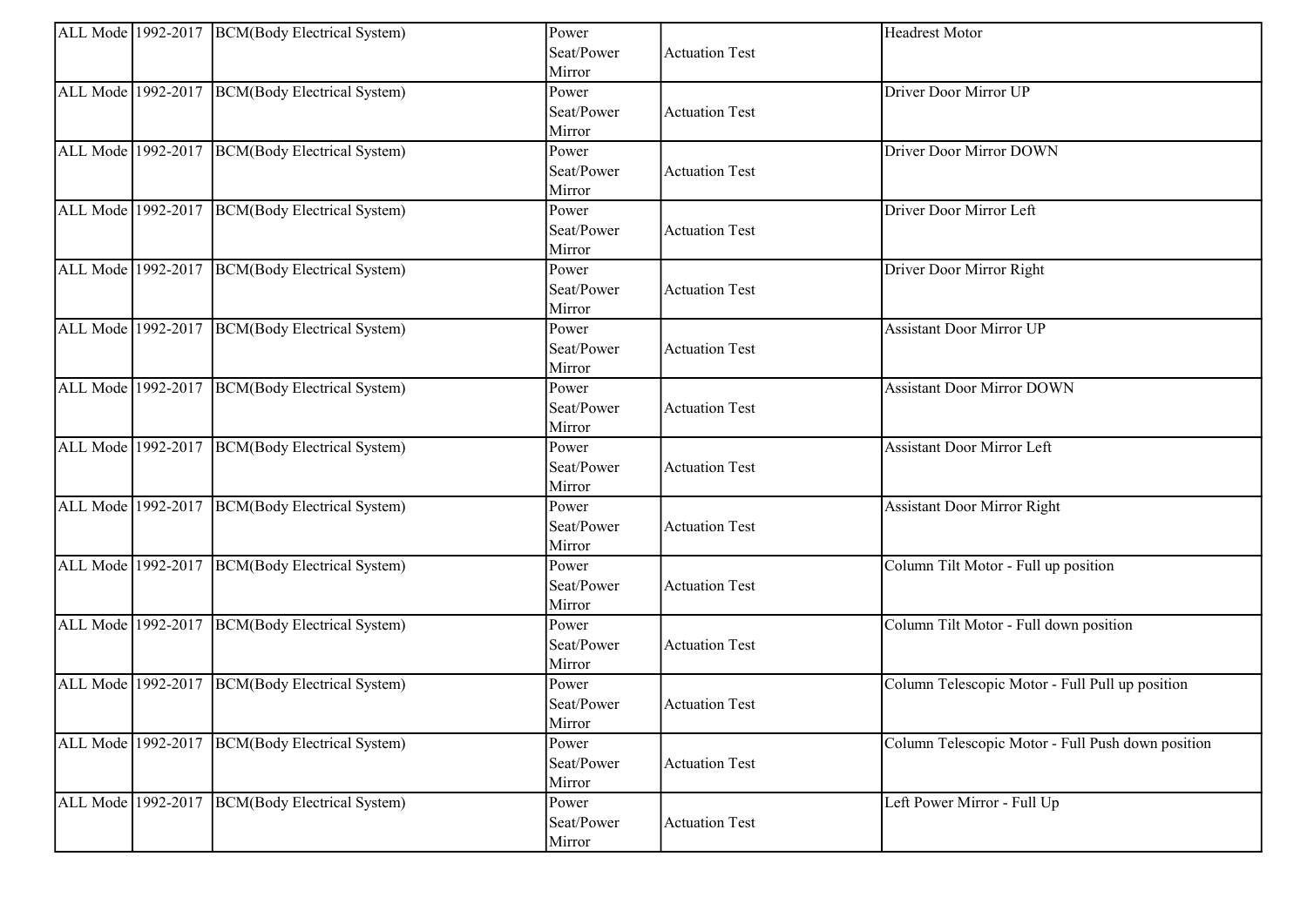|                    | ALL Mode 1992-2017 BCM(Body Electrical System) | Power                             |                                    | Left Power Mirror - Full Down   |
|--------------------|------------------------------------------------|-----------------------------------|------------------------------------|---------------------------------|
|                    |                                                | Seat/Power                        | <b>Actuation Test</b>              |                                 |
|                    |                                                | Mirror                            |                                    |                                 |
|                    | ALL Mode 1992-2017 BCM(Body Electrical System) | Power                             |                                    | Left Power Mirror - Full Right  |
|                    |                                                | Seat/Power                        | <b>Actuation Test</b>              |                                 |
|                    |                                                | Mirror                            |                                    |                                 |
|                    | ALL Mode 1992-2017 BCM(Body Electrical System) | Power                             |                                    | Left Power Mirror - Full Left   |
|                    |                                                | Seat/Power                        | <b>Actuation Test</b>              |                                 |
|                    |                                                | Mirror                            |                                    |                                 |
|                    | ALL Mode 1992-2017 BCM(Body Electrical System) | Power                             |                                    | Right Power Mirror - Full Up    |
|                    |                                                | Seat/Power                        | <b>Actuation Test</b>              |                                 |
|                    |                                                | Mirror                            |                                    |                                 |
|                    | ALL Mode 1992-2017 BCM(Body Electrical System) | Power                             |                                    | Right Power Mirror - Full Down  |
|                    |                                                | Seat/Power                        | <b>Actuation Test</b>              |                                 |
|                    |                                                | Mirror                            |                                    |                                 |
|                    | ALL Mode 1992-2017 BCM(Body Electrical System) | Power                             |                                    | Right Power Mirror - Full Right |
|                    |                                                | Seat/Power                        | <b>Actuation Test</b>              |                                 |
|                    |                                                | Mirror                            |                                    |                                 |
|                    | ALL Mode 1992-2017 BCM(Body Electrical System) | Power                             |                                    | Right Power Mirror - Full Left  |
|                    |                                                | Seat/Power                        | <b>Actuation Test</b>              |                                 |
|                    |                                                | Mirror                            |                                    |                                 |
| ALL Mode 1992-2017 | BCM(Body Electrical System)                    | Hands Free Link Read DTC          |                                    |                                 |
| ALL Mode 1992-2017 | BCM(Body Electrical System)                    |                                   | Hands Free Link Clear fault memory |                                 |
| ALL Mode 1992-2017 | BCM(Body Electrical System)                    |                                   | Hands Free Link Special Function   | Passcode clear                  |
| ALL Mode 1992-2017 | BCM(Body Electrical System)                    | Telematics                        | Read DTC                           |                                 |
| ALL Mode 1992-2017 | BCM(Body Electrical System)                    | Telematics                        | Clear fault memory                 |                                 |
| ALL Mode 1992-2017 | BCM(Body Electrical System)                    | Telematics                        | Read Data Stream                   |                                 |
| ALL Mode 1992-2017 | BCM(Body Electrical System)                    | Telematics                        | <b>Actuation Test</b>              | Turn RED LED ON                 |
| ALL Mode 1992-2017 | BCM(Body Electrical System)                    | Telematics                        | <b>Actuation Test</b>              | Turn RED LED OFF                |
| ALL Mode 1992-2017 | BCM(Body Electrical System)                    | <b>Adaptive Front</b>             |                                    |                                 |
|                    |                                                | Lighting                          | Read DTC                           |                                 |
|                    | ALL Mode 1992-2017 BCM(Body Electrical System) | <b>Adaptive Front</b>             |                                    |                                 |
|                    |                                                | Lighting                          | Clear fault memory                 |                                 |
|                    | ALL Mode 1992-2017 BCM(Body Electrical System) | <b>Adaptive Front</b>             |                                    |                                 |
|                    |                                                | Lighting                          | Read Data Stream                   |                                 |
|                    | ALL Mode 1992-2017 BCM(Body Electrical System) |                                   |                                    |                                 |
|                    |                                                | <b>Adaptive Front</b><br>Lighting | <b>Actuation Test</b>              | Headlight - Left/Right          |
| ALL Mode 1992-2017 | BCM(Body Electrical System)                    |                                   |                                    |                                 |
|                    |                                                | <b>Adaptive Front</b>             | <b>Actuation Test</b>              | Headlight - Up/Down             |
|                    |                                                | Lighting                          |                                    |                                 |
| ALL Mode 1992-2017 | BCM(Body Electrical System)                    | Auto Light                        | Read DTC                           |                                 |
|                    |                                                | Leveling                          |                                    |                                 |
| ALL Mode 1992-2017 | BCM(Body Electrical System)                    | Auto Light                        | Clear fault memory                 |                                 |
|                    |                                                | Leveling                          |                                    |                                 |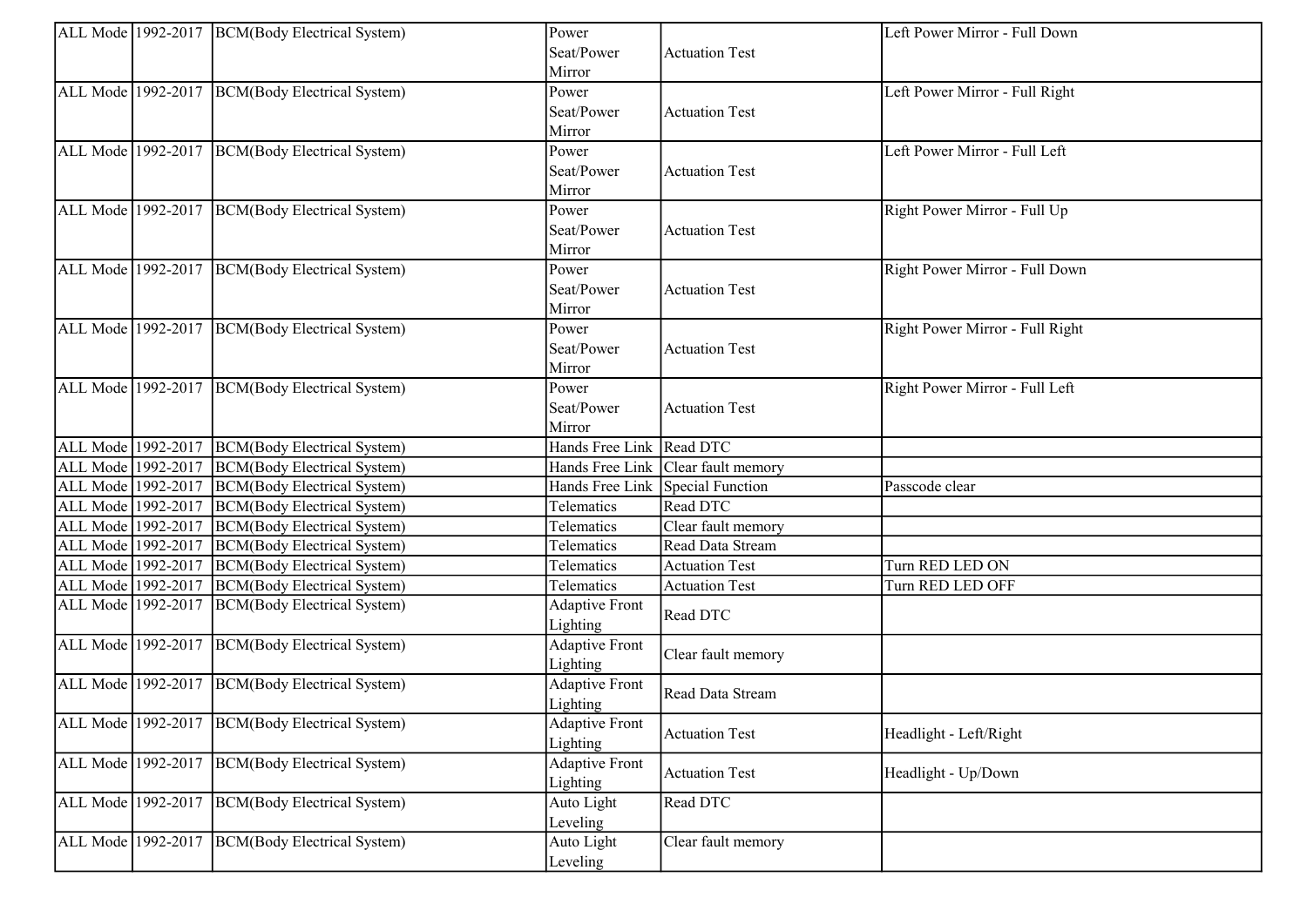|                    | ALL Mode 1992-2017 BCM(Body Electrical System)   | Auto Light          | Read Data Stream      |                                                |
|--------------------|--------------------------------------------------|---------------------|-----------------------|------------------------------------------------|
|                    |                                                  | Leveling            |                       |                                                |
|                    | ALL Mode 1992-2017 BCM(Body Electrical System)   | Auto Light          | <b>Actuation Test</b> | Auto Leveling Adjust Motor                     |
|                    |                                                  | Leveling            |                       |                                                |
| ALL Mode 1992-2017 | BCM(Body Electrical System)                      | Power Sliding       | Read DTC              |                                                |
|                    |                                                  | Door                |                       |                                                |
|                    | ALL Mode 1992-2017 BCM(Body Electrical System)   | Power Sliding       | Clear fault memory    |                                                |
|                    |                                                  | Door                |                       |                                                |
| ALL Mode 1992-2017 | BCM(Body Electrical System)                      | Power Sliding       | Read Data Stream      |                                                |
|                    |                                                  | Door                |                       |                                                |
|                    | ALL Mode 1992-2017   BCM(Body Electrical System) | Power Sliding       | <b>Actuation Test</b> | Left Power Sliding Door-PSD drive motor open   |
|                    |                                                  | Door                |                       |                                                |
|                    | ALL Mode 1992-2017 BCM(Body Electrical System)   | Power Sliding       | <b>Actuation Test</b> | Left Power Sliding Door-PSD drive motor close  |
|                    |                                                  | Door                |                       |                                                |
|                    | ALL Mode 1992-2017 BCM(Body Electrical System)   | Power Sliding       | <b>Actuation Test</b> | Left Power Sliding Door-PSD clutch             |
|                    |                                                  | Door                |                       |                                                |
|                    | ALL Mode 1992-2017 BCM(Body Electrical System)   | Power Sliding       | <b>Actuation Test</b> | Left Power Sliding Door-Release actuator       |
|                    |                                                  | Door                |                       |                                                |
| ALL Mode 1992-2017 | BCM(Body Electrical System)                      | Power Sliding       | <b>Actuation Test</b> | Left Power Sliding Door-Closer motor           |
|                    |                                                  | Door                |                       |                                                |
| ALL Mode 1992-2017 | BCM(Body Electrical System)                      | Power Sliding       | <b>Actuation Test</b> | Left Power Sliding Door-Buzzer                 |
|                    |                                                  | Door                |                       |                                                |
| ALL Mode 1992-2017 | BCM(Body Electrical System)                      | Power Sliding       | <b>Actuation Test</b> | Right Power Sliding Door-PSD drive motor open  |
|                    |                                                  | Door                |                       |                                                |
|                    | ALL Mode 1992-2017 BCM(Body Electrical System)   | Power Sliding       | <b>Actuation Test</b> | Right Power Sliding Door-PSD drive motor close |
|                    |                                                  | Door                |                       |                                                |
| ALL Mode 1992-2017 | BCM(Body Electrical System)                      | Power Sliding       | <b>Actuation Test</b> | Right Power Sliding Door-PSD clutch            |
|                    |                                                  | Door                |                       |                                                |
|                    | ALL Mode 1992-2017 BCM(Body Electrical System)   | Power Sliding       | <b>Actuation Test</b> | Right Power Sliding Door-Release actuator      |
|                    |                                                  | Door                |                       |                                                |
| ALL Mode 1992-2017 | BCM(Body Electrical System)                      | Power Sliding       | <b>Actuation Test</b> | Right Power Sliding Door-Closer motor          |
|                    |                                                  | Door                |                       |                                                |
|                    | ALL Mode 1992-2017 BCM(Body Electrical System)   | Power Sliding       | <b>Actuation Test</b> | <b>Right Power Sliding Door-Buzzer</b>         |
|                    |                                                  | Door                |                       |                                                |
|                    | ALL Mode 1992-2017   BCM(Body Electrical System) | Parking Sensor      | Read DTC              |                                                |
|                    | ALL Mode 1992-2017 BCM(Body Electrical System)   | Parking Sensor      | Clear fault memory    |                                                |
| ALL Mode 1992-2017 | BCM(Body Electrical System)                      | Parking Sensor      | Read Data Stream      |                                                |
| ALL Mode 1992-2017 | BCM(Body Electrical System)                      | <b>YOP</b> Security | Read DTC              |                                                |
| ALL Mode 1992-2017 | BCM(Body Electrical System)                      | <b>YOP</b> Security | Clear fault memory    |                                                |
| ALL Mode 1992-2017 | BCM(Body Electrical System)                      | <b>YOP</b> Security | Read Data Stream      |                                                |
| ALL Mode 1992-2017 | BCM(Body Electrical System)                      | <b>YOP</b> Security | Special Function      | Clear History Data                             |
| ALL Mode 1992-2017 | BCM(Body Electrical System)                      | YOP ECU             | Read DTC              |                                                |
| ALL Mode 1992-2017 | BCM(Body Electrical System)                      | YOP ECU             | Clear fault memory    |                                                |
| ALL Mode 1992-2017 | BCM(Body Electrical System)                      | YOP ECU             | Read Data Stream      |                                                |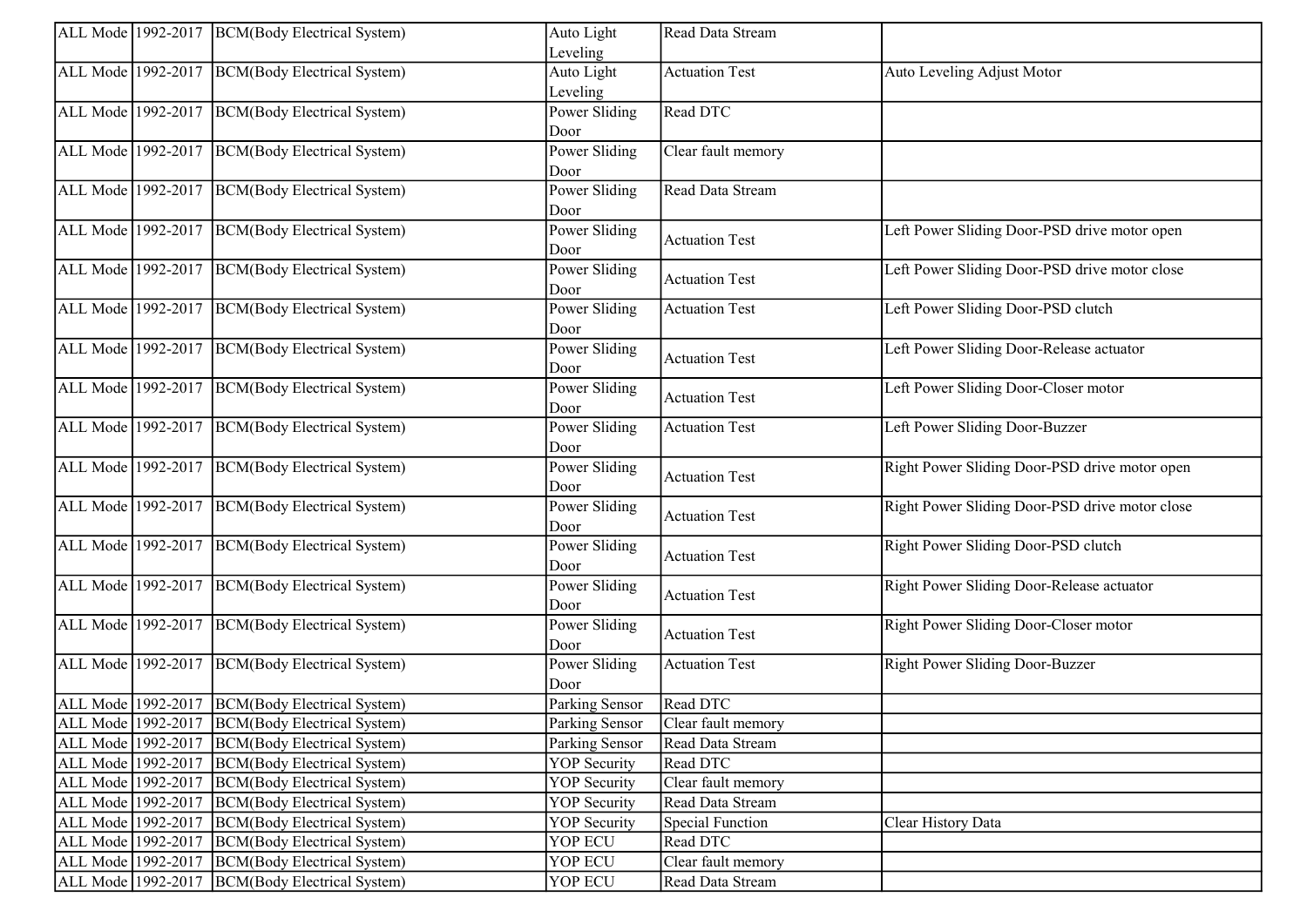|                    | ALL Mode 1992-2017 BCM(Body Electrical System)   | YOP R/C ENG        | Read DTC                |                                                 |
|--------------------|--------------------------------------------------|--------------------|-------------------------|-------------------------------------------------|
|                    |                                                  | Starter            |                         |                                                 |
|                    | ALL Mode 1992-2017 BCM(Body Electrical System)   | YOP R/C ENG        | Clear fault memory      |                                                 |
|                    |                                                  | Starter            |                         |                                                 |
|                    | ALL Mode 1992-2017 BCM(Body Electrical System)   | <b>YOP R/C ENG</b> | Read Data Stream        |                                                 |
|                    |                                                  | Starter            |                         |                                                 |
|                    | ALL Mode 1992-2017 BCM(Body Electrical System)   | YOP R/C ENG        | System Check            |                                                 |
|                    |                                                  | Starter            |                         |                                                 |
|                    | ALL Mode 1992-2017 BCM(Body Electrical System)   | YOP R/C ENG        | <b>History Data</b>     | Engine (Doesn't) Run History                    |
|                    |                                                  | Starter            |                         |                                                 |
|                    | ALL Mode 1992-2017 BCM(Body Electrical System)   | YOP R/C ENG        | <b>History Data</b>     | Clear History Data-Engine (Doesn't) Run History |
|                    |                                                  | <b>Starter</b>     |                         |                                                 |
|                    | ALL Mode 1992-2017 BCM(Body Electrical System)   | YOP R/C ENG        | <b>History Data</b>     | <b>Engine Stop History</b>                      |
|                    |                                                  | <b>Starter</b>     |                         |                                                 |
|                    | ALL Mode 1992-2017 BCM(Body Electrical System)   | YOP R/C ENG        | <b>History Data</b>     | Clear History Data-Engine Stop History          |
|                    |                                                  | <b>Starter</b>     |                         |                                                 |
|                    | ALL Mode 1992-2017 BCM(Body Electrical System)   | YOP R/C ENG        | History Data            | <b>Engine Start Count History</b>               |
|                    |                                                  | Starter            |                         |                                                 |
|                    | ALL Mode 1992-2017 BCM(Body Electrical System)   | YOP R/C ENG        | Check                   | Register Remote Control Engine Starter Unit     |
|                    |                                                  | Starter            |                         |                                                 |
|                    | ALL Mode 1992-2017 BCM(Body Electrical System)   | YOP R/C ENG        | Check                   | <b>Register New Transmitter</b>                 |
|                    |                                                  | Starter            |                         |                                                 |
|                    | ALL Mode 1992-2017 BCM(Body Electrical System)   | Auto AC SUB        | Read DTC                |                                                 |
|                    |                                                  | display            |                         |                                                 |
|                    | ALL Mode 1992-2017 BCM(Body Electrical System)   | Auto AC SUB        | Clear fault memory      |                                                 |
|                    |                                                  | display            |                         |                                                 |
|                    | ALL Mode 1992-2017 BCM(Body Electrical System)   | Auto AC SUB        | Read Data Stream        |                                                 |
|                    |                                                  | display            |                         |                                                 |
|                    | ALL Mode 1992-2017 BCM(Body Electrical System)   | <b>Seat Heater</b> | Read DTC                |                                                 |
| ALL Mode 1992-2017 | <b>BCM</b> (Body Electrical System)              | Seat Heater        | Clear fault memory      |                                                 |
| ALL Mode 1992-2017 | BCM(Body Electrical System)                      | Seat Heater        | Read Data Stream        |                                                 |
| ALL Mode 1992-2017 | BCM(Body Electrical System)                      | High Beam          | Read DTC                |                                                 |
|                    |                                                  | Support            |                         |                                                 |
|                    | ALL Mode 1992-2017   BCM(Body Electrical System) | High Beam          | Clear fault memory      |                                                 |
|                    |                                                  | Support            |                         |                                                 |
|                    | ALL Mode 1992-2017 BCM(Body Electrical System)   | High Beam          | Read Data Stream        |                                                 |
|                    |                                                  | Support            |                         |                                                 |
| ALL Mode 1992-2017 | BCM(Body Electrical System)                      | High Beam          | <b>Actuation Test</b>   | Oncoming Vehicle Detection                      |
|                    |                                                  | Support            |                         |                                                 |
| ALL Mode 1992-2017 | BCM(Body Electrical System)                      | High Beam          | <b>Actuation Test</b>   | Preceding Vehicle Detection                     |
|                    |                                                  | Support            |                         |                                                 |
|                    | ALL Mode 1992-2017   BCM(Body Electrical System) | High Beam          |                         | High Beam Support System function               |
|                    |                                                  | Support            | <b>Special Function</b> |                                                 |
|                    |                                                  |                    |                         |                                                 |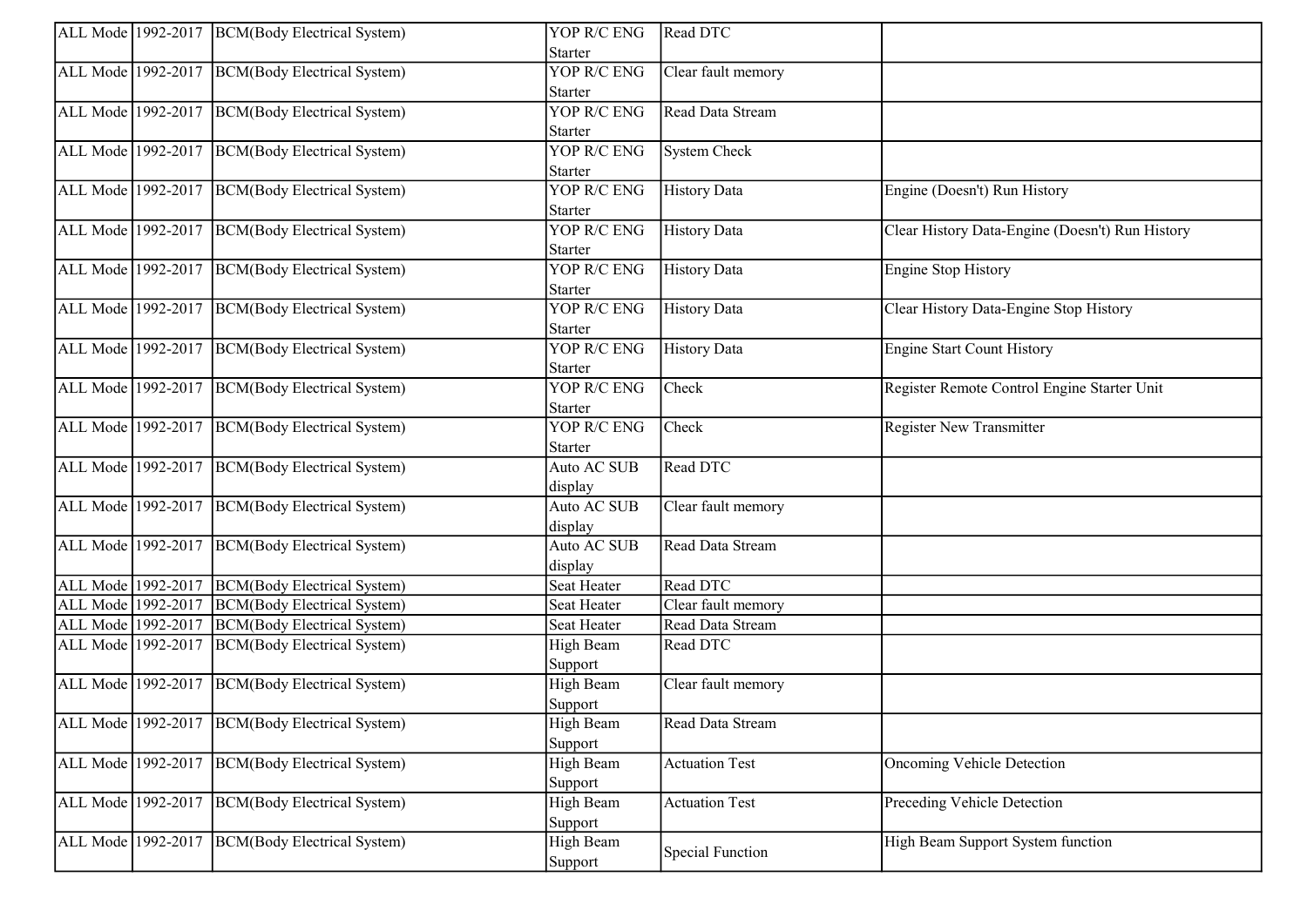|                    | ALL Mode 1992-2017  BCM(Body Electrical System)  | High Beam            | <b>Special Function</b> | <b>Reset Operation</b>              |
|--------------------|--------------------------------------------------|----------------------|-------------------------|-------------------------------------|
|                    |                                                  | Support              |                         |                                     |
| ALL Mode 1992-2017 | BCM(Body Electrical System)                      | High Beam<br>Support | <b>Special Function</b> | Returning Operation                 |
| ALL Mode 1992-2017 | <b>BCM</b> (Body Electrical System)              | High Beam            | <b>Special Function</b> | <b>Automatic Returning Distance</b> |
|                    |                                                  | Support              |                         |                                     |
| ALL Mode 1992-2017 | BCM(Body Electrical System)                      | High Beam            | <b>Special Function</b> | Manual Returning Time               |
|                    |                                                  | Support              |                         |                                     |
| ALL Mode 1992-2017 | BCM(Body Electrical System)                      | High Beam            | <b>Special Function</b> | Reset to default                    |
|                    |                                                  | Support              |                         |                                     |
|                    |                                                  | IRCU(Interactive     |                         |                                     |
|                    | ALL Mode 1992-2017 BCM(Body Electrical System)   | Remote Control       | Read DTC                |                                     |
|                    |                                                  | Unit)                |                         |                                     |
|                    |                                                  | IRCU(Interactive     |                         |                                     |
| ALL Mode 1992-2017 | BCM(Body Electrical System)                      | Remote Control       | Clear fault memory      |                                     |
|                    |                                                  | Unit)                |                         |                                     |
| ALL Mode 1992-2017 | BCM(Body Electrical System)                      | Rear camera          | Read DTC                |                                     |
| ALL Mode 1992-2017 | BCM(Body Electrical System)                      | Rear camera          | Clear fault memory      |                                     |
| ALL Mode 1992-2017 | <b>BCM</b> (Body Electrical System)              | Rear camera          | Read Data Stream        |                                     |
| ALL Mode 1992-2017 | <b>BCM(Body Electrical System)</b>               | Rear camera          | <b>Actuation Test</b>   | Monitor and Alarm                   |
| ALL Mode 1992-2017 | BCM(Body Electrical System)                      | Rear camera          | <b>Actuation Test</b>   | Display Rear Camera output image    |
| ALL Mode 1992-2017 | <b>BCM</b> (Body Electrical System)              | Rear camera          | <b>Special Function</b> | Rear camera aiming                  |
| ALL Mode 1992-2017 | <b>BCM</b> (Body Electrical System)              | Rear camera          | <b>Special Function</b> | Aiming Data transfer                |
|                    |                                                  | HIP(Honda            |                         |                                     |
| ALL Mode 1992-2017 | BCM(Body Electrical System)                      | Information          | Read DTC                |                                     |
|                    |                                                  | Platform)            |                         |                                     |
|                    |                                                  | HIP(Honda            |                         |                                     |
| ALL Mode 1992-2017 | BCM(Body Electrical System)                      | Information          | Clear fault memory      |                                     |
|                    |                                                  | Platform)            |                         |                                     |
|                    |                                                  | HIP(Honda            |                         |                                     |
| ALL Mode 1992-2017 | BCM(Body Electrical System)                      | Information          | Read Data Stream        |                                     |
|                    |                                                  | Platform)            |                         |                                     |
|                    |                                                  | HIP(Honda            |                         |                                     |
|                    | ALL Mode 1992-2017 BCM(Body Electrical System)   | Information          | <b>Special Function</b> | Stored DTC Memory Clear             |
|                    |                                                  | Platform)            |                         |                                     |
|                    |                                                  | HIP(Honda            |                         |                                     |
|                    | ALL Mode 1992-2017 BCM(Body Electrical System)   | Information          | <b>Special Function</b> | XM Radio Channel Adjustment         |
|                    |                                                  | Platform)            |                         |                                     |
| ALL Mode 1992-2017 | AVAS(Acoustic Vehicle Alerting System)           |                      | Read DTC                |                                     |
| ALL Mode 1992-2017 | AVAS(Acoustic Vehicle Alerting System)           |                      | Clear fault memory      |                                     |
| ALL Mode 1992-2017 | AVAS(Acoustic Vehicle Alerting System)           |                      | Read Data Stream        |                                     |
| ALL Mode 1992-2017 | Electric Powertrain/IMA(Integrated Motor Assist) |                      | Read DTC                |                                     |
| ALL Mode 1992-2017 | Electric Powertrain/IMA(Integrated Motor Assist) |                      | Clear fault memory      |                                     |
| ALL Mode 1992-2017 | Electric Powertrain/IMA(Integrated Motor Assist) |                      | Read Data Stream        |                                     |
|                    |                                                  |                      |                         |                                     |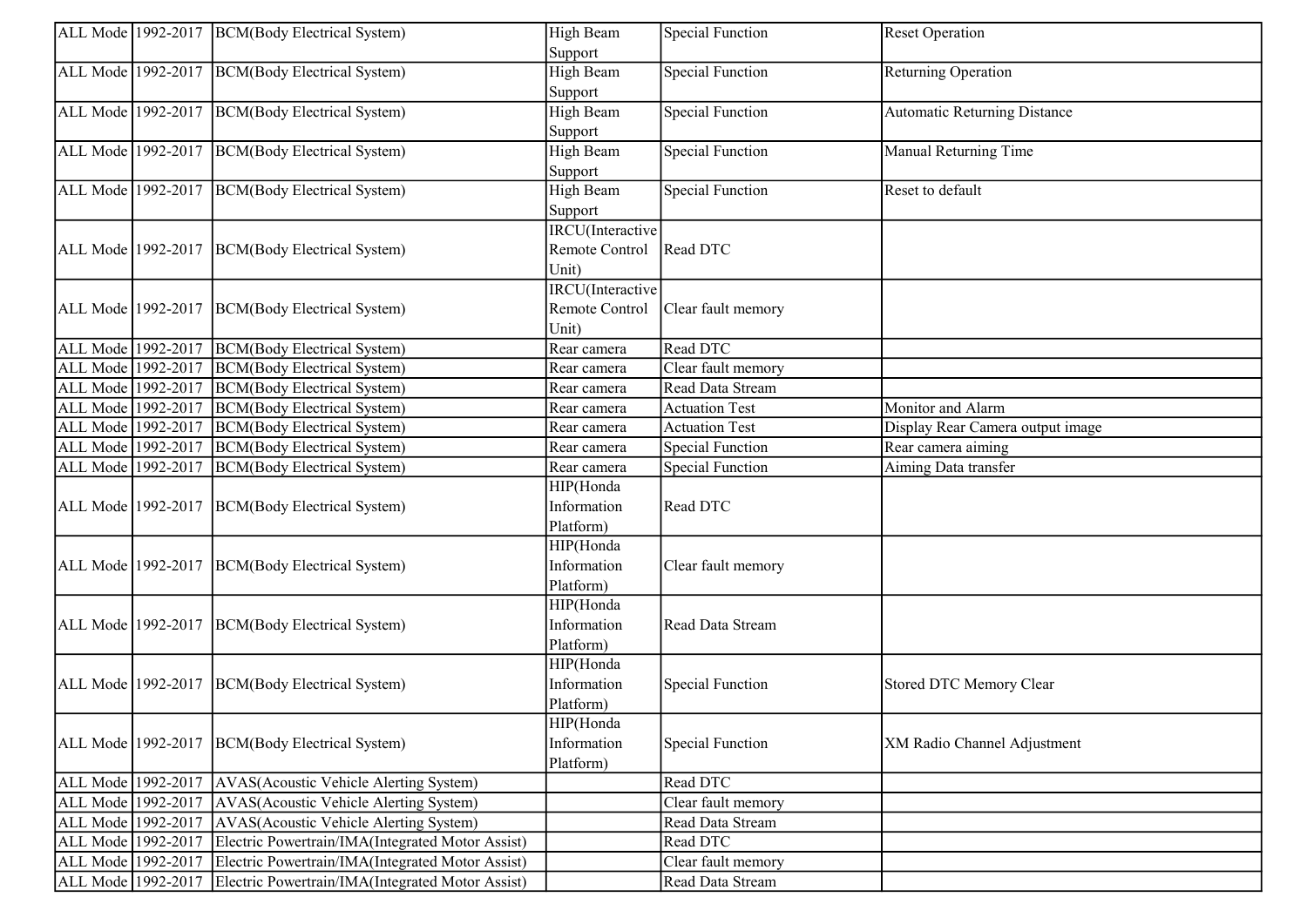|                    | ALL Mode 1992-2017 Electric Powertrain/IMA(Integrated Motor Assist) | Read Freeze Frame         |                                                                    |
|--------------------|---------------------------------------------------------------------|---------------------------|--------------------------------------------------------------------|
| ALL Mode 1992-2017 | Electric<br>Powertrain/IMA(Integrated Motor Assist)                 | <b>Actuation Test</b>     | <b>BM FAN DRIVE</b>                                                |
| ALL Mode 1992-2017 | Electric Powertrain/IMA(Integrated Motor Assist)                    | <b>Actuation Test</b>     | <b>MPIM FAN DRIVE</b>                                              |
| ALL Mode 1992-2017 | Electric Powertrain/IMA(Integrated Motor Assist)                    | <b>Actuation Test</b>     | IPU module fan drive                                               |
| ALL Mode 1992-2017 | Electric Powertrain/IMA(Integrated Motor Assist)                    | <b>Actuation Test</b>     | <b>Battery Fan Test</b>                                            |
| ALL Mode 1992-2017 | Electric Powertrain/IMA(Integrated Motor Assist)                    | <b>Actuation Test</b>     | Electric Water Pump Test                                           |
| ALL Mode 1992-2017 | Electric<br>Powertrain/IMA(Integrated Motor Assist)                 | <b>Actuation Test</b>     | Coolant Air Bleeding                                               |
| ALL Mode 1992-2017 | Electric Powertrain/IMA(Integrated Motor Assist)                    | <b>Actuation Test</b>     | Radiator Fan Test                                                  |
| ALL Mode 1992-2017 | Electric Powertrain/IMA(Integrated Motor Assist)                    | <b>Actuation Test</b>     | Quick Charge Lid Lock Forced Open                                  |
| ALL Mode 1992-2017 | Electric Powertrain/IMA(Integrated Motor Assist)                    | <b>Actuation Test</b>     | Shift Lock Solenoid Test                                           |
| ALL Mode 1992-2017 | Electric Powertrain/IMA(Integrated Motor Assist)                    | <b>Actuation Test</b>     | Collision Shutoff History Clear                                    |
| ALL Mode 1992-2017 | Electric<br>Powertrain/IMA(Integrated Motor Assist)                 | <b>Actuation Test</b>     | Charger Forced On Mode                                             |
| ALL Mode 1992-2017 | Electric Powertrain/IMA(Integrated Motor Assist)                    | <b>Actuation Test</b>     | IPU A/C Cooling Mode                                               |
| ALL Mode 1992-2017 | Electric Powertrain/IMA(Integrated Motor Assist)                    | <b>Special Function</b>   | <b>Motor Rotor Position Calibration</b>                            |
| ALL Mode 1992-2017 | Electric Powertrain/IMA(Integrated Motor Assist)                    | <b>Special Function</b>   | <b>SOC PRESET</b>                                                  |
| ALL Mode 1992-2017 | Electric<br>Powertrain/IMA(Integrated Motor Assist)                 | <b>Special Function</b>   | <b>IMA Battery Replacement</b>                                     |
| ALL Mode 1992-2017 | Electric Powertrain/IMA(Integrated Motor Assist)                    | <b>Special Function</b>   | <b>IMA ECU Replacement</b>                                         |
| ALL Mode 1992-2017 | Electric<br>Powertrain/IMA(Integrated Motor Assist)                 | <b>Special Function</b>   | Motor Rotor Position Sensor Learning                               |
| ALL Mode 1992-2017 | Electric Powertrain/IMA(Integrated Motor Assist)                    | <b>Special Function</b>   | <b>ECU</b> Clear                                                   |
| ALL Mode 1992-2017 | Electric Powertrain/IMA(Integrated Motor Assist)                    | <b>Special Function</b>   | High Voltage Battery/Motor-High Voltage Battery ECU<br>Replacement |
| ALL Mode 1992-2017 | Electric<br>Powertrain/IMA(Integrated Motor Assist)                 | <b>Special Function</b>   | Twin Motor Unit Motor Rotor Position Sensor Learning               |
| ALL Mode 1992-2017 | Electric Powertrain/IMA(Integrated Motor Assist)                    | <b>Special Function</b>   | HV Battery Diagnosis                                               |
| ALL Mode 1992-2017 | Honda Smart Key System                                              | Read DTC                  |                                                                    |
| ALL Mode 1992-2017 | Honda Smart Key System                                              | Clear fault memory        |                                                                    |
| ALL Mode 1992-2017 | Honda Smart Key System                                              | Read Data Stream          |                                                                    |
| ALL Mode 1992-2017 | Honda Smart Key System                                              | Check                     |                                                                    |
| ALL Mode 1992-2017 | Honda Smart Key System                                              | <b>History Data</b>       |                                                                    |
| ALL Mode 1992-2017 | Honda Smart Key System                                              | <b>System Information</b> |                                                                    |
|                    | ALL Mode 1992-2017 Honda Smart Key System                           | <b>Special Function</b>   | ADD a HONDA smart key                                              |
|                    | ALL Mode 1992-2017 Honda Smart Key System                           | <b>Special Function</b>   | Rewrite HONDA smart keys                                           |
| ALL Mode 1992-2017 | Honda Smart Key System                                              | <b>Special Function</b>   | All HONDA smart keys lost                                          |
| ALL Mode 1992-2017 | Honda Smart Key System                                              | <b>Special Function</b>   | Replace HONDA smart key ECU                                        |
| ALL Mode 1992-2017 | Honda Smart Key System                                              | <b>Special Function</b>   | Replace KNOB IGNITION                                              |
| ALL Mode 1992-2017 | Honda Smart Key System                                              | Customize                 |                                                                    |
| ALL Mode 1992-2017 | TPMS(Tire Pressure Monitoring System)                               | Read DTC                  |                                                                    |
| ALL Mode 1992-2017 | TPMS(Tire Pressure Monitoring System)                               | Clear fault memory        |                                                                    |
| ALL Mode 1992-2017 | TPMS(Tire Pressure Monitoring System)                               | Read Data Stream          |                                                                    |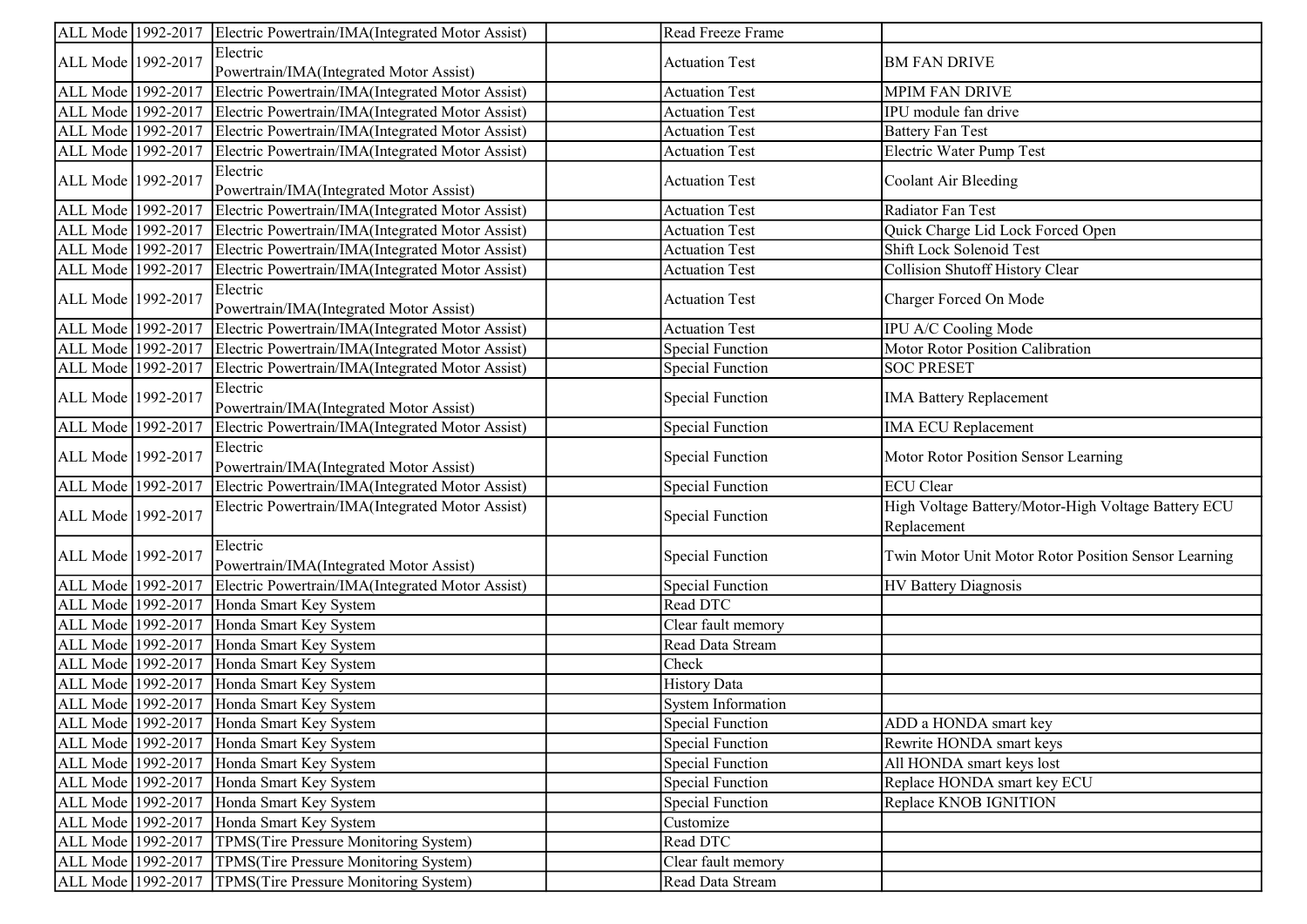| ALL Mode 1992-2017 TPMS(Tire Pressure Monitoring System)       | <b>Actuation Test</b>            | Initiator Operation Check                  |
|----------------------------------------------------------------|----------------------------------|--------------------------------------------|
| ALL Mode 1992-2017 TPMS(Tire Pressure Monitoring System)       | <b>Actuation Test</b>            | <b>Warning Indicators</b>                  |
| ALL Mode 1992-2017  TPMS(Tire Pressure Monitoring System)      | <b>Actuation Test</b>            | TPMS Warning light                         |
| ALL Mode 1992-2017 TPMS(Tire Pressure Monitoring System)       | <b>Actuation Test</b>            | Tire air low indicator                     |
| ALL Mode 1992-2017 TPMS(Tire Pressure Monitoring System)       | <b>Actuation Test</b>            | LR tire air low indicator                  |
| ALL Mode 1992-2017 TPMS(Tire Pressure Monitoring System)       | <b>Actuation Test</b>            | RR tire air low indicator                  |
| ALL Mode 1992-2017  TPMS(Tire Pressure Monitoring System)      | <b>Actuation Test</b>            | LF tire air low indicator                  |
| ALL Mode 1992-2017 TPMS(Tire Pressure Monitoring System)       | <b>Actuation Test</b>            | RF tire air low indicator                  |
| ALL Mode 1992-2017 TPMS(Tire Pressure Monitoring System)       | <b>Actuation Test</b>            |                                            |
| TPMS(Tire Pressure Monitoring System)<br>ALL Mode 1992-2017    | <b>Special Function</b>          | <b>SENSOR ID LEARNING</b>                  |
| ALL Mode 1992-2017 TPMS(Tire Pressure Monitoring System)       | <b>Special Function</b>          | Reprogramming for accessory tires          |
| ALL Mode 1992-2017  TPMS(Tire Pressure Monitoring System)      | <b>Special Function</b>          | Reprogramming for standard tires           |
| ALL Mode 1992-2017   TPMS(Tire Pressure Monitoring System)     | <b>Special Function</b>          | Threshold Data Check                       |
| ALL Mode 1992-2017   ACM(Active Control Engine Mount System)   | Read DTC                         |                                            |
| ALL Mode 1992-2017 ACM(Active Control Engine Mount System)     | Clear fault memory               |                                            |
| ALL Mode 1992-2017   ACM(Active Control Engine Mount System)   | Read Data Stream                 |                                            |
| ALL Mode 1992-2017   ACM(Active Control Engine Mount System)   | Read Freeze Frame                |                                            |
| ALL Mode 1992-2017   ACM(Active Control Engine Mount System)   | <b>Actuation Test</b>            | Front ACM solenoid                         |
| ALL Mode 1992-2017   ACM(Active Control Engine Mount System)   | <b>Actuation Test</b>            | Rear ACM solenoid                          |
| ALL Mode 1992-2017 ACM(Active Control Engine Mount System)     | <b>Actuation Test</b>            | Front and rear ACM solenoids               |
| ALL Mode 1992-2017 EVPS(Electric Vacuum Pump System)           | Read DTC                         |                                            |
| ALL Mode 1992-2017 EVPS (Electric Vacuum Pump System)          | $\overline{C}$ lear fault memory |                                            |
| ALL Mode 1992-2017 EVPS(Electric Vacuum Pump System)           | Read Data Stream                 |                                            |
| ALL Mode 1992-2017 EVPS(Electric Vacuum Pump System)           | Read Freeze Frame                |                                            |
| ALL Mode 1992-2017 EVPS(Electric Vacuum Pump System)           | <b>Actuation Test</b>            | Vacuum Line Condition Check 1              |
| ALL Mode 1992-2017 EVPS (Electric Vacuum Pump System)          | <b>Actuation Test</b>            | Vacuum Line Condition Check 2              |
| ALL Mode 1992-2017   VTM-4 (Variable Torque Management 4WD)    | Read DTC                         |                                            |
| ALL Mode 1992-2017   VTM-4(Variable Torque Management 4WD)     | Clear fault memory               |                                            |
| ALL Mode 1992-2017   VTM-4 (Variable Torque Management 4WD)    | Read Data Stream                 |                                            |
| ALL Mode 1992-2017<br>VTM-4(Variable Torque Management 4WD)    | Read Freeze Frame                |                                            |
| ALL Mode 1992-2017<br>VTM-4(Variable Torque Management 4WD)    | <b>Actuation Test</b>            | Initialized                                |
| ALL Mode 1992-2017<br>VTM-4(Variable Torque Management 4WD)    | <b>Actuation Test</b>            | Left clutch electromagnetic coil test      |
| ALL Mode 1992-2017<br>VTM-4(Variable Torque Management 4WD)    | <b>Actuation Test</b>            | Right clutch electromagnetic coil test     |
| ALL Mode 1992-2017<br>VTM-4(Variable Torque Management 4WD)    | Read DTC                         |                                            |
| ALL Mode 1992-2017<br>SH-AWD(Super Handling-All Wheel Driving) | Clear fault memory               |                                            |
| ALL Mode 1992-2017 SH-AWD(Super Handling-All Wheel Driving)    | Read Data Stream                 |                                            |
| ALL Mode 1992-2017<br>SH-AWD(Super Handling-All Wheel Driving) | Read Freeze Frame                |                                            |
| ALL Mode 1992-2017<br>SH-AWD(Super Handling-All Wheel Driving) | <b>Actuation Test</b>            | Direct electromagnetic clutch Test         |
| ALL Mode 1992-2017<br>SH-AWD(Super Handling-All Wheel Driving) | <b>Actuation Test</b>            | Clutch coil test                           |
| SH-AWD(Super Handling-All Wheel Driving)<br>ALL Mode 1992-2017 | <b>Actuation Test</b>            | Shift Solenoid Test                        |
| SH-AWD(Super Handling-All Wheel Driving)<br>ALL Mode 1992-2017 | <b>Actuation Test</b>            | <b>Acceleration Device Test</b>            |
| SH-AWD(Super Handling-All Wheel Driving)<br>ALL Mode 1992-2017 | <b>Actuation Test</b>            | Pressure Test                              |
| SH-AWD(Super Handling-All Wheel Driving)<br>ALL Mode 1992-2017 | <b>Actuation Test</b>            | Shift solenoid valve current testing       |
| SH-AWD(Super Handling-All Wheel Driving)<br>ALL Mode 1992-2017 | <b>Actuation Test</b>            | Shift solenoid valve fuel pressure testing |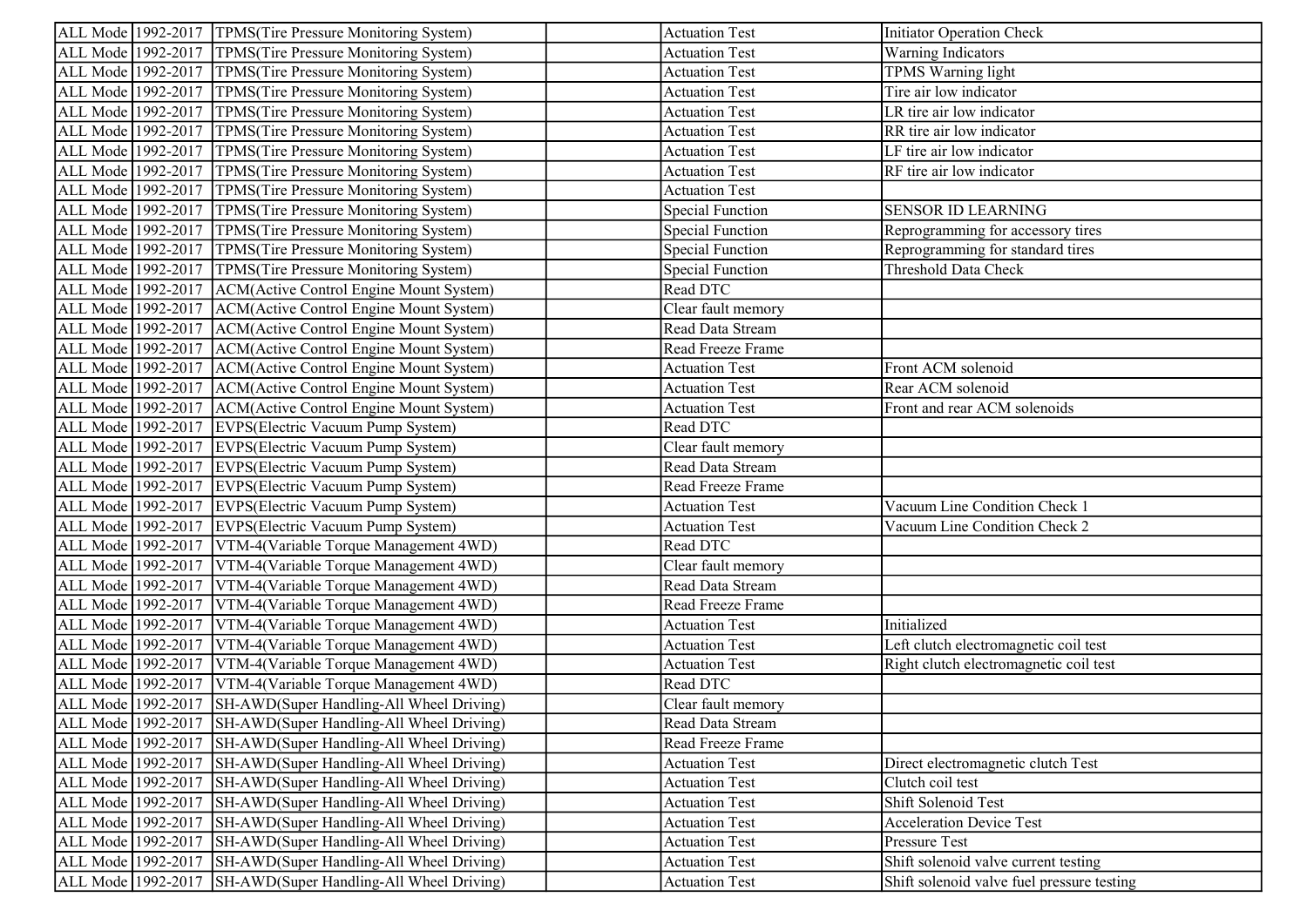|                    | ALL Mode 1992-2017 SH-AWD(Super Handling-All Wheel Driving) | <b>Actuation Test</b>            | Transmission system test                |
|--------------------|-------------------------------------------------------------|----------------------------------|-----------------------------------------|
|                    | ALL Mode 1992-2017 SH-AWD(Super Handling-All Wheel Driving) | <b>Actuation Test</b>            | Clutch characteristics test             |
|                    | ALL Mode 1992-2017 SH-AWD(Super Handling-All Wheel Driving) | <b>Special Function</b>          | Differential torque                     |
|                    | ALL Mode 1992-2017 SH-AWD(Super Handling-All Wheel Driving) | <b>Special Function</b>          | Steering angle sensor                   |
|                    | ALL Mode 1992-2017 SH-AWD(Super Handling-All Wheel Driving) | <b>Special Function</b>          | Initialization                          |
|                    | ALL Mode 1992-2017 SH-AWD(Super Handling-All Wheel Driving) | <b>Special Function</b>          | All sensor                              |
|                    | ALL Mode 1992-2017 SH-AWD(Super Handling-All Wheel Driving) | <b>Special Function</b>          | YAW RATE/LATERAL acceleration sensor    |
|                    | ALL Mode 1992-2017 SH-AWD(Super Handling-All Wheel Driving) | <b>Special Function</b>          | Transmission drive correction           |
|                    | ALL Mode 1992-2017 SH-AWD(Super Handling-All Wheel Driving) | <b>Special Function</b>          | Transmission system correction          |
| ALL Mode 1992-2017 | SH-AWD(Super Handling-All Wheel Driving)                    | <b>Special Function</b>          | Transmission oil life reset             |
| ALL Mode 1992-2017 | Immobilizer                                                 | Immobilizer info                 |                                         |
| ALL Mode 1992-2017 | Immobilizer                                                 | Keys                             | ADD 1 key                               |
| ALL Mode 1992-2017 | Immobilizer                                                 | Keys                             | Rewrite keys                            |
| ALL Mode 1992-2017 | Immobilizer                                                 | Keys                             | All keys lost                           |
| ALL Mode 1992-2017 | Immobilizer                                                 | Replace imm unit                 |                                         |
| ALL Mode 1992-2017 | Immobilizer                                                 | Replace ECM/PCM                  |                                         |
| ALL Mode 1992-2017 | Immobilizer                                                 | REPLACE MPCS/MICU/IMOES          |                                         |
| ALL Mode 1992-2017 | Immobilizer                                                 | Keyless Transmitter Registration |                                         |
| ALL Mode 1992-2017 | ACC(Adaptive Cruise Control)                                | Read DTC                         |                                         |
| ALL Mode 1992-2017 | ACC(Adaptive Cruise Control)                                | Clear fault memory               |                                         |
|                    | ALL Mode 1992-2017   ACC(Adaptive Cruise Control)           | Read Data Stream                 |                                         |
|                    | ALL Mode 1992-2017   ACC(Adaptive Cruise Control)           | <b>Actuation Test</b>            | THROTTLE opening angle                  |
|                    | ALL Mode 1992-2017 ACC(Adaptive Cruise Control)             | <b>Actuation Test</b>            | Brake booster 1                         |
|                    | ALL Mode 1992-2017   ACC(Adaptive Cruise Control)           | <b>Actuation Test</b>            | Brake booster 2                         |
|                    | ALL Mode 1992-2017   ACC(Adaptive Cruise Control)           | <b>Actuation Test</b>            | Brake booster 3                         |
|                    | ALL Mode 1992-2017   ACC(Adaptive Cruise Control)           | <b>Actuation Test</b>            | <b>ACC</b> Brake                        |
|                    | ALL Mode 1992-2017   ACC(Adaptive Cruise Control)           | <b>Actuation Test</b>            | <b>CMBS</b> Brake                       |
| ALL Mode 1992-2017 | ACC(Adaptive Cruise Control)                                | <b>Actuation Test</b>            | <b>Brake Light</b>                      |
|                    | ALL Mode 1992-2017   ACC(Adaptive Cruise Control)           | <b>Actuation Test</b>            | Indicator Light                         |
|                    | ALL Mode 1992-2017   ACC(Adaptive Cruise Control)           | <b>Actuation Test</b>            | Information Display                     |
| ALL Mode 1992-2017 | ACC(Adaptive Cruise Control)                                | <b>Actuation Test</b>            | Alarm Test                              |
| ALL Mode 1992-2017 | ACC(Adaptive Cruise Control)                                | <b>Special Function</b>          | <b>RADAR AIMING</b>                     |
|                    | ALL Mode 1992-2017 E-DPS(Real Time AWD/AWD with Intelligent |                                  |                                         |
|                    | Control)                                                    | Read DTC                         |                                         |
|                    | ALL Mode 1992-2017 E-DPS(Real Time AWD/AWD with Intelligent |                                  |                                         |
|                    | Control)                                                    | Clear fault memory               |                                         |
| ALL Mode 1992-2017 | E-DPS(Real Time AWD/AWD with Intelligent                    |                                  |                                         |
|                    | Control)                                                    | Read Data Stream                 |                                         |
| ALL Mode 1992-2017 | E-DPS(Real Time AWD/AWD with Intelligent                    |                                  | Oil Pressure Control Test               |
|                    | Control)                                                    | <b>Actuation Test</b>            |                                         |
| ALL Mode 1992-2017 | E-DPS(Real Time AWD/AWD with Intelligent                    |                                  | Solenoid Test                           |
|                    | Control)                                                    | <b>Actuation Test</b>            |                                         |
| ALL Mode 1992-2017 | E-DPS(Real Time AWD/AWD with Intelligent                    |                                  | <b>E-DPS Control Module Replacement</b> |
|                    | Control)                                                    | <b>Special Function</b>          |                                         |
|                    |                                                             |                                  |                                         |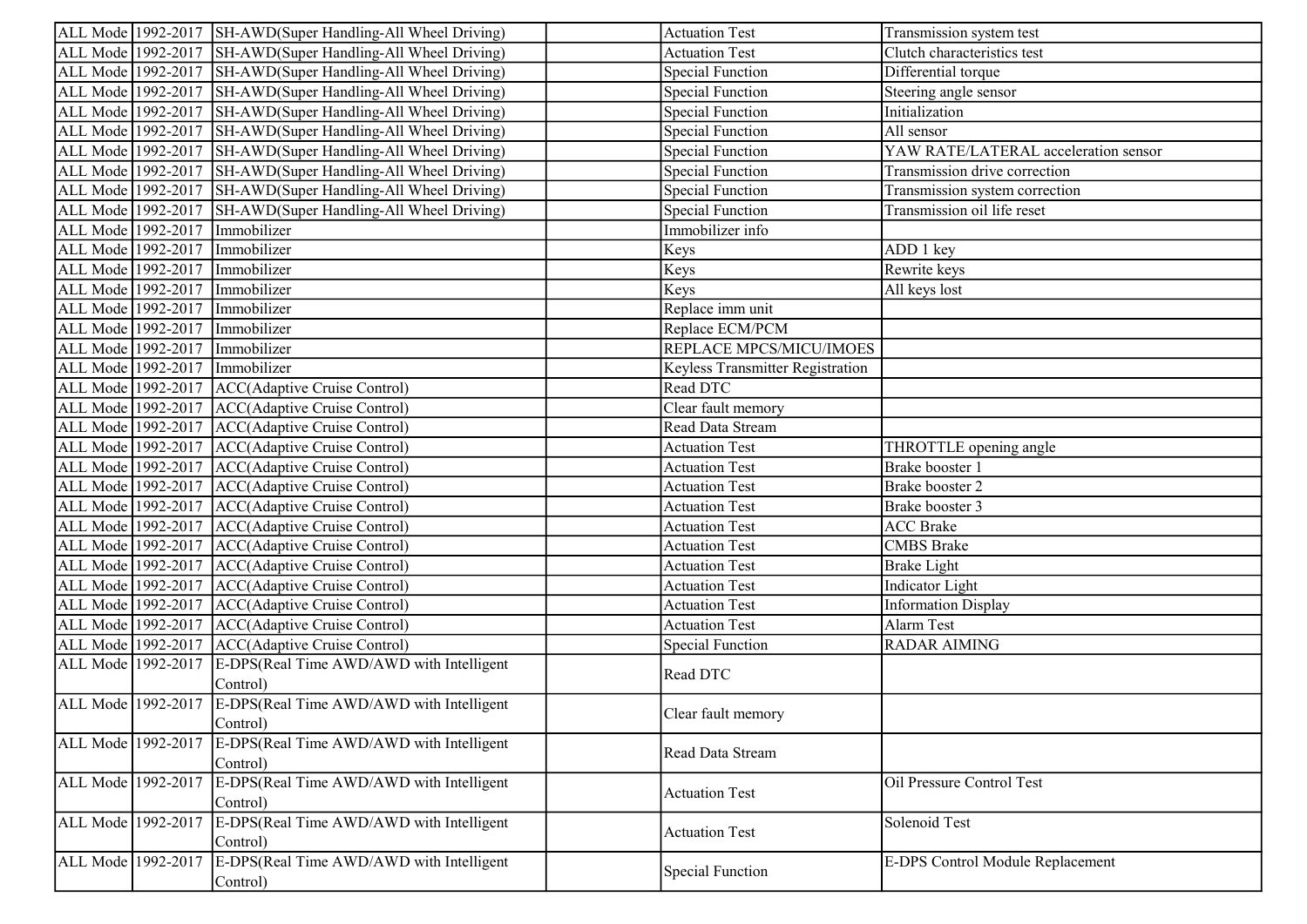|                             | ALL Mode 1992-2017 E-DPS(Real Time AWD/AWD with Intelligent<br>Control) | <b>Special Function</b> | Longitudinal G Sensor Learning                |
|-----------------------------|-------------------------------------------------------------------------|-------------------------|-----------------------------------------------|
|                             | ALL Mode 1992-2017 E-DPS(Real Time AWD/AWD with Intelligent             |                         |                                               |
|                             | Control)                                                                | <b>Special Function</b> | Air Bleeding                                  |
| ALL Mode 1992-2017          | EDLC(Electric Double-Layer Capacitor)                                   | Read DTC                |                                               |
|                             | ALL Mode 1992-2017 EDLC(Electric Double-Layer Capacitor)                | Clear fault memory      |                                               |
|                             | ALL Mode 1992-2017 EDLC(Electric Double-Layer Capacitor)                | Read Data Stream        |                                               |
|                             | ALL Mode 1992-2017 EDLC(Electric Double-Layer Capacitor)                | <b>Actuation Test</b>   | EDLC Module Discharge and Charge Test         |
|                             | ALL Mode 1992-2017 EDLC(Electric Double-Layer Capacitor)                | <b>Actuation Test</b>   | EDLC Module Discharge for Removal or Disposal |
|                             | ALL Mode 1992-2017 EDLC(Electric Double-Layer Capacitor)                | <b>Actuation Test</b>   | EDLC Module Usage History Clear               |
|                             | ALL Mode 1992-2017 PAWS(Precision All Wheel Steer)                      | Read DTC                |                                               |
|                             | ALL Mode 1992-2017 PAWS (Precision All Wheel Steer)                     | Clear fault memory      |                                               |
|                             | ALL Mode 1992-2017 PAWS(Precision All Wheel Steer)                      | Read Data Stream        |                                               |
|                             | ALL Mode 1992-2017 PAWS (Precision All Wheel Steer)                     | <b>Actuation Test</b>   | <b>ACTUATOR TEST</b>                          |
|                             | ALL Mode 1992-2017 PAWS(Precision All Wheel Steer)                      | <b>Special Function</b> | PAWS Unit Replacement                         |
|                             | ALL Mode 1992-2017 ESB(Electric Servo Brake System)                     | Read DTC                |                                               |
|                             | ALL Mode 1992-2017 ESB(Electric Servo Brake System)                     | Clear fault memory      |                                               |
|                             | ALL Mode 1992-2017 ESB(Electric Servo Brake System)                     | Read Data Stream        |                                               |
|                             | ALL Mode 1992-2017 ESB(Electric Servo Brake System)                     | <b>Actuation Test</b>   | Forced non assist mode                        |
|                             | ALL Mode 1992-2017 ESB(Electric Servo Brake System)                     | <b>Actuation Test</b>   | <b>Brake Light Relay Test</b>                 |
|                             | ALL Mode 1992-2017 ESB(Electric Servo Brake System)                     | Special Function        | SENSOR 0 (ZERO) POSITION MEMORIZATION         |
|                             | ALL Mode 1992-2017 CAN GATEWAY                                          | Read DTC                |                                               |
|                             | ALL Mode 1992-2017 CAN GATEWAY                                          | Clear fault memory      |                                               |
|                             | ALL Mode 1992-2017 CAN GATEWAY                                          | <b>Actuation Test</b>   | F-CAN Bus Connected Unit Check                |
|                             | ALL Mode 1992-2017 Hydraulic Booster                                    | Read DTC                |                                               |
|                             | ALL Mode 1992-2017 Hydraulic Booster                                    | Clear fault memory      |                                               |
|                             | ALL Mode 1992-2017 Hydraulic Booster                                    | Read Data Stream        |                                               |
|                             | ALL Mode 1992-2017 Hydraulic Booster                                    | <b>Actuation Test</b>   | ACCUMULATING PRESSURE TEST                    |
|                             | ALL Mode 1992-2017 Hydraulic Booster                                    | <b>Actuation Test</b>   | INCREASING MASTER CYLINDER PRESSURE           |
|                             | ALL Mode 1992-2017 Hydraulic Booster                                    | <b>Actuation Test</b>   | REGENERATIVE BRAKE                            |
|                             | ALL Mode 1992-2017 Hydraulic Booster                                    | <b>Actuation Test</b>   | Hydraulic Booster CAS                         |
|                             | ALL Mode 1992-2017 Hydraulic Booster                                    | <b>Actuation Test</b>   | <b>BUZZER TEST</b>                            |
|                             | ALL Mode 1992-2017 Hydraulic Booster                                    | <b>Special Function</b> | Memorizing 0[zero] Position                   |
| ALL Mode 1992-2017          | I-SHIFT                                                                 | Read DTC                |                                               |
| ALL Mode 1992-2017  I-SHIFT |                                                                         | Clear fault memory      |                                               |
| ALL Mode 1992-2017 I-SHIFT  |                                                                         | Read Data Stream        |                                               |
| ALL Mode 1992-2017          | I-SHIFT                                                                 | <b>Actuation Test</b>   | Engage Gear                                   |
| ALL Mode 1992-2017  I-SHIFT |                                                                         | <b>Actuation Test</b>   | Clutch Actuator Full Stroke Operation Test    |
| ALL Mode 1992-2017  I-SHIFT |                                                                         | <b>Actuation Test</b>   | Gear Box Self Test                            |
| ALL Mode 1992-2017          | I-SHIFT                                                                 | <b>Special Function</b> | Clutch Fluid Filling                          |
| ALL Mode 1992-2017          | I-SHIFT                                                                 | <b>Special Function</b> | Clutch Fluid Air Bleeding                     |
| ALL Mode 1992-2017          | I-SHIFT                                                                 | <b>Special Function</b> | <b>Static Mode Learning</b>                   |
| ALL Mode 1992-2017  I-SHIFT |                                                                         | <b>Special Function</b> | Dynamic Mode Learning                         |
| ALL Mode 1992-2017  I-SHIFT |                                                                         | Special Function        | Shift Motor Calibration                       |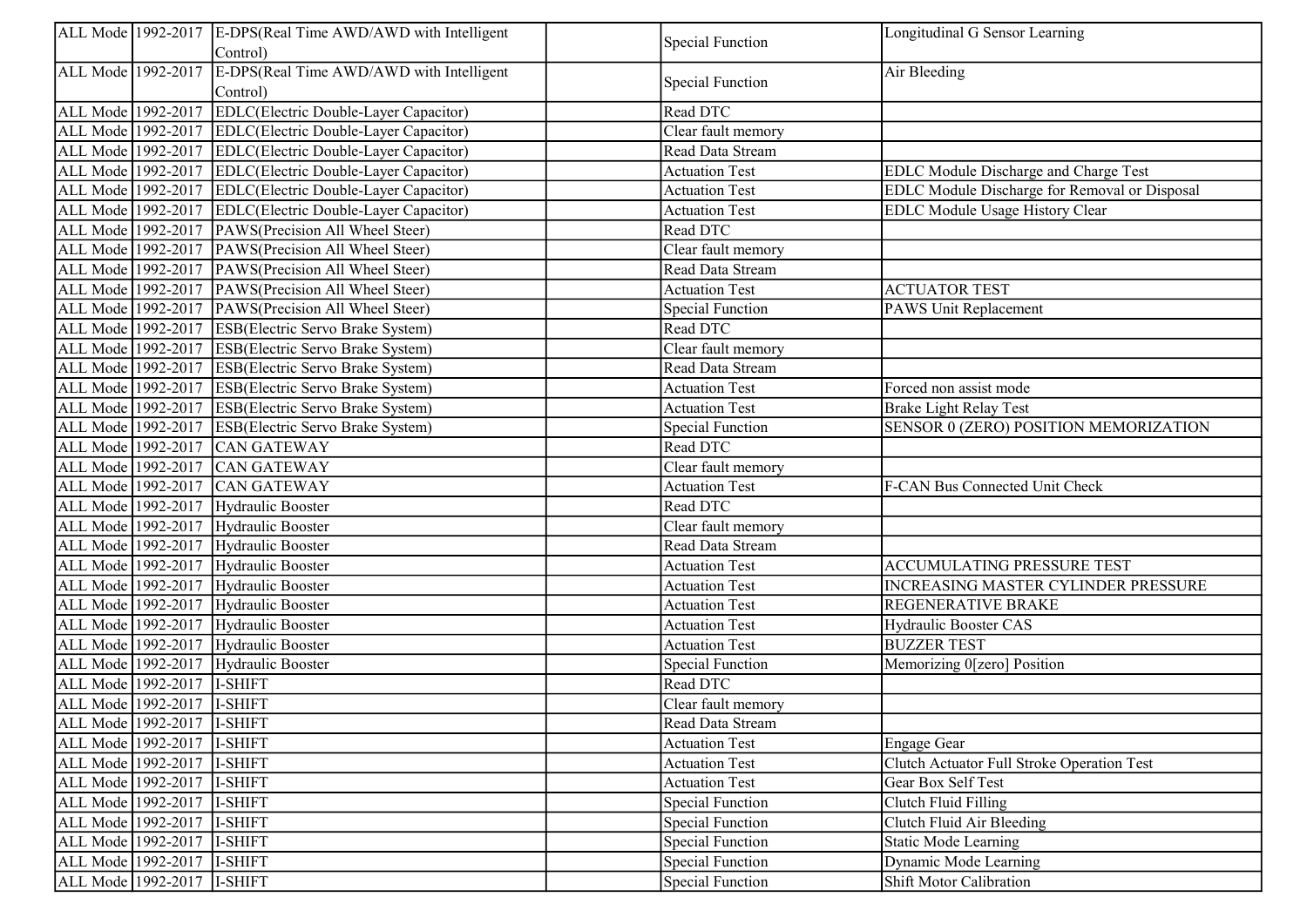| ALL Mode 1992-2017 CMBS (Collision Mitigation Brake System) | Read DTC                |                         |
|-------------------------------------------------------------|-------------------------|-------------------------|
| ALL Mode 1992-2017 CMBS(Collision Mitigation Brake System)  | Clear fault memory      |                         |
| ALL Mode 1992-2017 CMBS(Collision Mitigation Brake System)  | Read Data Stream        |                         |
| ALL Mode 1992-2017 CMBS (Collision Mitigation Brake System) | Read Freeze Frame       |                         |
| ALL Mode 1992-2017 CMBS (Collision Mitigation Brake System) | <b>Actuation Test</b>   | Radar aiming            |
| ALL Mode 1992-2017 CMBS (Collision Mitigation Brake System) | <b>Actuation Test</b>   | CMBS brake              |
| ALL Mode 1992-2017 LKAS Camera ECU                          | Read DTC                |                         |
| ALL Mode 1992-2017 LKAS Camera ECU                          | Clear fault memory      |                         |
| ALL Mode 1992-2017 LKAS Camera ECU                          | Read Data Stream        |                         |
| ALL Mode 1992-2017 LKAS Camera ECU                          | Read Freeze Frame       |                         |
| ALL Mode 1992-2017 LKAS Camera ECU                          | <b>Actuation Test</b>   | Static camera aiming    |
| ALL Mode 1992-2017 LKAS Camera ECU                          | <b>Actuation Test</b>   | DYNAMIC camera aiming   |
| ALL Mode 1992-2017 LKAS Camera ECU                          | Actuation Test          | Video output            |
| ALL Mode 1992-2017 LKAS Control ECU                         | Read DTC                |                         |
| ALL Mode 1992-2017 LKAS Control ECU                         | Clear fault memory      |                         |
| ALL Mode 1992-2017 LKAS Control ECU                         | Read Data Stream        |                         |
| ALL Mode 1992-2017 LKAS Control ECU                         | Read Freeze Frame       |                         |
| ALL Mode 1992-2017 LKAS Control ECU                         | <b>Special Function</b> | <b>STEERING REWRITE</b> |
| ALL Mode 1992-2017 LKAS Control ECU                         | <b>Special Function</b> | <b>EPS</b> Dumping      |
| ALL Mode 1992-2017 LKAS Control ECU                         | <b>Special Function</b> | <b>CUSTOMIZE</b>        |
| ALL Mode 1992-2017 DBW(Drive By Wire)                       | Read DTC                |                         |
| ALL Mode 1992-2017 DBW(Drive By Wire)                       | Clear fault memory      |                         |
| ALL Mode 1992-2017 DBW(Drive By Wire)                       | Read Data Stream        |                         |
| ALL Mode 1992-2017 DBW(Drive By Wire)                       | ECM/PCM reset           |                         |
| ALL Mode 1992-2017 DBW(Drive By Wire)                       | <b>Actuation Test</b>   | THROTTLE test           |
| ALL Mode 1992-2017 DBW(Drive By Wire)                       | <b>Actuation Test</b>   | Idle Speed Adjustment   |
| ALL Mode 1992-2017 4WS(Four Wheel Steering)                 | Read DTC                |                         |
| ALL Mode 1992-2017 4WS(Four Wheel Steering)                 | Clear fault memory      |                         |
| ALL Mode 1992-2017 4WS (Four Wheel Steering)                | Read Data Stream        |                         |
| ALL Mode 1992-2017 4WS (Four Wheel Steering)                | Read Freeze Frame       |                         |
| ALL Mode 1992-2017 4WS (Four Wheel Steering)                | <b>Special Function</b> | Neutral rewriting       |
| ALL Mode 1992-2017 4WS(Four Wheel Steering)                 | Special Function        | Check                   |
| ALL Mode 1992-2017 HONDA Smart Parking                      | Read DTC                |                         |
| ALL Mode 1992-2017 HONDA Smart Parking                      | Clear fault memory      |                         |
| ALL Mode 1992-2017 HONDA Smart Parking                      | Read Data Stream        |                         |
| ALL Mode 1992-2017 HONDA Smart Parking                      | Read Freeze Frame       |                         |
| ALL Mode 1992-2017 HONDA Smart Parking                      | <b>Actuation Test</b>   | Reset PA unit           |
| ALL Mode 1992-2017 HONDA Smart Parking                      | <b>Actuation Test</b>   | Voice guide output test |
| ALL Mode 1992-2017 Night Vision                             | Read DTC                |                         |
| ALL Mode 1992-2017 Night Vision                             | Clear fault memory      |                         |
| ALL Mode 1992-2017 Night Vision                             | Read Data Stream        |                         |
| ALL Mode 1992-2017 Night Vision                             | <b>Actuation Test</b>   | Open HUD mirror         |
| ALL Mode 1992-2017 Night Vision                             | <b>Actuation Test</b>   | Display HUD message     |
| ALL Mode 1992-2017 Night Vision                             | <b>Actuation Test</b>   | Camera test             |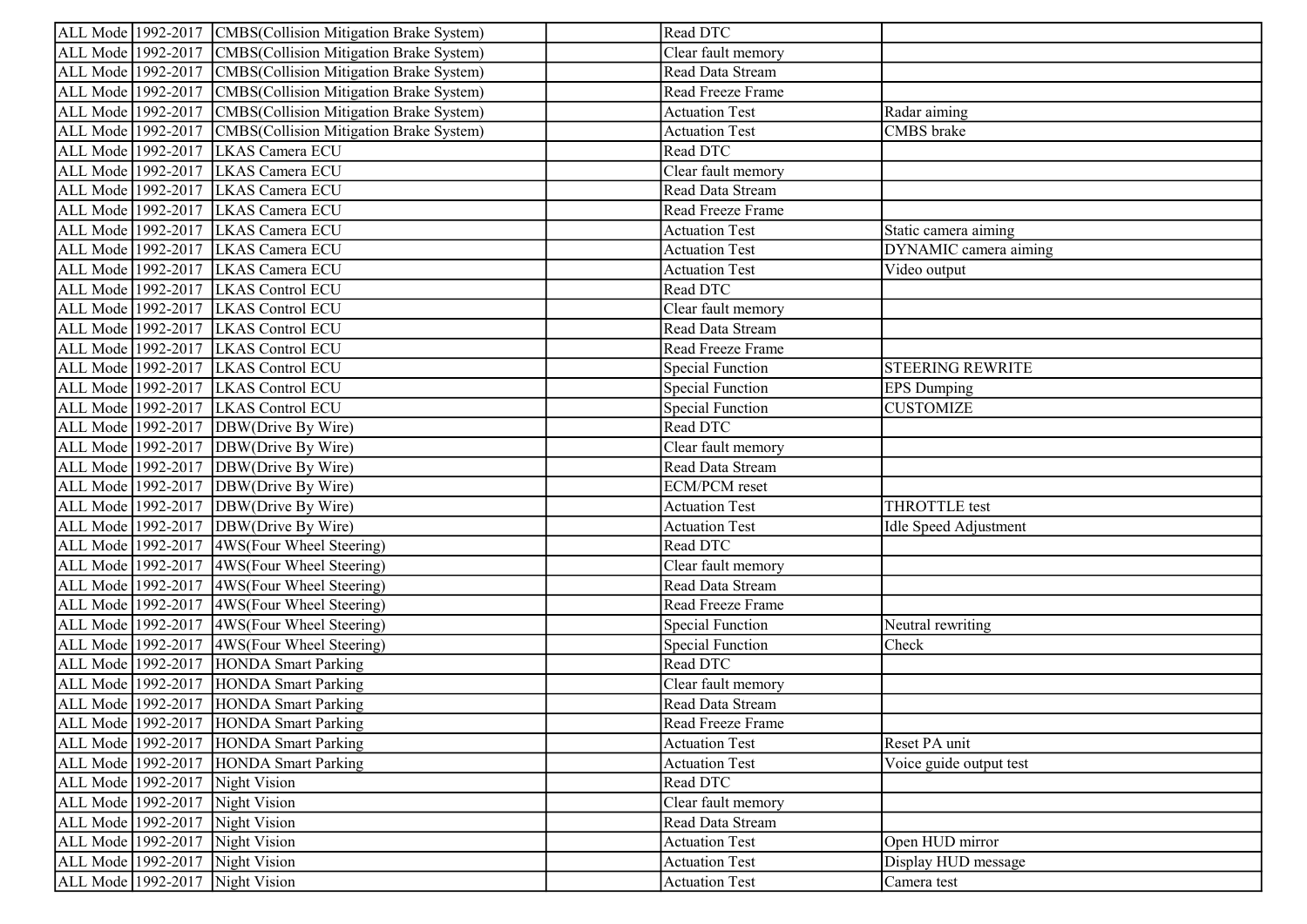| ALL Mode 1992-2017 Night Vision                           | <b>Actuation Test</b>   | Heater test                          |
|-----------------------------------------------------------|-------------------------|--------------------------------------|
| ALL Mode 1992-2017 Night Vision                           | <b>Special Function</b> | Camera aiming                        |
| ALL Mode 1992-2017 Night Vision                           | <b>Special Function</b> | Transfer camera parameter            |
| ALL Mode 1992-2017 Active Damper System                   | Read DTC                |                                      |
| ALL Mode 1992-2017 Active Damper System                   | Clear fault memory      |                                      |
| ALL Mode 1992-2017 Active Damper System                   | Read Data Stream        |                                      |
| ALL Mode 1992-2017 Active Damper System                   | Read Freeze Frame       |                                      |
| ALL Mode 1992-2017 Active Damper System                   | <b>Actuation Test</b>   | Damper force operation test          |
| ALL Mode 1992-2017 Active Damper System                   | <b>Special Function</b> | Damper Stroke Calibration            |
| ALL Mode 1992-2017   ATTS (Active Torque Transfer System) | Read DTC                |                                      |
| ALL Mode 1992-2017   ATTS (Active Torque Transfer System) | Clear fault memory      |                                      |
| ALL Mode 1992-2017 ATTS (Active Torque Transfer System)   | Read Data Stream        |                                      |
| ALL Mode 1992-2017 ATTS(Active Torque Transfer System)    | <b>Actuation Test</b>   | ATTS test short time mode            |
| ALL Mode 1992-2017 ATTS (Active Torque Transfer System)   | <b>Special Function</b> | Steering angle sensor                |
| ALL Mode 1992-2017   ATTS (Active Torque Transfer System) | <b>Special Function</b> | YAW RATE/LATERAL acceleration sensor |
| ALL Mode 1992-2017 ATTS (Active Torque Transfer System)   | <b>Special Function</b> | All sensor                           |
| ALL Mode 1992-2017 EPB(Electric Parking Brake)            | Read DTC                |                                      |
| ALL Mode 1992-2017 EPB(Electric Parking Brake)            | Clear fault memory      |                                      |
| ALL Mode 1992-2017 EPB(Electric Parking Brake)            | Read Data Stream        |                                      |
| ALL Mode 1992-2017 EPB(Electric Parking Brake)            | Read Freeze Frame       |                                      |
| ALL Mode 1992-2017 EPB(Electric Parking Brake)            | <b>Special Function</b> | Sensor calibration                   |
| ALL Mode 1992-2017 EPB(Electric Parking Brake)            | <b>Special Function</b> | Brake Pad Maintenance Mode           |
| ALL Mode 1992-2017 POPUP HOOD                             | Read DTC                |                                      |
| ALL Mode 1992-2017 POPUP HOOD                             | Clear fault memory      |                                      |
| ALL Mode 1992-2017 POPUP HOOD                             | Read Data Stream        |                                      |
| ALL Mode 1992-2017 POPUP HOOD                             | <b>Actuation Test</b>   | Warning display force activation     |
| ALL Mode 1992-2017 POPUP HOOD                             | <b>Actuation Test</b>   | Vehicle level position calibration   |
| ALL Mode 1992-2017   VCS(Multiple-View Camera System)     | Read DTC                |                                      |
| ALL Mode 1992-2017   VCS(Multiple-View Camera System)     | Clear fault memory      |                                      |
| ALL Mode 1992-2017 VCS(Multiple-View Camera System)       | Read Data Stream        |                                      |
| ALL Mode 1992-2017   VCS(Multiple-View Camera System)     | <b>Actuation Test</b>   | Monitor Output                       |
| ALL Mode 1992-2017 VCS(Multiple-View Camera System)       | <b>Actuation Test</b>   | LED Light                            |
| ALL Mode 1992-2017   VCS(Multiple-View Camera System)     | <b>Actuation Test</b>   | Front Camera Image                   |
| ALL Mode 1992-2017 VCS(Multiple-View Camera System)       | <b>Actuation Test</b>   | Left Side Camera Image               |
| ALL Mode 1992-2017   VCS(Multiple-View Camera System)     | <b>Actuation Test</b>   | Right Side Camera Image              |
| ALL Mode 1992-2017 VCS(Multiple-View Camera System)       | <b>Actuation Test</b>   | Rear Camera Image                    |
| ALL Mode 1992-2017   VCS(Multiple-View Camera System)     | <b>Actuation Test</b>   | <b>MVC</b> Function                  |
| ALL Mode 1992-2017   VCS(Multiple-View Camera System)     | <b>Special Function</b> | Auto MULTI camera aiming             |
| ALL Mode 1992-2017   VCS(Multiple-View Camera System)     | <b>Special Function</b> | Aiming data transfer                 |
| ALL Mode 1992-2017   VCS(Multiple-View Camera System)     | <b>Special Function</b> | Customization                        |
| ALL Mode 1992-2017 AC                                     | Read DTC                |                                      |
| ALL Mode 1992-2017 AC                                     | Clear fault memory      |                                      |
| ALL Mode 1992-2017 AC                                     | Read Data Stream        |                                      |
| ALL Mode 1992-2017 AC                                     | <b>Actuation Test</b>   | Climate Control Unit Self Test       |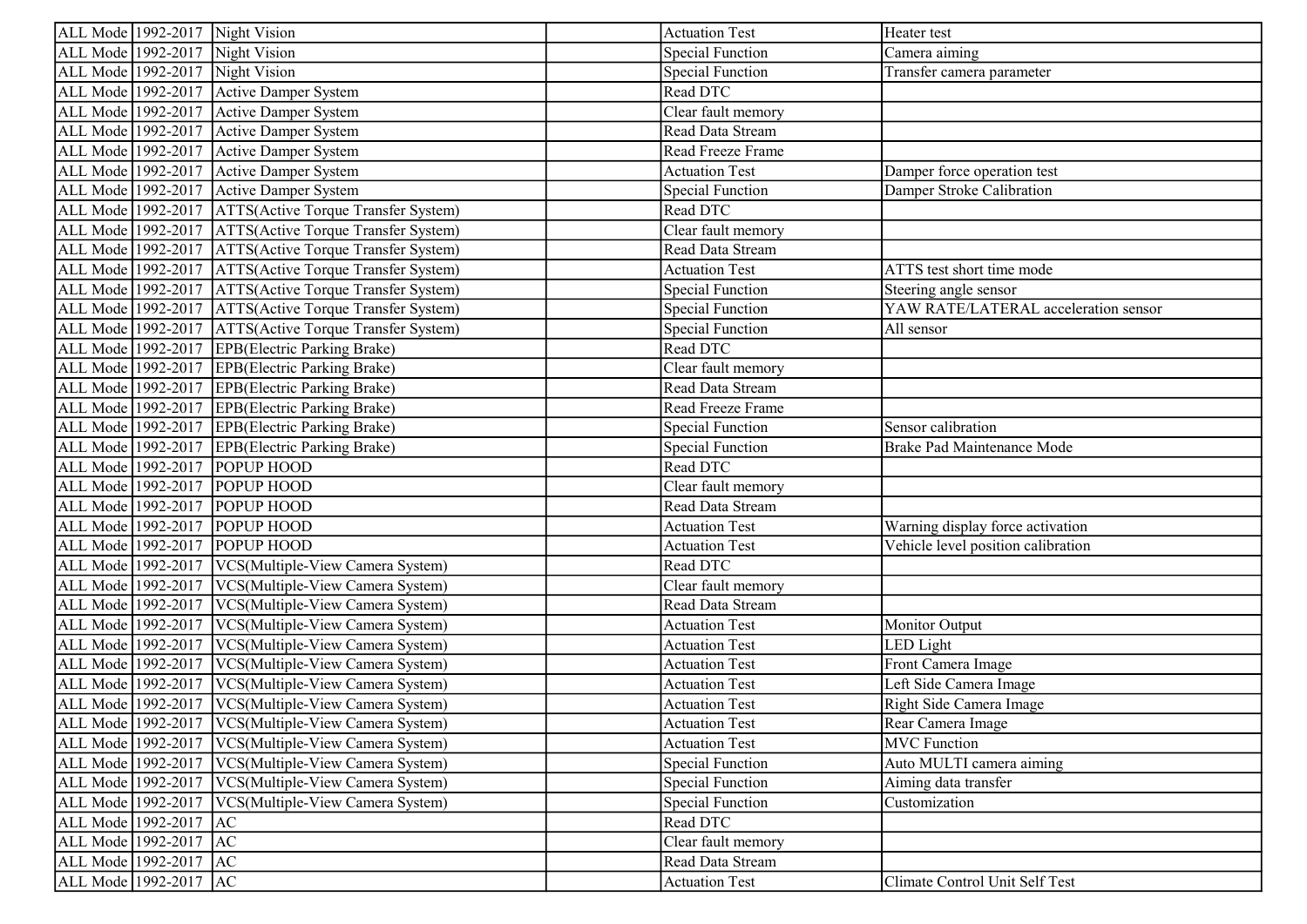|                    | ALL Mode 1992-2017 Gauge System   |                                | Read DTC                         |                                       |
|--------------------|-----------------------------------|--------------------------------|----------------------------------|---------------------------------------|
| ALL Mode 1992-2017 | Gauge System                      |                                | Clear fault memory               |                                       |
| ALL Mode 1992-2017 | Gauge System                      |                                | Read Data Stream                 |                                       |
| ALL Mode 1992-2017 | Gauge System                      |                                | <b>Actuation Test</b>            | Self-diagnostic Function              |
| ALL Mode 1992-2017 | Gauge System                      |                                | <b>Special Function</b>          | Instrument control module replacement |
| ALL Mode 1992-2017 | Gauge System                      |                                | <b>Special Function</b>          | Maintenance Minder(USA)               |
| ALL Mode 1992-2017 | Gauge System                      |                                | <b>Special Function</b>          | Maintenance Minder(Europe)            |
| ALL Mode 1992-2017 | Gauge System                      |                                | <b>Special Function</b>          | CVT Fluid Replacement(General)        |
| ALL Mode 1992-2017 | Gauge System                      |                                | <b>Special Function</b>          | <b>Customize Reset</b>                |
| ALL Mode 1992-2017 | One-push start                    | PCU                            | Read DTC                         |                                       |
| ALL Mode 1992-2017 | One-push start                    | PCU                            | Clear fault memory               |                                       |
| ALL Mode 1992-2017 | One-push start                    | <b>PCU</b>                     | Read Data Stream                 |                                       |
| ALL Mode 1992-2017 | One-push start                    | <b>Actuation Test</b>          | Switch Illumination              |                                       |
| ALL Mode 1992-2017 | One-push start                    | <b>Actuation Test</b>          | PCU Key Out                      |                                       |
| ALL Mode 1992-2017 | One-push start                    | <b>Actuation Test</b>          | <b>LED</b> Indicator             |                                       |
| ALL Mode 1992-2017 | One-push start                    | Replace SLOT                   | Read DTC                         |                                       |
|                    |                                   | Unit                           |                                  |                                       |
|                    | ALL Mode 1992-2017 One-push start | Replace SLOT                   | Clear fault memory               |                                       |
|                    |                                   | Unit                           |                                  |                                       |
|                    | ALL Mode 1992-2017 One-push start | Replace SLOT                   | Read Data Stream                 |                                       |
|                    |                                   | Unit                           |                                  |                                       |
|                    | ALL Mode 1992-2017 One-push start | Replace SLOT                   | Self Check                       |                                       |
|                    |                                   | Unit                           |                                  |                                       |
|                    | ALL Mode 1992-2017 One-push start | Replace SLOT                   | System Information               |                                       |
|                    |                                   | Unit                           |                                  |                                       |
|                    | ALL Mode 1992-2017 One-push start | Replace SMART Read DTC         |                                  |                                       |
|                    |                                   | Unit                           |                                  |                                       |
|                    | ALL Mode 1992-2017 One-push start |                                | Replace SMART Clear fault memory |                                       |
|                    |                                   | Unit                           |                                  |                                       |
|                    | ALL Mode 1992-2017 One-push start |                                | Replace SMART Read Data Stream   |                                       |
|                    |                                   | Unit                           |                                  |                                       |
|                    | ALL Mode 1992-2017 One-push start | Replace SMART Check            |                                  |                                       |
|                    |                                   | Unit                           |                                  |                                       |
|                    | ALL Mode 1992-2017 One-push start | Replace SMART History Data     |                                  |                                       |
|                    |                                   | Unit                           |                                  |                                       |
|                    | ALL Mode 1992-2017 One-push start |                                | Replace SMART System Information |                                       |
|                    |                                   | Unit                           |                                  |                                       |
| ALL Mode 1992-2017 | One-push start                    | Replace SMART Special Function |                                  | ADD a HONDA smart key                 |
|                    |                                   | Unit                           |                                  |                                       |
| ALL Mode 1992-2017 | One-push start                    | Replace SMART Special Function |                                  | Rewrite HONDA smart keys              |
|                    |                                   | Unit                           |                                  |                                       |
| ALL Mode 1992-2017 | One-push start                    | Replace SMART Special Function |                                  | All HONDA smart keys lost             |
|                    |                                   | Unit                           |                                  |                                       |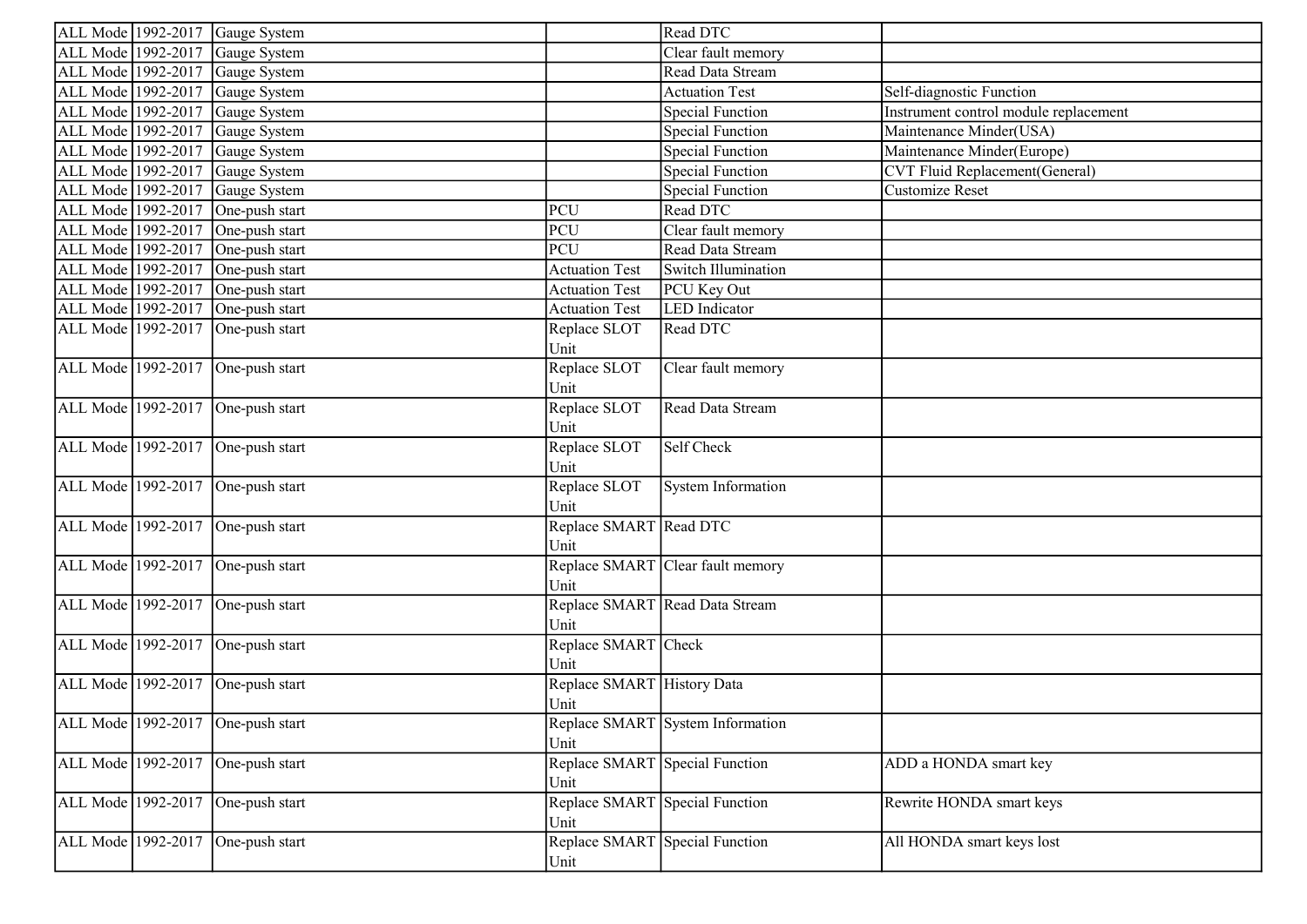|                    | ALL Mode 1992-2017 One-push start         | Replace SMART Special Function<br>Unit |                         | Replace HONDA smart key ECU                     |
|--------------------|-------------------------------------------|----------------------------------------|-------------------------|-------------------------------------------------|
|                    | ALL Mode 1992-2017 One-push start         | Replace SMART Special Function<br>Unit |                         | Replace KNOB IGNITION                           |
| ALL Mode 1992-2017 | One-push start                            | Registration                           | Keys                    | ADD 1 key                                       |
| ALL Mode 1992-2017 | One-push start                            | Registration                           | Keys                    | Rewrite keys                                    |
| ALL Mode 1992-2017 | One-push start                            | Registration                           | Keys                    | All keys lost                                   |
| ALL Mode 1992-2017 | One-push start                            | Registration                           | Replace SLOT Unit       |                                                 |
| ALL Mode 1992-2017 | One-push start                            | Registration                           | Replace SMART Unit      |                                                 |
| ALL Mode 1992-2017 | One-push start                            | Registration                           | Replace ECM/PCM         |                                                 |
| ALL Mode 1992-2017 | One-push start                            | Registration                           | Replace MICU            |                                                 |
| ALL Mode 1992-2017 | Remote Starter                            |                                        | System Check            |                                                 |
| ALL Mode 1992-2017 | Remote Starter                            |                                        | <b>History Data</b>     | Engine (Doesn't) Run History                    |
| ALL Mode 1992-2017 | Remote Starter                            |                                        | <b>History Data</b>     | Clear History Data-Engine (Doesn't) Run History |
| ALL Mode 1992-2017 | Remote Starter                            |                                        | <b>History Data</b>     | <b>Engine Stop History</b>                      |
| ALL Mode 1992-2017 | Remote Starter                            |                                        | <b>History Data</b>     | Clear History Data-Engine Stop History          |
| ALL Mode 1992-2017 | Remote Starter                            |                                        | <b>History Data</b>     | <b>Engine Start Count History</b>               |
| ALL Mode 1992-2017 | Remote Starter                            |                                        | Registration            | Register Remote Control Engine Starter Unit     |
| ALL Mode 1992-2017 | Remote Starter                            |                                        | Registration            | <b>Register New Transmitter</b>                 |
| ALL Mode 1992-2017 | Remote Starter                            |                                        | Customization           | Parking Brake                                   |
| ALL Mode 1992-2017 | Remote Starter                            |                                        | Customization           | <b>Idling Time</b>                              |
| ALL Mode 1992-2017 | Remote Starter                            |                                        | <b>Special Function</b> | SP Replace ECM/PCM                              |
| ALL Mode 1992-2017 | <b>SVT</b>                                |                                        | Read DTC                |                                                 |
| ALL Mode 1992-2017 | <b>SVT</b>                                |                                        | Clear fault memory      |                                                 |
| ALL Mode 1992-2017 | <b>SVT</b>                                |                                        | Read Data Stream        |                                                 |
| ALL Mode 1992-2017 | <b>SVT</b>                                |                                        | <b>Actuation Test</b>   | Function test                                   |
| ALL Mode 1992-2017 | <b>SVT</b>                                |                                        | <b>Special Function</b> | Set Maintenance Mode                            |
| ALL Mode 1992-2017 | <b>SVT</b>                                |                                        | <b>Special Function</b> | <b>Reset Maintenance Mode</b>                   |
| ALL Mode 1992-2017 | <b>SVT</b>                                |                                        | <b>Special Function</b> | Replace Internal Battery                        |
| ALL Mode 1992-2017 | <b>SVT</b>                                |                                        | <b>Special Function</b> | Change Mode                                     |
| ALL Mode 1992-2017 | <b>SVT</b>                                |                                        | Special Function        | Display Contract Data                           |
| ALL Mode 1992-2017 | <b>SVT</b>                                |                                        | <b>Special Function</b> | Activation                                      |
| ALL Mode 1992-2017 | <b>SVT</b>                                |                                        | <b>Special Function</b> | Deactivation                                    |
| ALL Mode 1992-2017 | <b>Blind Spot Information</b>             |                                        | Read DTC                |                                                 |
| ALL Mode 1992-2017 | <b>Blind Spot Information</b>             |                                        | Clear fault memory      |                                                 |
|                    | ALL Mode 1992-2017 Blind Spot Information |                                        | Read Data Stream        |                                                 |
| ALL Mode 1992-2017 | Blind Spot Information                    |                                        | <b>Actuation Test</b>   | BSI Left Side Alert Indicator ON                |
| ALL Mode 1992-2017 | Blind Spot Information                    |                                        | <b>Actuation Test</b>   | Flash BSI Left Side Alert Indicator             |
| ALL Mode 1992-2017 | Blind Spot Information                    |                                        | <b>Actuation Test</b>   | BSI Right Side Alert Indicator ON               |
| ALL Mode 1992-2017 | Blind Spot Information                    |                                        | <b>Actuation Test</b>   | Flash BSI Right Side Alert Indicator            |
| ALL Mode 1992-2017 | Blind Spot Information                    |                                        | <b>Actuation Test</b>   | <b>BSI</b> Indicator ON                         |
| ALL Mode 1992-2017 | Blind Spot Information                    |                                        | <b>Actuation Test</b>   | Right Side Blind Spot Not Available Message     |
| ALL Mode 1992-2017 | Blind Spot Information                    |                                        | <b>Actuation Test</b>   | Left Side Blind Spot Not Available Message      |
| ALL Mode 1992-2017 | Blind Spot Information                    |                                        | <b>Actuation Test</b>   | <b>BSI</b> On Message                           |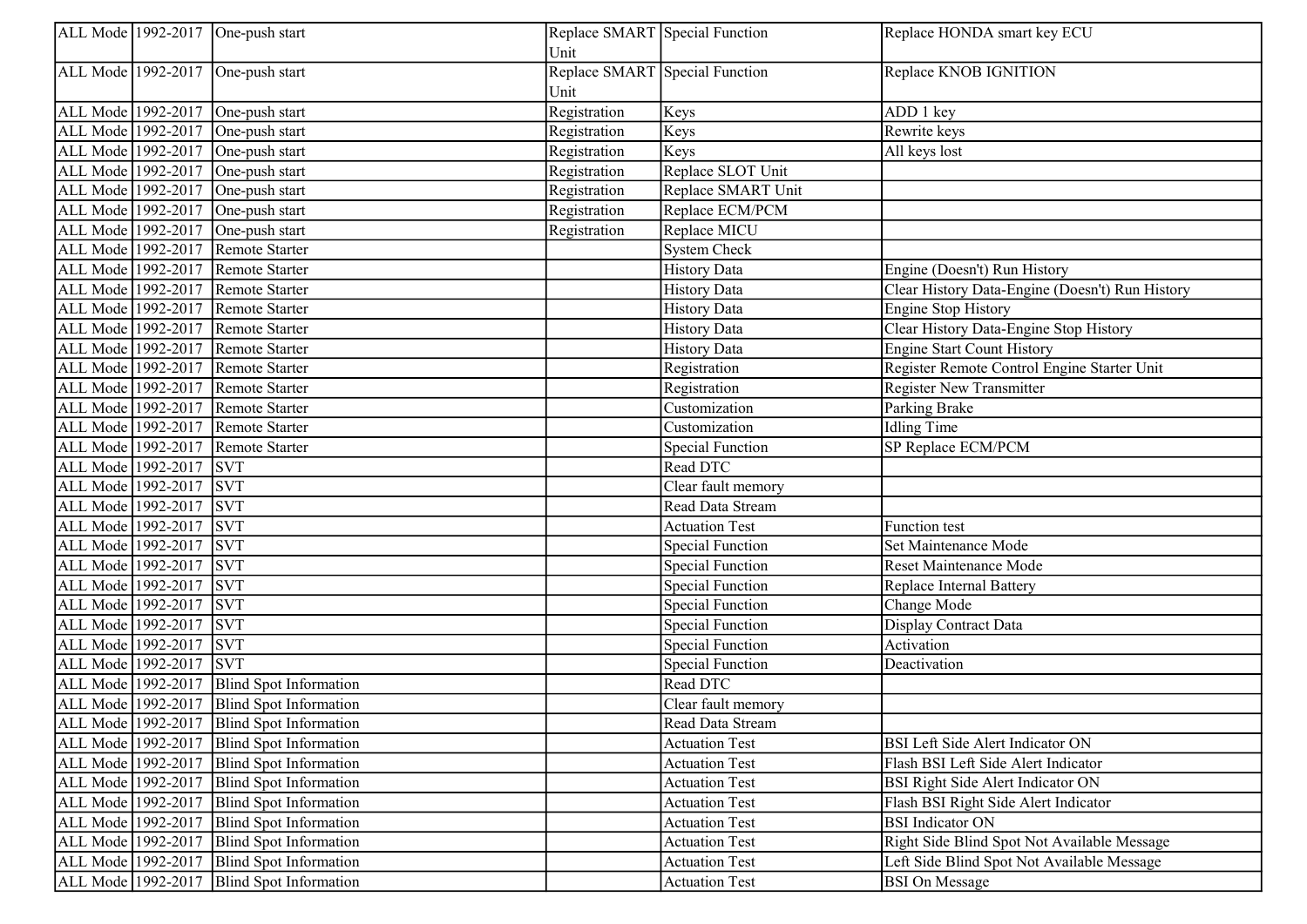| ALL Mode 1992-2017   Blind Spot Information                          | <b>Actuation Test</b>   | Check Blind Spot System Message        |
|----------------------------------------------------------------------|-------------------------|----------------------------------------|
| ALL Mode 1992-2017<br>Blind Spot Information                         | <b>Actuation Test</b>   | <b>BSI</b> Buzzer                      |
| ALL Mode 1992-2017<br>Blind Spot Information                         | <b>Actuation Test</b>   | <b>BSI</b> Indicator OFF               |
| ALL Mode 1992-2017<br><b>Blind Spot Information</b>                  | <b>Special Function</b> | Left Side Radar                        |
| ALL Mode 1992-2017<br>Blind Spot Information                         | <b>Special Function</b> | Right Side Radar                       |
| ALL Mode 1992-2017<br>Blind Spot Information                         | <b>Special Function</b> | Left BSI Radar Operation Check         |
| ALL Mode 1992-2017<br>Blind Spot Information                         | <b>Special Function</b> | <b>Right BSI Radar Operation Check</b> |
| ALL Mode 1992-2017 City-Brake Active system                          | Read DTC                |                                        |
| ALL Mode 1992-2017 City-Brake Active system                          | Clear fault memory      |                                        |
| ALL Mode 1992-2017 City-Brake Active system                          | Read Data Stream        |                                        |
| ALL Mode 1992-2017<br>City-Brake Active system                       | <b>History Data</b>     |                                        |
| ALL Mode 1992-2017 City-Brake Active system                          | <b>Special Function</b> | Radar Correction for Windshield        |
| ALL Mode 1992-2017 City-Brake Active system                          | <b>Special Function</b> | City-Brake Active system drive         |
| ALL Mode 1992-2017   FCW/LDW                                         | Read DTC                |                                        |
| ALL Mode 1992-2017 FCW/LDW                                           | Clear fault memory      |                                        |
| ALL Mode 1992-2017 FCW/LDW                                           | Read Data Stream        |                                        |
| ALL Mode 1992-2017 FCW/LDW                                           | <b>Actuation Test</b>   | FCW Drive                              |
| ALL Mode 1992-2017 FCW/LDW                                           | <b>Actuation Test</b>   | LDW Drive                              |
| ALL Mode 1992-2017   FCW/LDW                                         | <b>Actuation Test</b>   | Indicator Drive                        |
| ALL Mode 1992-2017   FCW/LDW                                         | <b>Special Function</b> | High Beam Support System               |
| ALL Mode 1992-2017 FCW/LDW                                           | <b>Special Function</b> | Static Camera Aiming                   |
| ALL Mode 1992-2017 FCW/LDW                                           | <b>Special Function</b> | Dynamic Camera Aiming                  |
| ALL Mode 1992-2017 HUD                                               | Read DTC                |                                        |
| ALL Mode 1992-2017 HUD                                               | Clear fault memory      |                                        |
| ALL Mode 1992-2017<br><b>HUD</b>                                     | Read Data Stream        |                                        |
| ALL Mode 1992-2017<br><b>HUD</b>                                     | <b>Actuation Test</b>   |                                        |
| <b>HUD</b><br>ALL Mode 1992-2017                                     | <b>Special Function</b> | Rotate Counter Clockwise               |
| ALL Mode 1992-2017<br><b>HUD</b>                                     | <b>Special Function</b> | Rotate Clockwise                       |
| ALL Mode 1992-2017<br><b>HUD</b>                                     | <b>Special Function</b> | Set To Default                         |
| ALL Mode 1992-2017<br><b>ISC(Intake Sound Creator)</b>               | Read DTC                |                                        |
| ALL Mode 1992-2017<br><b>ISC(Intake Sound Creator)</b>               | Clear fault memory      |                                        |
| ALL Mode 1992-2017<br>ISC(Intake Sound Creator)                      | Read Data Stream        |                                        |
| ALL Mode 1992-2017 IDAS(Integrated Driver Support System)            | Read DTC                |                                        |
| ALL Mode 1992-2017  IDAS(Integrated Driver Support System)           | Clear fault memory      |                                        |
| ALL Mode 1992-2017 IDAS(Integrated Driver Support System)            | Read Data Stream        |                                        |
| ALL Mode 1992-2017  IDAS(Integrated Driver Support System)           | <b>Actuation Test</b>   | <b>ACC</b> Brake                       |
| ALL Mode 1992-2017 IDAS(Integrated Driver Support System)            | <b>Actuation Test</b>   | <b>CMBS</b> Brake                      |
| ALL Mode 1992-2017<br>IDAS(Integrated Driver Support System)         | <b>Actuation Test</b>   | <b>Brake Light</b>                     |
| ALL Mode 1992-2017<br>IDAS(Integrated Driver Support System)         | <b>Actuation Test</b>   | Indicator Light                        |
| ALL Mode 1992-2017<br><b>IDAS</b> (Integrated Driver Support System) | <b>Actuation Test</b>   | <b>Information Display</b>             |
| ALL Mode 1992-2017<br><b>IDAS</b> (Integrated Driver Support System) | <b>Actuation Test</b>   | Alarm Test                             |
| ALL Mode 1992-2017<br><b>IDAS</b> (Integrated Driver Support System) | <b>Special Function</b> | Radar Aiming                           |
| ALL Mode 1992-2017<br>IDAS(Integrated Driver Support System)         | <b>Special Function</b> | Static Camera Aiming                   |
| ALL Mode 1992-2017<br><b>IDAS</b> (Integrated Driver Support System) | <b>Special Function</b> | Dynamic Camera Aiming                  |